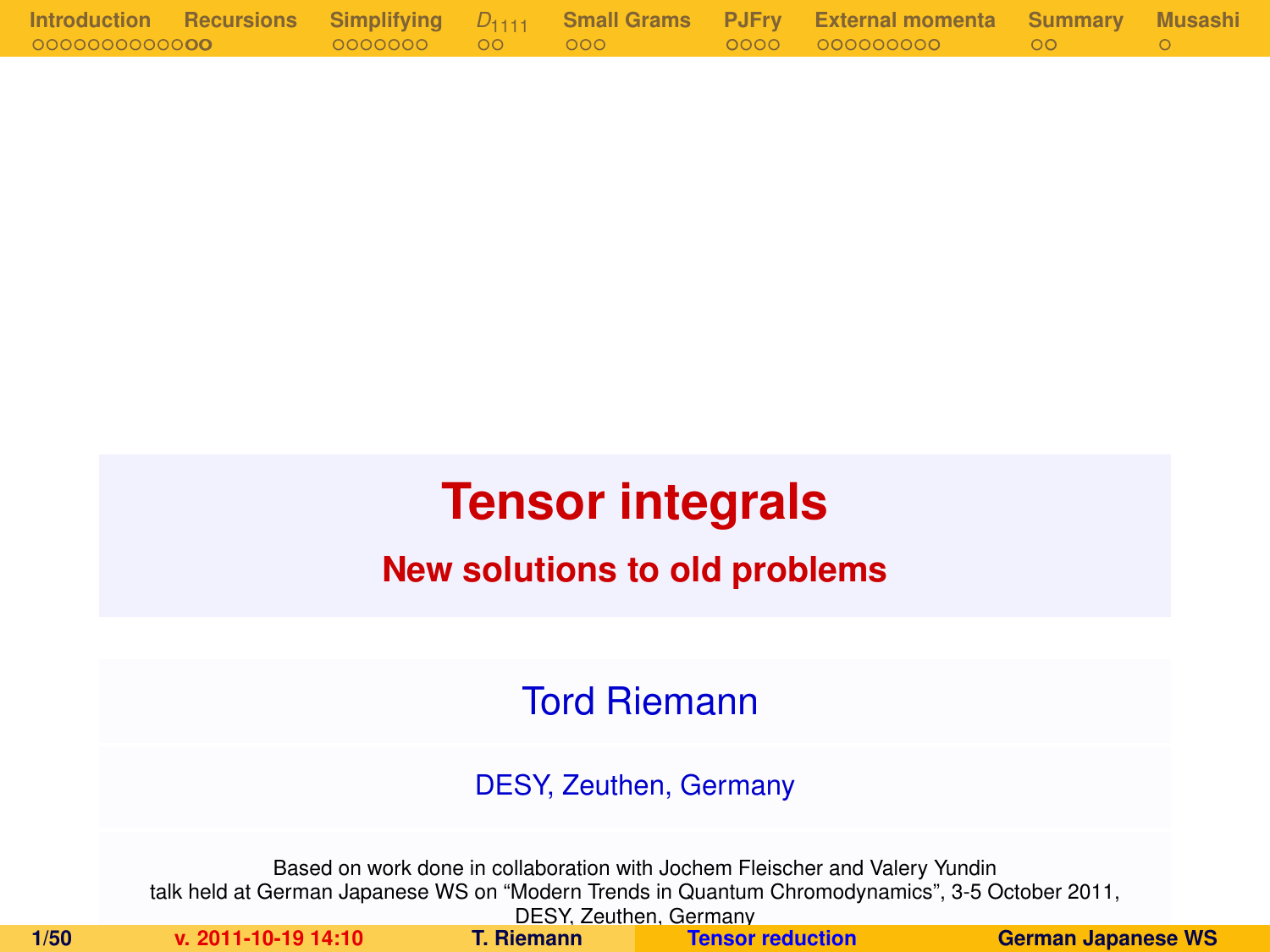### A simple example

# 1-loop self-energy:

<span id="page-1-0"></span>
$$
\begin{array}{rcl}\n l_2^{\mu} & = & \int \frac{d^d k}{i\pi^{d/2}} \frac{k^{\mu}}{[k^2 - M_1^2] \left[ (k+p)^2 - M_2^2 \right]} \\
 & = & p_{\mu} B_1\n \end{array}
$$

# Solve:

$$
p_{\mu}I_{2}^{\mu} = p^{2}B_{1}(p, M_{1}, M_{2})
$$
  
\n
$$
= \int \frac{d^{d}k}{i\pi^{d/2}} \frac{pk}{[k^{2} - M_{1}^{2}][(k+p)^{2} - M_{2}^{2}]} = \int \frac{d^{d}k}{i\pi^{d/2}} \frac{pk}{D_{1} D_{2}}
$$
  
\n
$$
= \frac{1}{2} \int \frac{d^{d}k}{i\pi^{d/2}} \left[ \frac{D_{2} - (p^{2} - M_{2}^{2} - M_{1}^{2}) - D_{1}}{D_{1} D_{2}} \right],
$$
  
\n
$$
B_{1}(p, M_{1}, M_{2}) = \frac{1}{2p^{2}} \left[ A_{0}(M_{1}) - A_{0}(M_{2}) - \frac{1}{2}(p^{2} - M_{2}^{2} - M_{1}^{2}) B_{0}(p, M_{1}, M_{2}) \right]
$$

A tensor Feynman integral is expressed in terms of scalar Feynman integrals.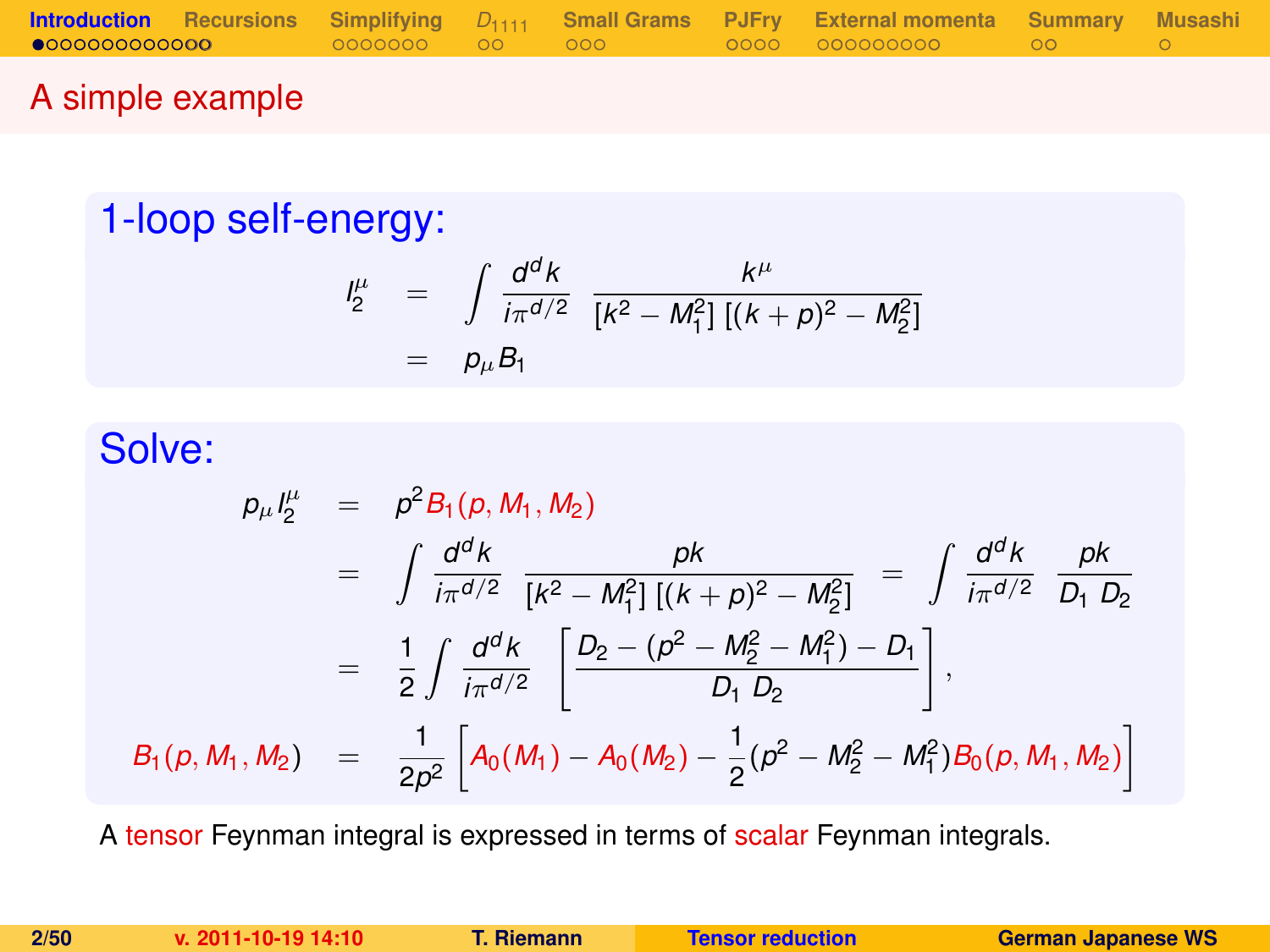### Reduction of tensor integrals

Reduction of tensor integrals  $=$  expressing them by a (very) small set of scalar integrals – is needed for practically any Feynman diagram calculation. Feynman diagrams with loops contain tensor integrals due to:

- fermion propagators
- three-gauge boson couplings
- e.g. unitary gauge propagators

Examples:

- LO (Lowest order) of  $Z \rightarrow e + \mu$  is one-loop; processes forbidden in tree diagrams of Standard Model
- NLO: one-loop corrections to Born diagrams; prominent by now for LHC physics:  $2 \rightarrow 3, 4, \cdots$
- NNLO: radiative loop corrections to Born diagrams: e.g.  $e^+e^- \rightarrow e^+e^-\gamma$  with a loop (including 5-point functions)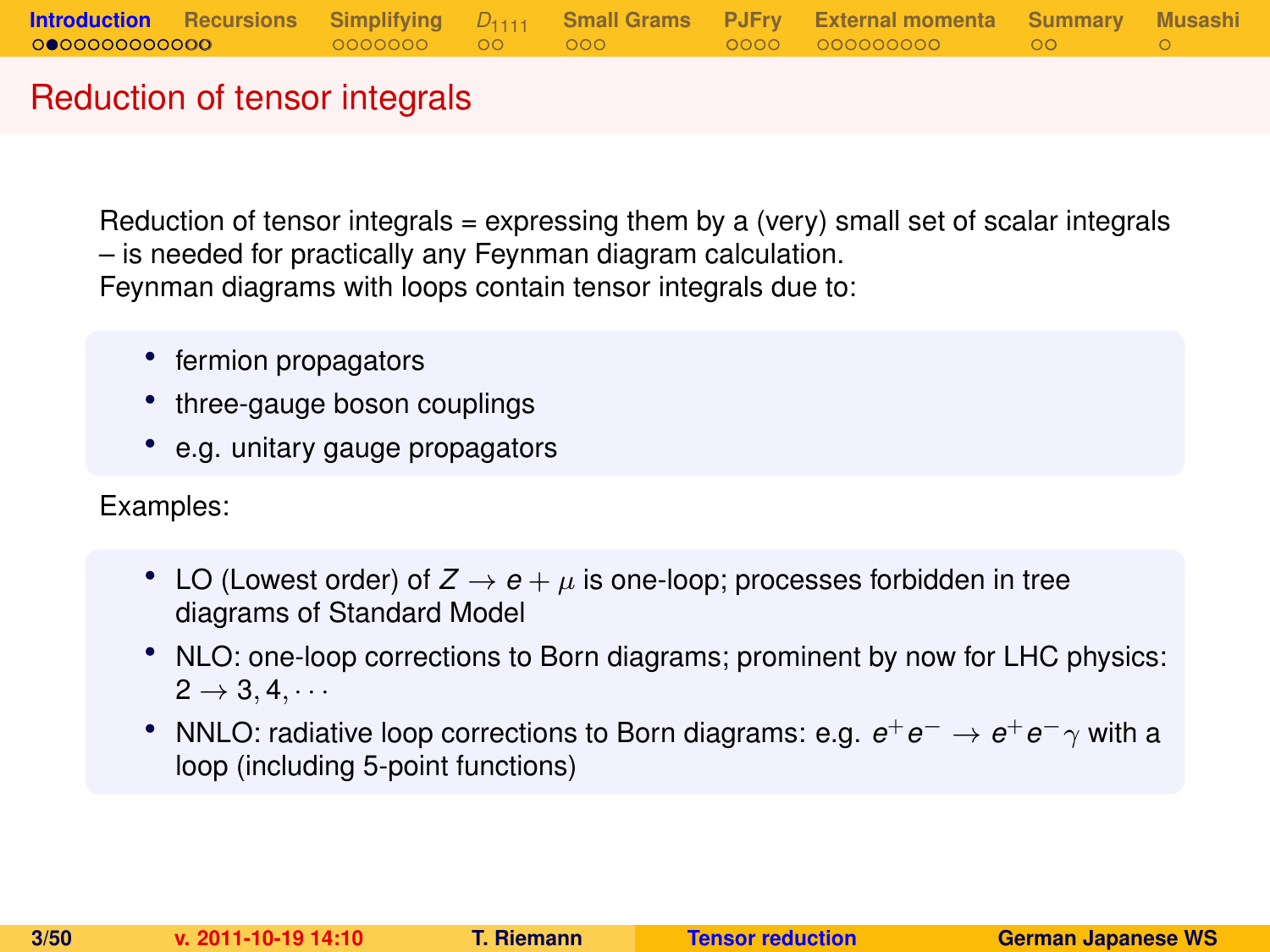### My first tensor reduction

**My first tensor reduction [Proc. Ahrenshoop Symposium, 1981] was for:**

$$
Z \to \mu + e, \quad b + s, \quad \text{etc.} \tag{1}
$$

Use of the 'conventional' Passarino-Veltman reduction (Nucl.Phys.B160, 1979), invented not so much earlier.

The process is, in the Standard Model, possible due to one-loop vertex diagrams with internal flavor-changing *W* bosons and mixing heavy fermions:



J. Illana,TR, PRD 2000 study repeated for ILC applications for SM and models with heavy neutrinos

Later J. Illana et al. studied also supersymmetric cases.

|--|--|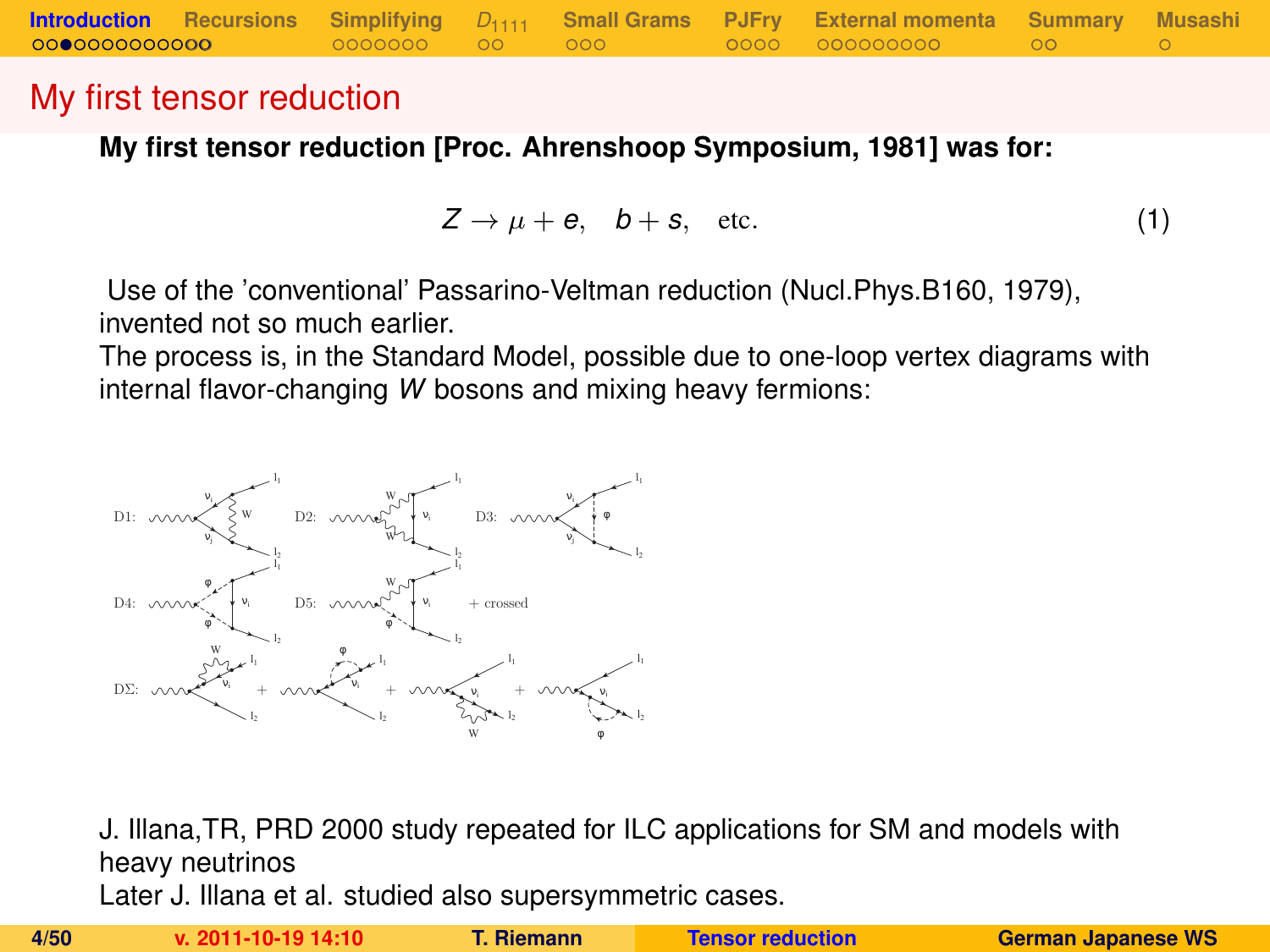Comparison with grace in 2002: weak corr.s to top pair production at ILC/NLC

# **Numerical Results Based on**

J. Fleischer, A. Leike, T. Riemann, A. Werthenbach and

J. Fujimoto, T. Ishikawa, Y. Shimizu

One-loop Corrections to the Process  $e^+e^- \to t\bar{t}$ Including Hard Bremsstrahlung

hep-ph/0203220 (weak corrections and also hard bremsstrahlung, topfit compared to Grace)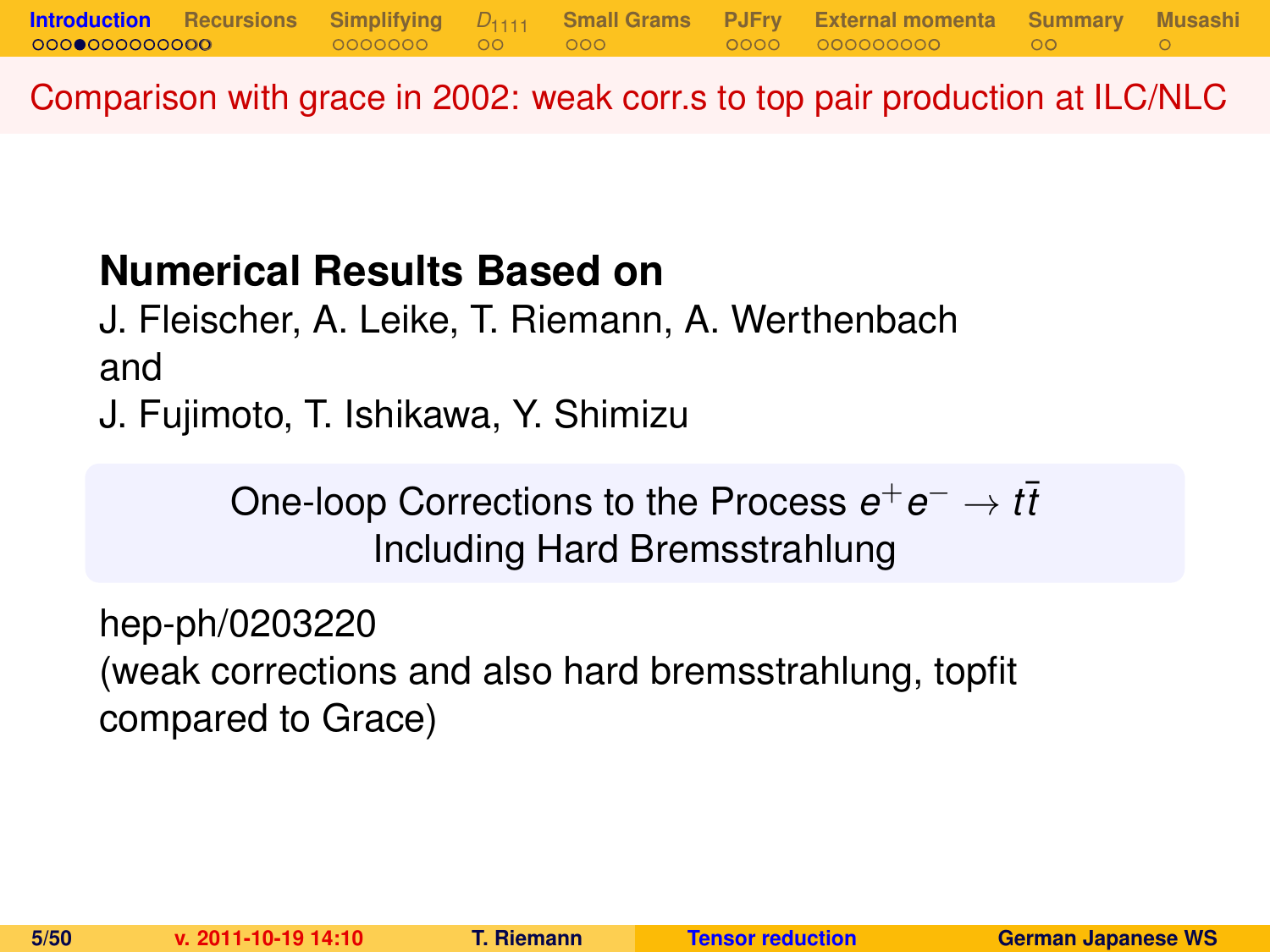# **Conventions for comparisons**

$$
\Gamma_Z = 0
$$
\n
$$
\alpha = \frac{e^2}{4\pi} = 1/137.03599976
$$
\n
$$
E_{\gamma}^{max} = \sqrt{s}/10
$$
\n
$$
M_W = 80.4514958 \text{ GeV}
$$
\n
$$
M_Z = 91.1867 \text{ GeV}
$$
\n
$$
M_h = 120 \text{ GeV}
$$
\n
$$
m_\theta = 0.00051099907 \text{ GeV}
$$
\n
$$
m_t = 173.8 \text{ GeV}
$$
\n
$$
m_b = 4.7 \text{ GeV}
$$
\n
$$
m_\mu = 0.105658389 \text{ GeV}
$$
\n
$$
m_\mu = 0.062 \text{ GeV}
$$
\n
$$
m_\tau = 0.083 \text{ GeV}
$$
\n
$$
m_\tau = 1.77705 \text{ GeV}
$$
\n
$$
m_c = 1.5 \text{ GeV}, \quad m_s = 0.215 \text{ GeV}
$$

**[Introduction](#page-1-0) [Recursions](#page-16-0) [Simplifying](#page-18-0)** *D*[1111](#page-25-0) **[Small Grams](#page-27-0) [PJFry](#page-30-0) [External momenta](#page-35-0) [Summary](#page-46-0) [Musashi](#page-49-0)**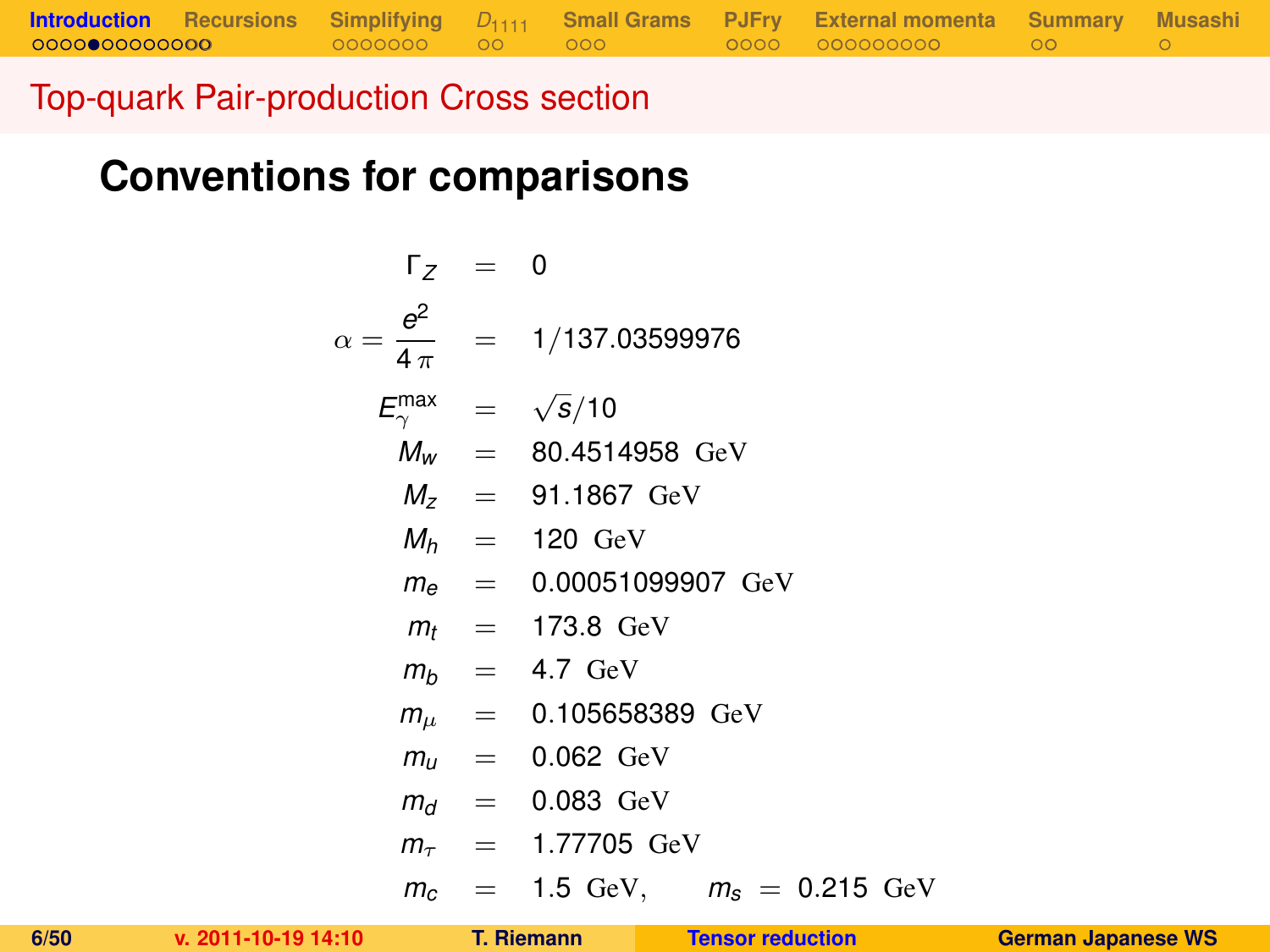|              |  |  | <b>Introduction</b> Recursions Simplifying D <sub>1111</sub> Small Grams PJFry External momenta Summary Musashi |  |
|--------------|--|--|-----------------------------------------------------------------------------------------------------------------|--|
| 000000000000 |  |  | . 0000 000000000 00 00                                                                                          |  |

| $\cos\theta$ | $\omega/\sqrt{s}$ | $d\sigma$<br>$\overline{d \cos \theta}$ $\overline{\text{Born}}$ | $d\sigma$<br>$\overline{d \cos \theta}$ $\int_{QED}$ | $d\sigma$<br>$\overline{d\cos\theta}$ $\vert$ SM | $d\sigma$<br>$\frac{1}{d \cos \theta}$ <sub>tot</sub> |
|--------------|-------------------|------------------------------------------------------------------|------------------------------------------------------|--------------------------------------------------|-------------------------------------------------------|
| $-0.9$       | T: 0.1            | 0.108839194075                                                   | $+0.098664253$                                       | $+0.11408410$                                    | 0.13144                                               |
|              | T: 0.00001        | 0.108839194075                                                   | $-0.017474702$                                       | $-0.002054858$                                   | 0.13229                                               |
|              | G: 0.00001        | 0.108839194076                                                   |                                                      | $-0.002054859$                                   | 0.13206(12)                                           |
| $-0.5$       | T: 0.1            | 0.142275069392                                                   | $+0.12850790$                                        | $+0.14308121$                                    | 0.15973                                               |
|              | T: 0.00001        | 0.142275069392                                                   | $-0.029702340$                                       | $-0.015129038$                                   | 0.16029                                               |
|              | G: 0.00001        | 0.142275069393                                                   |                                                      | $-0.015129039$                                   | 0.16013(13)                                           |
| $+0.0$       | T: 0.1            | 0.225470464033                                                   | $+0.20239167$                                        | $+0.21718801$                                    | 0.23638                                               |
|              | T: 0.00001        | 0.225470464033                                                   | $-0.058010508$                                       | $-0.043214169$                                   | 0.23476                                               |
|              | G: 0.00001        | 0.225470464033                                                   |                                                      | $-0.043214168$                                   | 0.23513(14)                                           |
| $+0.5$       | T: 0.1            | 0.354666470332                                                   | $+0.31511723$                                        | $+0.32933727$                                    | 0.35651                                               |
|              | T: 0.00001        | 0.354666470332                                                   | $-0.109721291$                                       | $-0.095501257$                                   | 0.35062                                               |
|              | G: 0.00001        | 0.354666470332                                                   |                                                      | $-0.095501252$                                   | 0.35104(17)                                           |
| $+0.9$       | T: 0.1            | 0.491143715767                                                   | $+0.43071437$                                        | $+0.44290816$                                    | 0.48796                                               |
|              | T: 0.00001        | 0.491143715767                                                   | $-0.179672655$                                       | $-0.16747886$                                    | 0.47768                                               |
|              | G: 0.00001        | 0.491143715767                                                   |                                                      | $-0.16747886$                                    | 0.47709(21)                                           |

Various differential cross sections (see also text). The upper and lower numbers various unterential cross sections (see also text). The upper and lower humbers<br>correspond to the topfit (T) and GRACE (G) approach, respectively, √*s* = 500 GeV.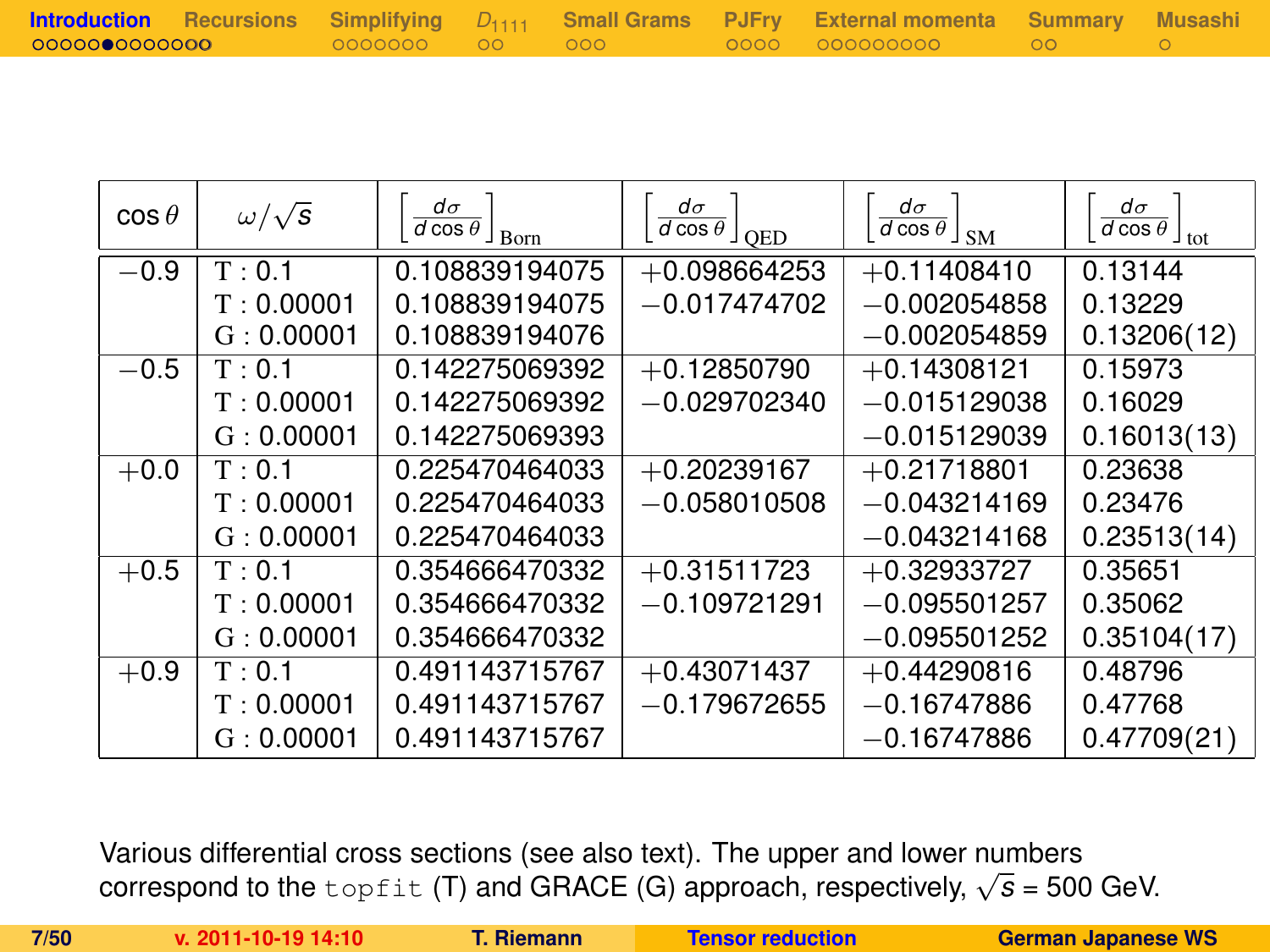|               |                 |  | <b>Introduction</b> Recursions Simplifying D <sub>1111</sub> Small-Grams PJFry External-momenta Summary Musashi |  |
|---------------|-----------------|--|-----------------------------------------------------------------------------------------------------------------|--|
| 0000000000000 | .0000000 00 000 |  | 0000 000000000 00 00                                                                                            |  |

| $\cos\theta$ | $\omega/\sqrt{s}$ | $d\sigma$<br>$\overline{d \cos \theta}$ $\overline{\phantom{a}}$ Born | $d\sigma$<br>$\frac{1}{d \cos \theta}$ $\int_{QED}$ | $d\sigma$<br>$\frac{1}{d \cos \theta}$ $\int_{\text{SM}}$ | $d\sigma$<br>$\overline{d \cos \theta}$ <sub>tot</sub> |
|--------------|-------------------|-----------------------------------------------------------------------|-----------------------------------------------------|-----------------------------------------------------------|--------------------------------------------------------|
| $-0.9$       | T: 0.1            | 0.0227854232732                                                       | $+0.020365844$                                      | $+0.023101706$                                            | 0.036334                                               |
|              | T: 0.00001        | 0.0227854232732                                                       | $-0.004756230$                                      | $-0.002020367$                                            | 0.036461                                               |
|              | G: 0.00001        | 0.02278542327319                                                      |                                                     | $-0.002020369$                                            | 0.036582(48                                            |
| $-0.5$       | T: 0.1            | 0.0297821311031                                                       | $+0.026741663$                                      | $+0.028823021$                                            | 0.038888                                               |
|              | T: 0.00001        | 0.0297821311031                                                       | $-0.008561495$                                      | $-0.006480137$                                            | 0.039055                                               |
|              | G: 0.00001        | 0.0297821311031                                                       |                                                     | $-0.006480139$                                            | 0.038965(42                                            |
| $+0.0$       | T: 0.1            | 0.0611800674224                                                       | $+0.054539344$                                      | $+0.054950889$                                            | 0.067789                                               |
|              | T: 0.00001        | 0.0611800674224                                                       | $-0.021532420$                                      | $-0.021120874$                                            | 0.067801                                               |
|              | G: 0.00001        | 0.0611800674225                                                       |                                                     | $-0.021120874$                                            | 0.068039(55                                            |
| $+0.5$       | T: 0.1            | 0.117746949888                                                        | $+0.10311626$                                       | $+0.099416999$                                            | 0.12095                                                |
|              | T: 0.00001        | 0.117746949888                                                        | $-0.050123708$                                      | $-0.053822973$                                            | 0.12051                                                |
|              | G: 0.00001        | 0.117746949888                                                        |                                                     | $-0.053822964$                                            | 0.12064(07)                                            |
| $+0.9$       | T: 0.1            | 0.181122097086                                                        | $+0.15403823$                                       | $+0.14426232$                                             | 0.19355                                                |
|              | T: 0.00001        | 0.181122097086                                                        | $-0.096682759$                                      | $-0.10645866$                                             | 0.19272                                                |
|              | G: 0.00001        | 0.181122097086                                                        |                                                     | $-0.10645866$                                             | 0.19057(10)                                            |
|              |                   |                                                                       |                                                     |                                                           |                                                        |

Same as other table,  $\sqrt{s} = 1000$  GeV.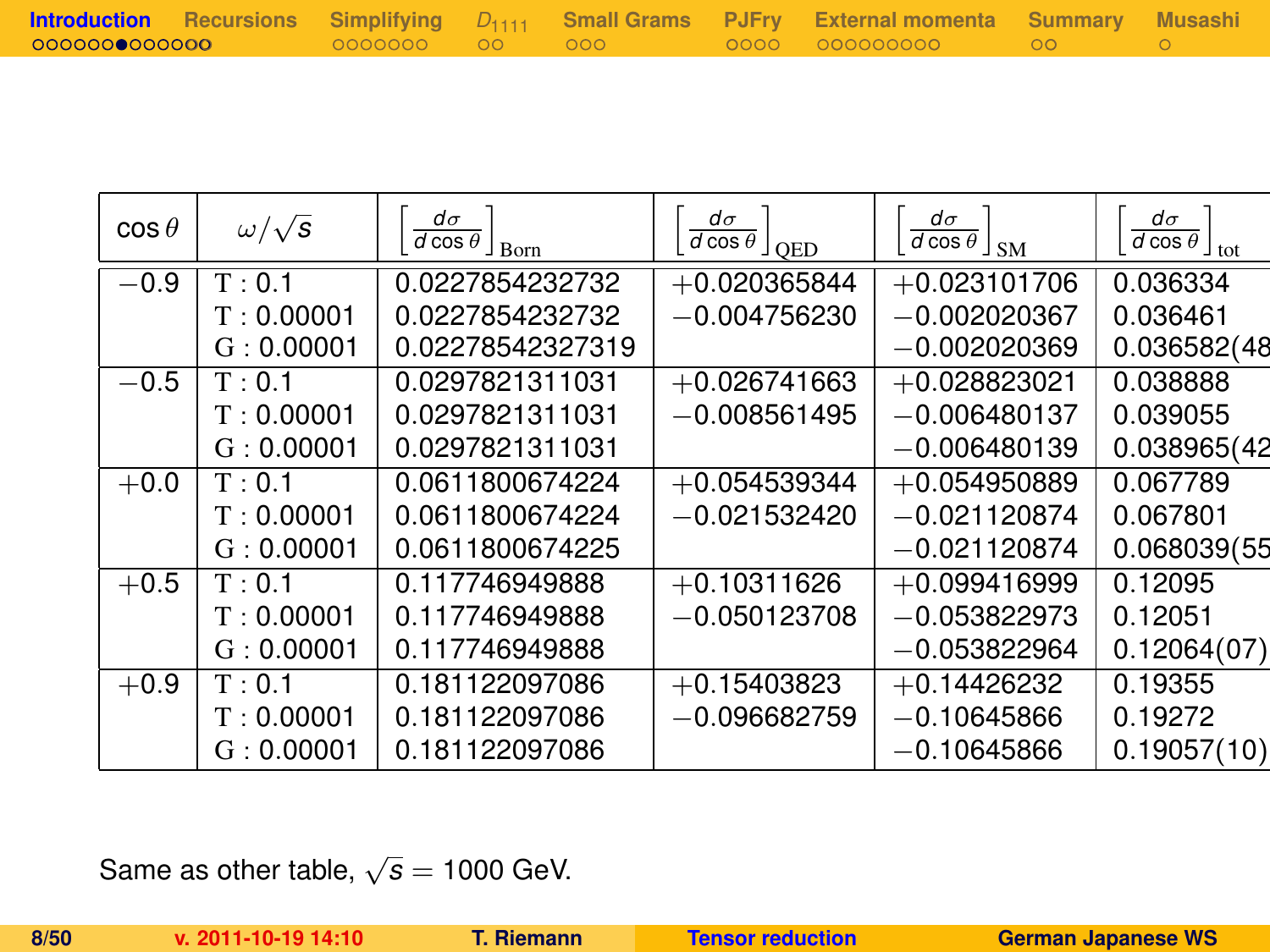## Systematic approach

# to tensor reductions:

1- to 4-point functions: Passarino, Veltman 1978 [\[1\]](#page-47-0)

Need in addition a library of scalar functions: 'tHooft, Veltman 1979 [\[2\]](#page-47-1) State of the art + open source programs: K. Ellis and G. Zanderighi, QCDloop/FF [\[3,](#page-47-2) [4\]](#page-47-3) 2007,1990 T. Hahn, LoopTools/FF [\[5,](#page-47-4) [4\]](#page-47-3) 1998,1990

Open source programs for 5,6,7-point reductions:

- LoopTools/FF [T. Hahn et al.]
- Golem/OPP etc. [G. Heinrich; A. van Hameren, this conference]
- HELAC/PHEGAS/OPP etc. [A. van Hameren, this conference]

 $\rightarrow$  c++ code PJFry by V. Yundin, PhD thesis + [\[6\]](#page-47-5) 2010 [Fleischer/Riemann/Yundin group], released this Summer 2011 **9/50 v. 2011-10-19 14:10 T. Riemann [Tensor reduction](#page-0-0) German Japanese WS**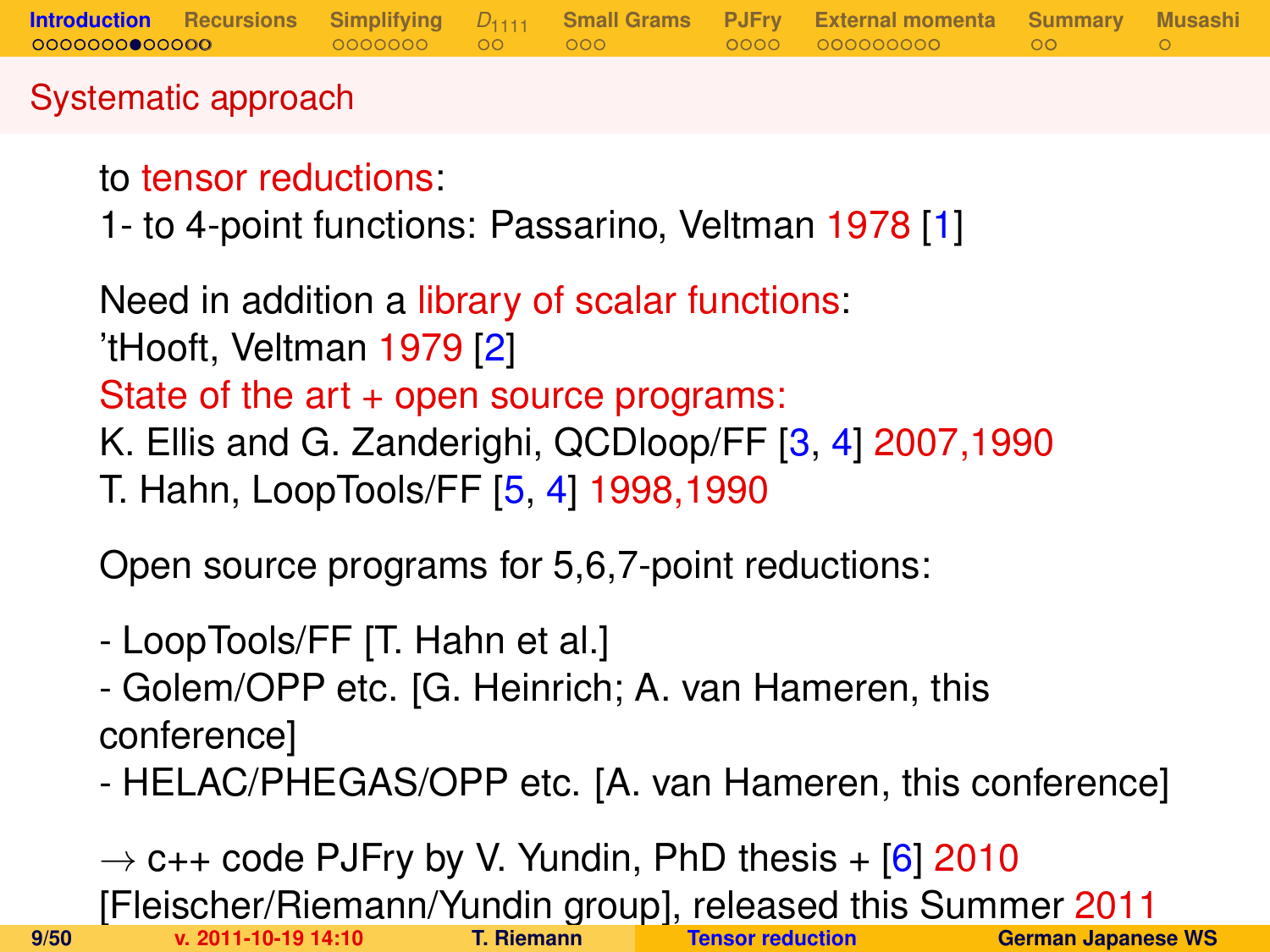This talk: Efficient reduction formulae in the algebraic Fleischer-Davydychev-Tarasov approach

Recent developments in the Fleischer-Davydychev-Tarasov approach:

**[Introduction](#page-1-0) [Recursions](#page-16-0) [Simplifying](#page-18-0)** *D*[1111](#page-25-0) **[Small Grams](#page-27-0) [PJFry](#page-30-0) [External momenta](#page-35-0) [Summary](#page-46-0) [Musashi](#page-49-0)**

- Get  $n > 4$  tensor reduction with  $\cdots$ :
- · · · arbitrary masses
- $\cdots$  killed pentagon Gram determinants
- $\cdots$  treatment of full kinematics, also with small sub-diagram Gram determinants  $\rightarrow$  presented by J. Fleischer at QCD@LHC@Trento2010
- $\rightarrow$  **c++ code PJFry,**  $n \leq 5$  **by V. Yundin** [ $\rightarrow$  GOLEM option] see talk at LHCphenonet Meeting 02/2011
- $\cdots$  multiple sums over tensor coefficients made efficient by contracting with external momenta arXiv/1104.4067, PLB 701(2011)646
- $\cdots$  *n*  $\geq$  7 a fresh look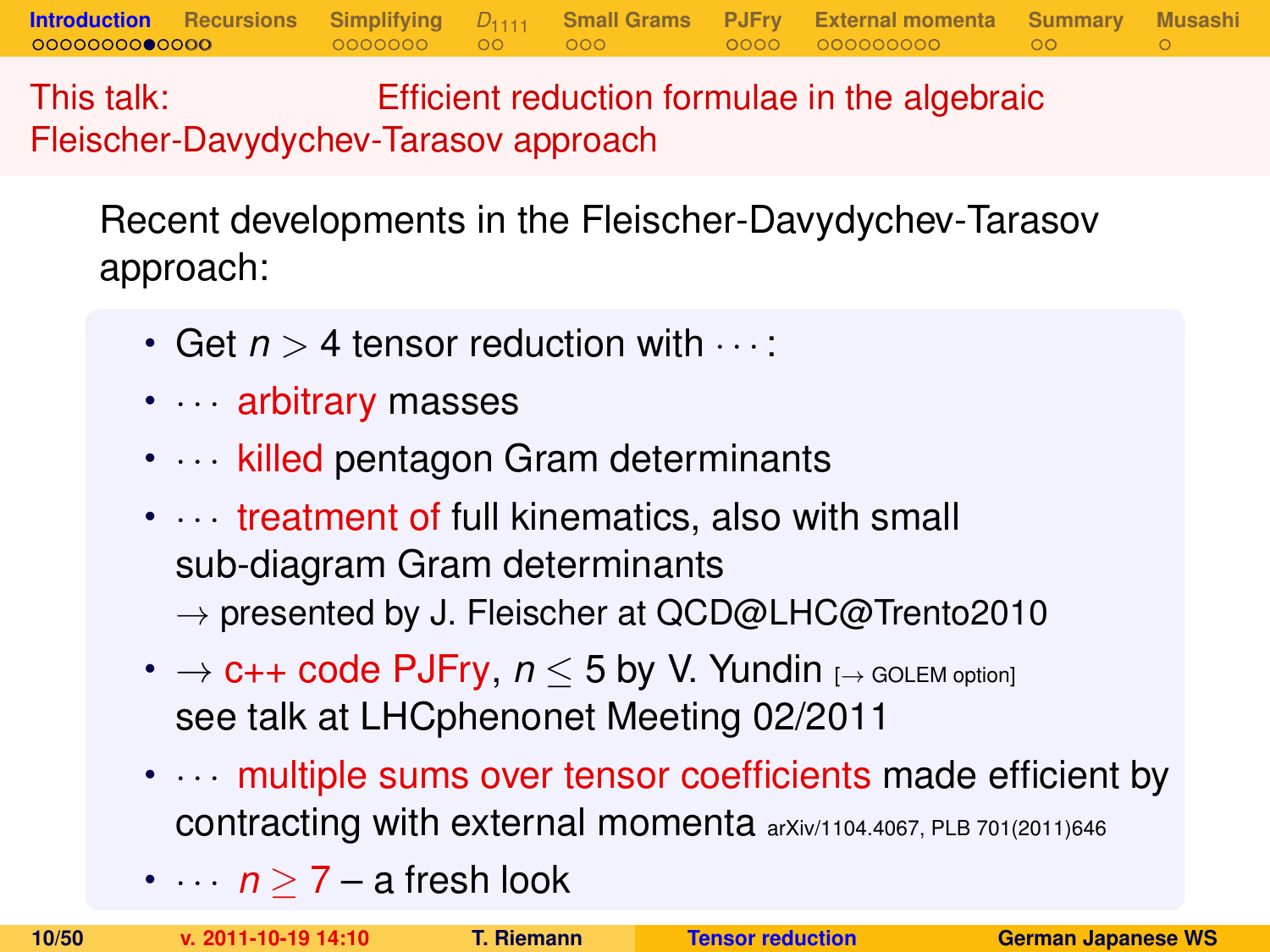## **Outline**

- [\[7\]](#page-47-6) 1991 Davydychev, . . . *Reducing Feynman diagrams to scalar integrals*
- [\[8\]](#page-47-7) 1996 Tarasov, *Connection [of] Feynman integrals [with] different* . . . *space-time dimensions*
- [\[9\]](#page-47-8) 1999 Fleischer et al., *Algebraic reduction of one-loop Feynman graph amplitudes*
- **1** [Introduction](#page-1-0)
- **2** [Recursions](#page-16-0)
- **3** [Simplifying](#page-18-0)
- **4** *D*[1111](#page-25-0)
- **5** [Small Grams](#page-27-0)
- **6** [PJFry](#page-30-0)
	- **7** [External momenta](#page-35-0)
- **8** [Summary](#page-46-0)
- **9** [Musashi](#page-49-0)
	- References:

[\[10\]](#page-48-0) 2010 Diakonidis et al., PLB 683, . . . *recursive reduction of tensor Feynman integrals* [\[6\]](#page-47-5) 2011 Fleischer, T.R., PRD 83, *Complete* . . . *reduction of* . . . *tensor Feynman integrals* [\[11\]](#page-48-1) 2011 Fleischer, T.R., PLB 701, . . . *contracted tensor Feynman integrals* subm. Aug. 2011: V. Yundin, PhD thesis [with PJFry code]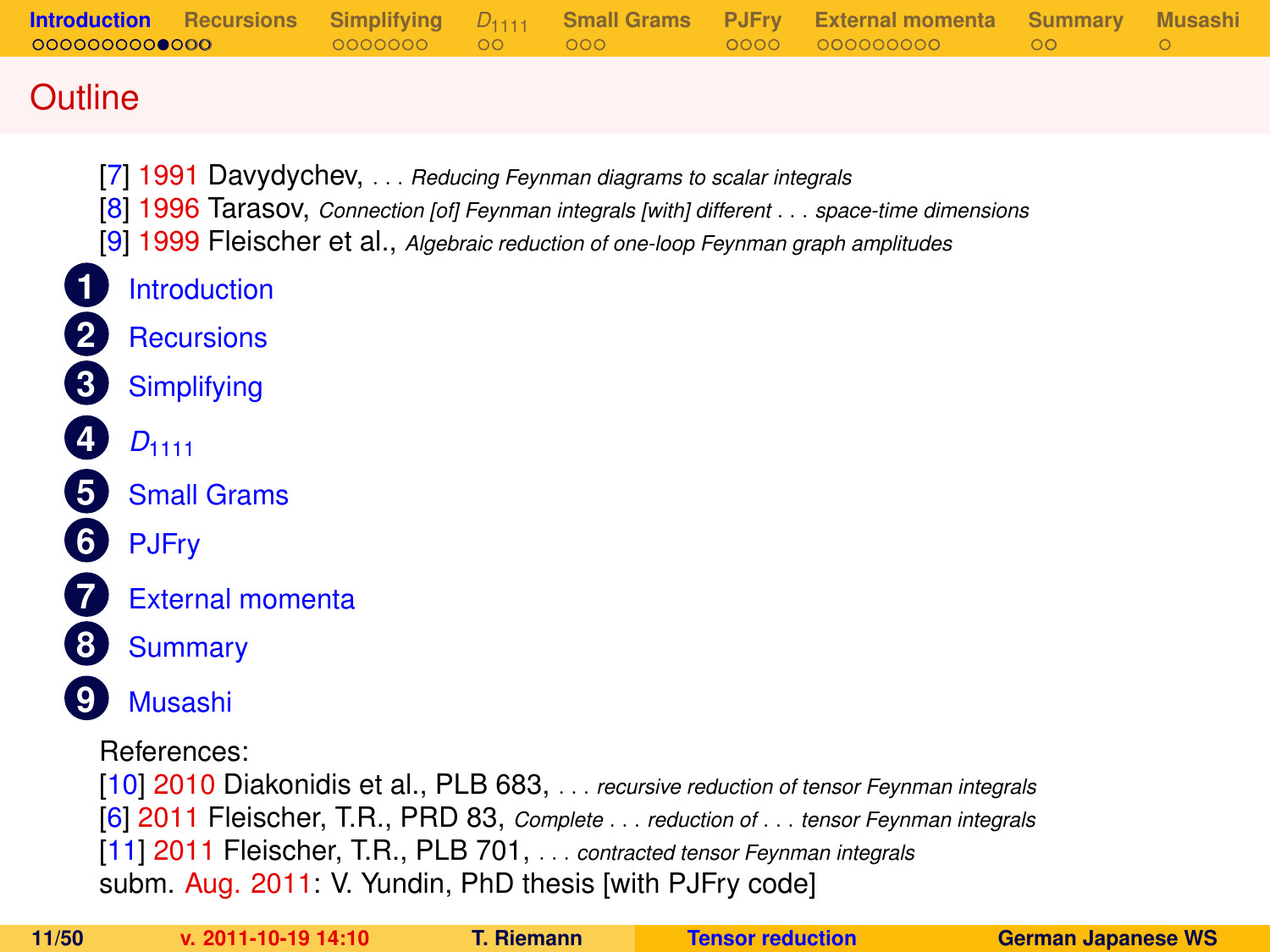Notations: Gram and modified Cayley determinant, signed minors [Melrose:1965] Gram determinant *Gn*:

$$
G_n = |2q_iq_j|, i,j = 1,\ldots n \qquad (2)
$$

Modified Cayley determinant  $()_N$  of a diagram with  $N$  internal lines and chords  $q_j$ ; for a choice  $q_n = 0$ , both determinants are related:

$$
()_{N} \equiv \begin{vmatrix} 0 & 1 & 1 & \dots & 1 \\ 1 & Y_{11} & Y_{12} & \dots & Y_{1N} \\ 1 & Y_{12} & Y_{22} & \dots & Y_{2N} \\ \vdots & \vdots & \vdots & \ddots & \vdots \\ 1 & Y_{1N} & Y_{2N} & \dots & Y_{NN} \end{vmatrix} = -G_{N-1},
$$
 (3)

where  $D_i = (k - q_i)^2 - m_i^2$  [with  $q_i$  = chord], and the matrix elements

$$
Y_{ij} = -(q_i - q_j)^2 + m_i^2 + m_j^2, \quad (i, j = 1 \dots N)
$$
 (4)

 $\Rightarrow$  The Gram determinant ()<sub>N</sub> does not depend on the masses.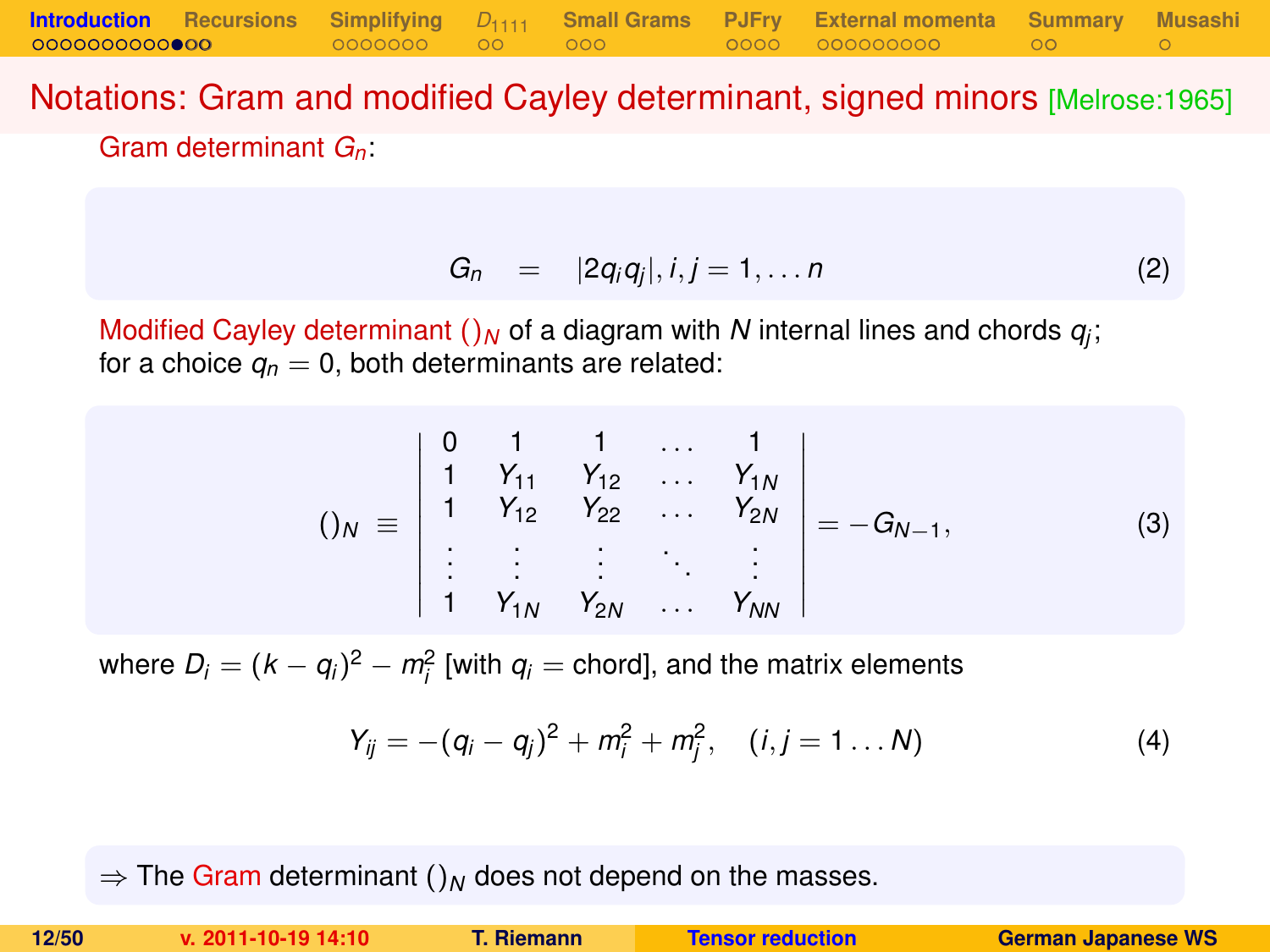### Notations: signed minors [Melrose:1965]

signed minors of  $\int_M$  are constructed by deleting *m* rows and *m* columns from  $\int_M$ , and multiplying with a sign factor:

$$
\begin{pmatrix}\n\dot{J}_1 & \dot{J}_2 & \cdots & \dot{J}_m \\
k_1 & k_2 & \cdots & k_m\n\end{pmatrix}_N \equiv
$$
\n
$$
\equiv (-1)^{\sum_i (j_i + k_i)} \text{sgn}_{\{j\}} \text{sgn}_{\{k\}} \begin{vmatrix}\n\text{rows } j_1 \cdots j_m \text{ deleted} \\
\text{columns } k_1 \cdots k_m \text{ deleted}\n\end{vmatrix}
$$
\n(5)

where  $\mathsf{sgn}_{\{j\}}$  and  $\mathsf{sgn}_{\{k\}}$  are the signs of permutations that sort the deleted rows  $j_1 \cdots j_m$  and columns  $k_1 \cdots k_m$  into ascending order.

Example:

$$
\left(\begin{array}{c}0\\0\end{array}\right)_N\equiv\left|\begin{array}{cccc}Y_{11}&Y_{12}&\ldots&Y_{1N}\\Y_{12}&Y_{22}&\ldots&Y_{2N}\\ \vdots&\vdots&\ddots&\vdots\\Y_{1N}&Y_{2N}&\ldots&Y_{NN}\end{array}\right|,\tag{6}
$$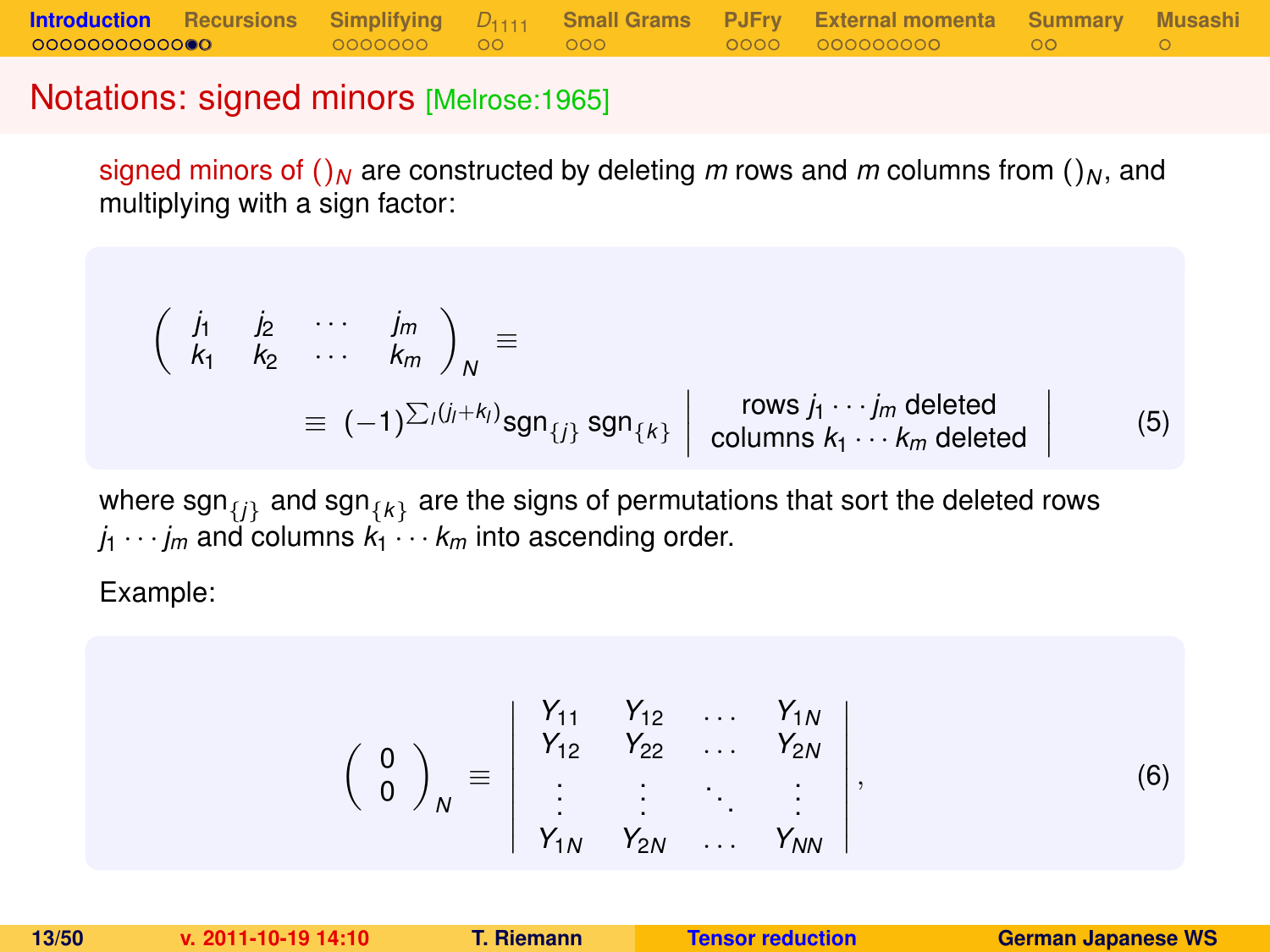Example: Getting a 4-point function from a six-point function I



Figure: A six-point topology (a) leading to four-point functions (b) with realistically vanishing Gram determinants.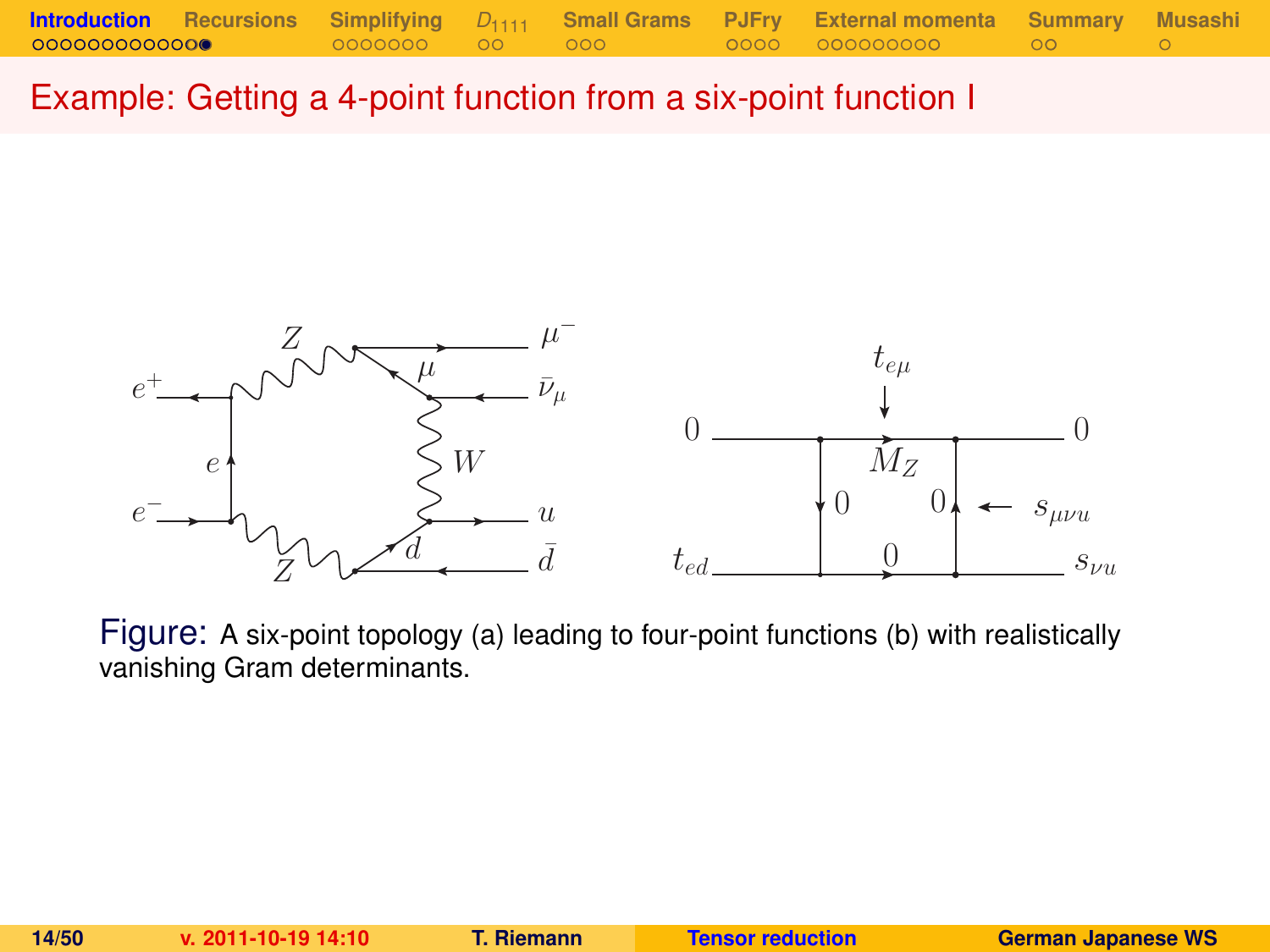## Example: Getting a 4-point function from a six-point function II

The example is taken from [\[12\]](#page-48-2).

The corresponding 4-point tensor integrals are, in LoopTools [\[5,](#page-47-4) [13\]](#page-48-3) notation:

$$
D0i(id, 0, 0, s_{\bar{\nu}u}, t_{ed}, t_{\bar{e}\mu}, s_{\mu\bar{\nu}u}, 0, M_Z^2, 0, 0).
$$
 (7)

The Gram determinant is:

$$
()_{4} = -2t_{\bar{e}\mu}[s_{\mu\bar{\nu}\mu}^{2} + s_{\bar{\nu}\mu}t_{\theta d} - s_{\mu\bar{\nu}\mu}(s_{\bar{\nu}\mu} + t_{\theta d} - t_{\bar{e}\mu})], \qquad (8)
$$

It vanishes if:

$$
t_{\text{ed}} \to t_{\text{ed,crit}} = \frac{s_{\mu\bar{\nu}\mu}(s_{\mu\bar{\nu}\mu} - s_{\bar{\nu}\mu} + t_{\bar{\theta}\mu})}{s_{\mu\bar{\nu}\mu} - s_{\bar{\nu}\mu}}.
$$
(9)

In terms of a dimensionless scaling parameter *x*,

$$
t_{ed} = (1+x)t_{ed,\text{crit}}, \qquad (10)
$$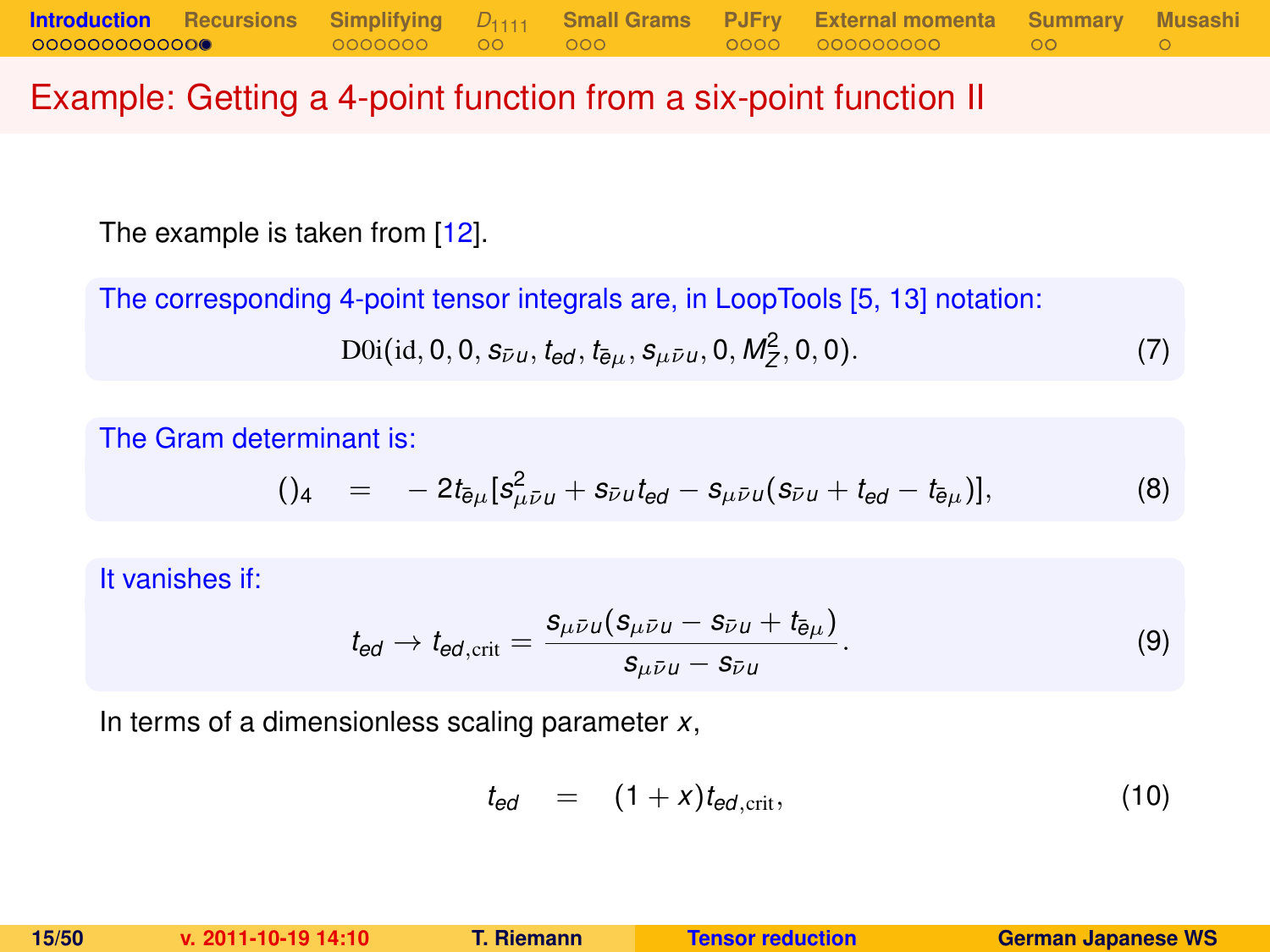## Example: Getting a 4-point function from a six-point function III

the Gram determinant becomes:

$$
()_{4} = 2 \times s_{\mu \bar{\nu} u} t_{\bar{e}\mu} (s_{\mu \bar{\nu} u} - s_{\bar{\nu} u} + t_{\bar{e}\mu}). \tag{11}
$$

We will also need the modified Cayley determinant:

$$
\begin{array}{rcl}\n\binom{0}{0}_4 & = & \begin{pmatrix}\n2M_Z^2 & M_Z^2 & M_Z^2 - s_{\mu\bar{\nu}u} & M_Z^2 \\
M_Z^2 & 0 & -s_{\bar{\nu}u} & M_Z^2 \\
M_Z^2 - s_{\mu\bar{\nu}u} & -s_{\bar{\nu}u} & 0 & -t_{\bar{e}d} \\
M_Z^2 & -t_{\bar{e}\mu} & -t_{\bar{e}d} & 0\n\end{pmatrix} \\
& = & s_{\mu\bar{\nu}u}^2 t_{\bar{e}\mu}^2 + 2 M_Z^2 t_{\bar{e}\mu} [-2s_{\bar{\nu}u}t_{\bar{e}d} + s_{\mu\bar{\nu}u}(s_{\bar{\nu}u} + t_{\bar{e}d} - t_{\bar{e}\mu})] \\
& + M_Z^4 (s_{\bar{\nu}u}^2 + (t_{\bar{e}d} - t_{\bar{e}\mu})^2 - 2s_{\bar{\nu}u}(t_{\bar{e}d} + t_{\bar{e}\mu})).\n\end{array}
$$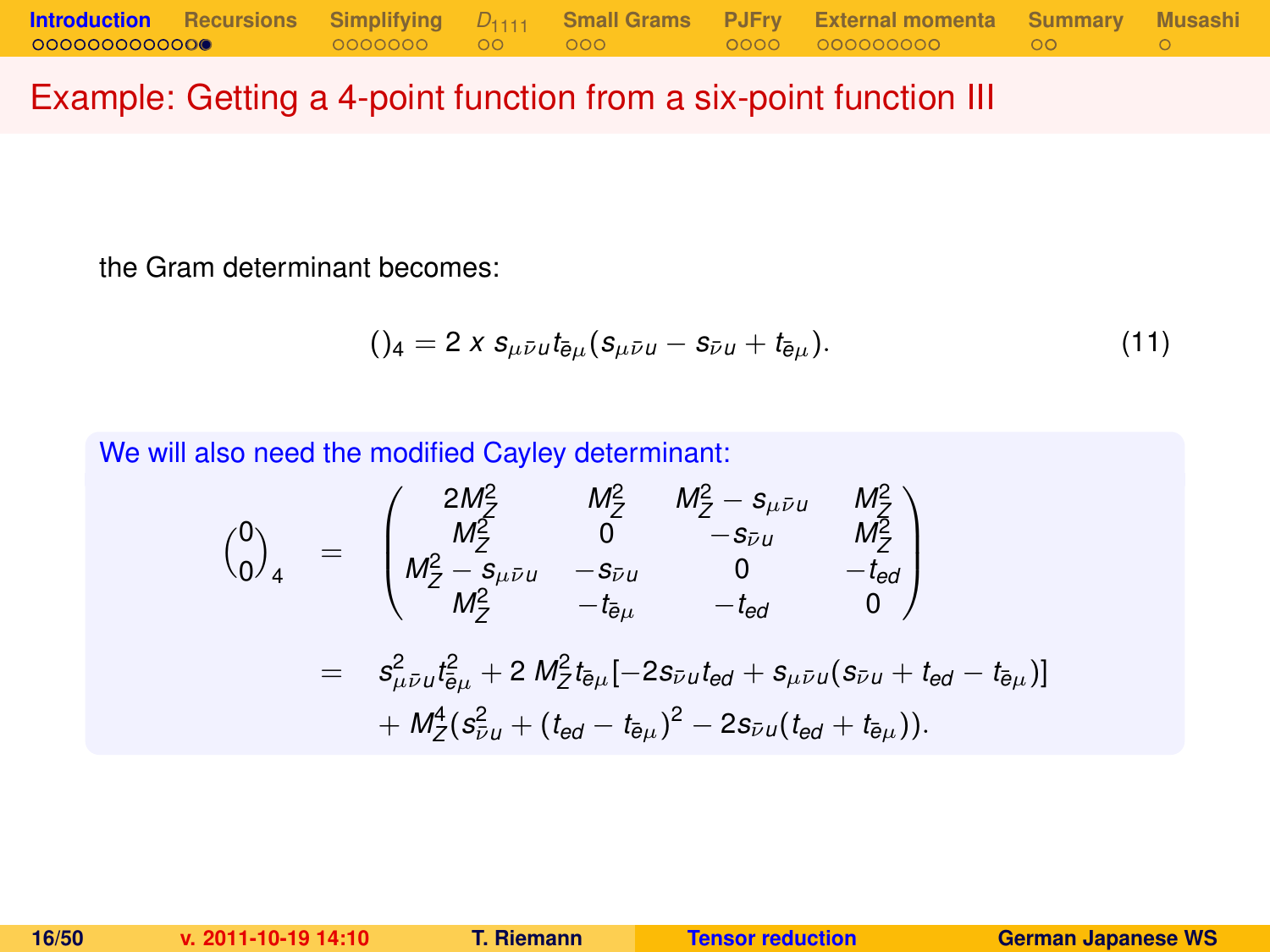Dimensional shifts and recurrence relations for pentagons (I)

Following [Davydychev:1991 [\[7\]](#page-47-6)] Replace tensors by scalar integrals in higher dimensions: Example  $R = 3$ :

**[Introduction](#page-1-0) [Recursions](#page-16-0) [Simplifying](#page-18-0)** *D*[1111](#page-25-0) **[Small Grams](#page-27-0) [PJFry](#page-30-0) [External momenta](#page-35-0) [Summary](#page-46-0) [Musashi](#page-49-0)**

$$
I_{5}^{\mu\nu\lambda} = \int \frac{d^{4-2\epsilon}k}{i\pi^{d/2}} \prod_{r=1}^{5} c_{r}^{-1}k^{\mu}k^{\nu}k^{\lambda}
$$
\n
$$
= - \sum_{i,j,k=1}^{4} q_{i}^{\mu} q_{j}^{\nu} q_{k}^{\lambda} n_{ijk} I_{5,ijk}^{[d+]} + \frac{1}{2} \sum_{i=1}^{n-1} (g^{\mu\nu} q_{i}^{\lambda} + g^{\mu\lambda} q_{i}^{\nu} + g^{\nu\lambda} q_{i}^{\mu}) I_{5,i}^{[d+]}^{2},
$$
\n(12)

and  $n_{ijk} = (1 + \delta_{ij})(1 + \delta_{ik} + \delta_{ik}).$ 

 $[d+1]$ <sup>*l*</sup> = 4 – 2<sub> $\epsilon$ </sub> + 2*l* 

<span id="page-16-0"></span> $I_{5i}^{[d+]2}$  $\frac{d[d+1]^2}{5i}$  – scratch the line *i* from  $I_5^{[d+1]^2}$ י<sup>וט</sup>⊤י<br>5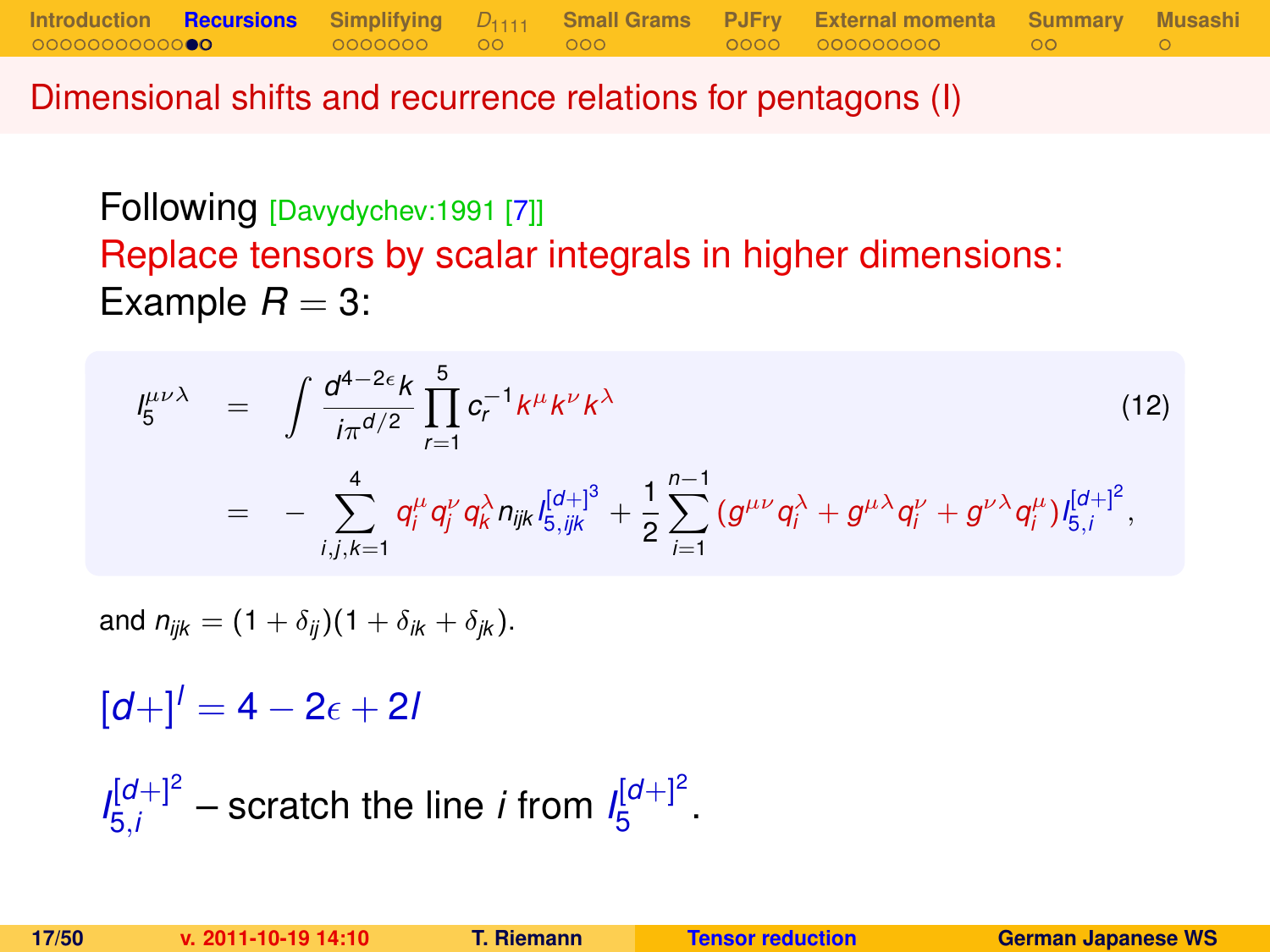Dimensional shifts and recurrence relations for pentagons (II)

'Naive', direct approach – just perform dimensional recurrences

**[Introduction](#page-1-0) [Recursions](#page-16-0) [Simplifying](#page-18-0)** *D*[1111](#page-25-0) **[Small Grams](#page-27-0) [PJFry](#page-30-0) [External momenta](#page-35-0) [Summary](#page-46-0) [Musashi](#page-49-0)**

Following [Tarasov:1996,Fleischer:1999 [\[8,](#page-47-7) [9\]](#page-47-8)] apply recurrence relations, relating scalar integrals of different dimensions, in order to get rid of the dimensionalities  $\left[d + \right]^{l} = 4 - 2\epsilon + 2l$ .

$$
\nu_j(\mathbf{j}^+I_5^{[d+]} ) = \frac{1}{\left(\int_5^1 \left[ -\left(\begin{matrix} j \\ 0 \end{matrix}\right)_5 + \sum_{k=1}^5 \left(\begin{matrix} j \\ k \end{matrix}\right)_5 \mathbf{k}^- \right] I_5
$$
 (13)

<span id="page-17-0"></span>
$$
(d - \sum_{i=1}^{5} \nu_i + 1) I_5^{[d+]} = \frac{1}{\left(\begin{matrix} 0 \\ 0 \end{matrix}\right)_5} - \sum_{k=1}^{5} \left(\begin{matrix} 0 \\ k \end{matrix}\right)_5 \mathbf{k}^{-} \right] I_5, \tag{14}
$$

also:

$$
\nu_j \mathbf{j}^+ \mathbf{l}_5 = \frac{1}{\binom{0}{0.5}} \sum_{k=1}^5 \binom{0j}{0k} \left[ d - \sum_{i=1}^5 \nu_i (\mathbf{k}^- \mathbf{i}^+ + 1) \right] \mathbf{l}_5 \tag{15}
$$

where the operators  $\textbf{i}^{\pm}, \textbf{j}^{\pm}, \textbf{k}^{\pm}$  act by shifting the indices  $\nu_i, \nu_j, \nu_k$  by  $\pm 1.$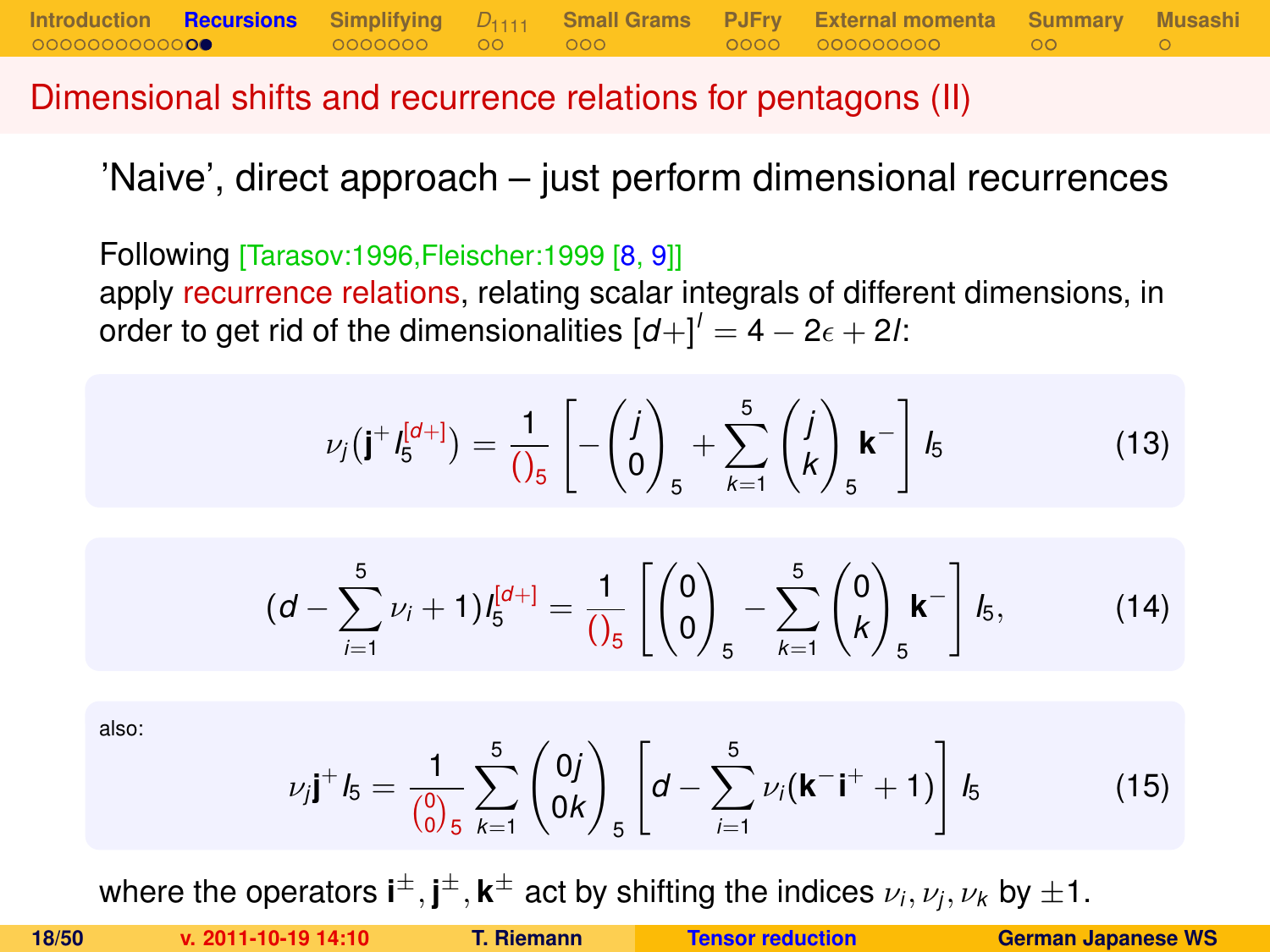### The result of simplifying manipulations

 $\dots$  and collecting all contributions, our final result for e.g. the tensor of rank  $R = 3$  can be written as follows:

$$
I_5^{\mu\nu\lambda} = \sum_{i,j,k=1}^4 q_i^{\mu} q_j^{\nu} q_k^{\lambda} E_{ijk} + \sum_{k=1}^4 g^{[\mu\nu} q_k^{\lambda]} E_{00k}, \qquad (16)
$$

with:

$$
E_{00j} = \sum_{s=1}^{5} \frac{1}{\binom{0}{0.5}} \left[ \frac{1}{2} \binom{0s}{0j} \int_{5}^{[d+],s} -\frac{d-1}{3} \binom{s}{j} \int_{5}^{[d+]^2,s} \right],
$$
(17)

<span id="page-18-0"></span>
$$
E_{ijk} = -\sum_{s=1}^{5} \frac{1}{\binom{0}{0}} \left\{ \left[ \binom{0j}{sk} \frac{I^{[d]+1]^2,s}}{S^{4,j}} + (i \leftrightarrow j) \right] + \binom{0s}{0k} \frac{I^{[d]+1]^2,s}}{S^{ij}} \right\}.
$$
 (18)

 $\sqrt{\ }$  no scalar 5-point integrals in higher dimensions  $\checkmark$  no inverse Gram det. ()<sub>5</sub> We have yet:

 $\dagger$  scalar 4-point integrals in higher dimensions:  $\iint_{4,ij}^{[d+]} \int_{-s}^{2}$  etc.

† inverse Gram det.  $\binom{0}{0}_5 \equiv$  ()<sub>4</sub>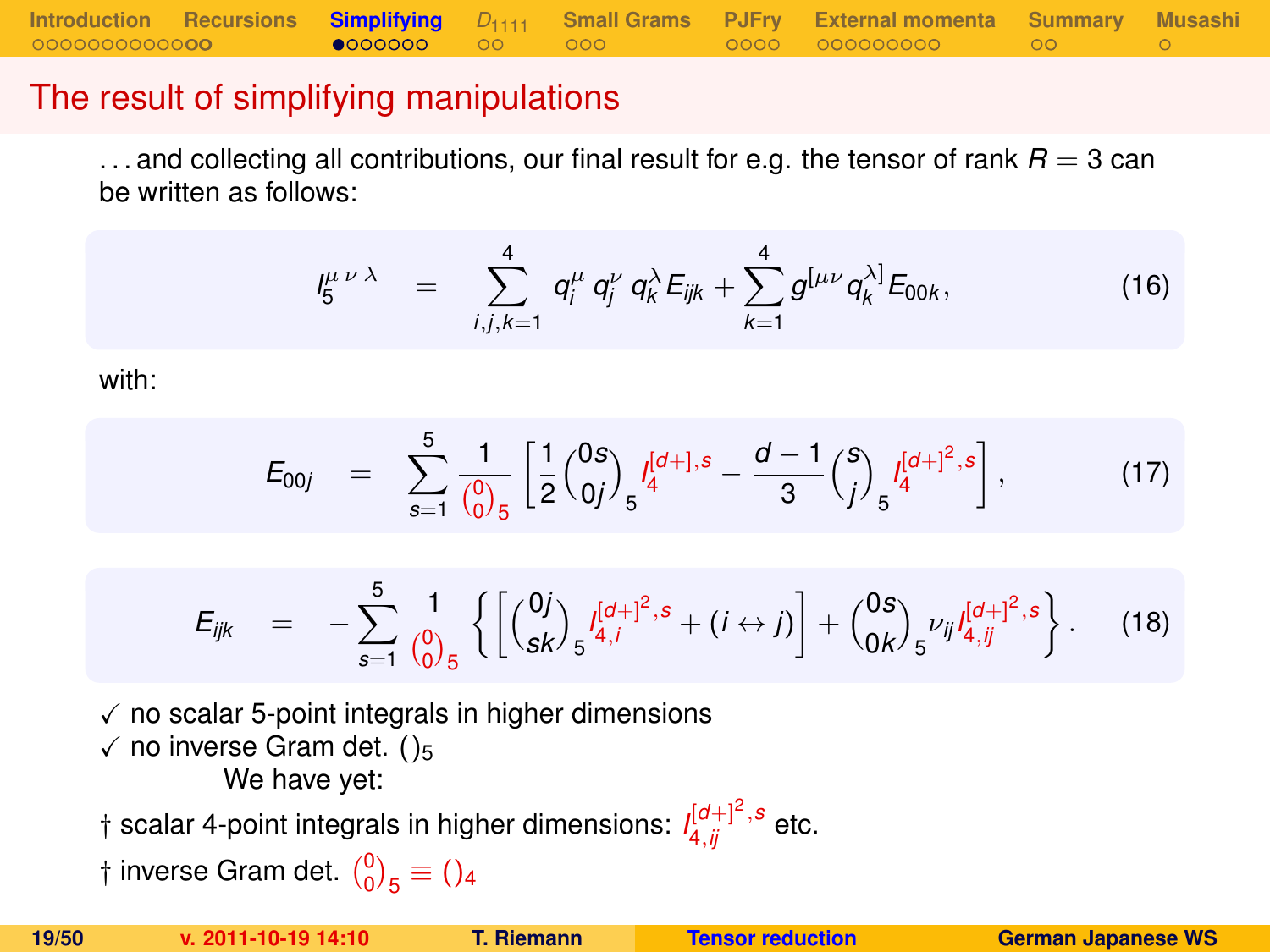**[Introduction](#page-1-0) [Recursions](#page-16-0) [Simplifying](#page-18-0)** *D*[1111](#page-25-0) **[Small Grams](#page-27-0) [PJFry](#page-30-0) [External momenta](#page-35-0) [Summary](#page-46-0) [Musashi](#page-49-0)** Reduce  $I_{4,j}^{[d+]',s}$  $I_4^{[d+]'}$ , s to  $I_4^{[d+]^L}$ , s  $4^{10+1}$ <sup>3</sup> plus simpler objects I

By nontrivial manipulations we get e.g.:

$$
I_{4,i}^{[d+],s} = \frac{1}{\binom{0s}{0s}_5} \left[ -\binom{0s}{is}_5 (d-3) I_4^{[d+],s} + \sum_{t=1}^5 \binom{0st}{0si}_5 I_3^{st} \right]
$$
(19)

$$
\nu_{ij}I_{4,jj}^{[d+]} = \frac{\binom{0}{i}_4 \binom{0}{j}_4}{\binom{0}{0}_4 \binom{0}{0}_4} (d-2)(d-1)I_4^{[d+]} + \frac{\binom{0}{0j}_4}{\binom{0}{0}_4} I_4^{[d+]} + \frac{\binom{0}{0j}_4}{\binom{0}{0}_4} I_4^{[d+]} + \frac{\binom{0}{j}_4}{\binom{0}{0}_4 \binom{0}{0}_4} I_4^{[d+]} + \frac{\binom{0}{0j}_4 \binom{0}{0}_4}{\binom{0}{0}_4 \binom{0}{0}_4} I_4^{[d+]} + \frac{1}{\binom{0}{0}_4} \sum_{t=1}^4 \binom{0}{t}_1 I_{4,j}^{[d+]} (20)
$$

These equations are free of inverse Gram determinants  $()_4$ . But they contain yet the generic 4-point and (partly indexed) 3-point functions in higher dimensions, *I* [*d*+],*s* 4 , *I* [*d*+],*t*  $\frac{1}{3}^{\left[0\pm1\right],i}$ , etc.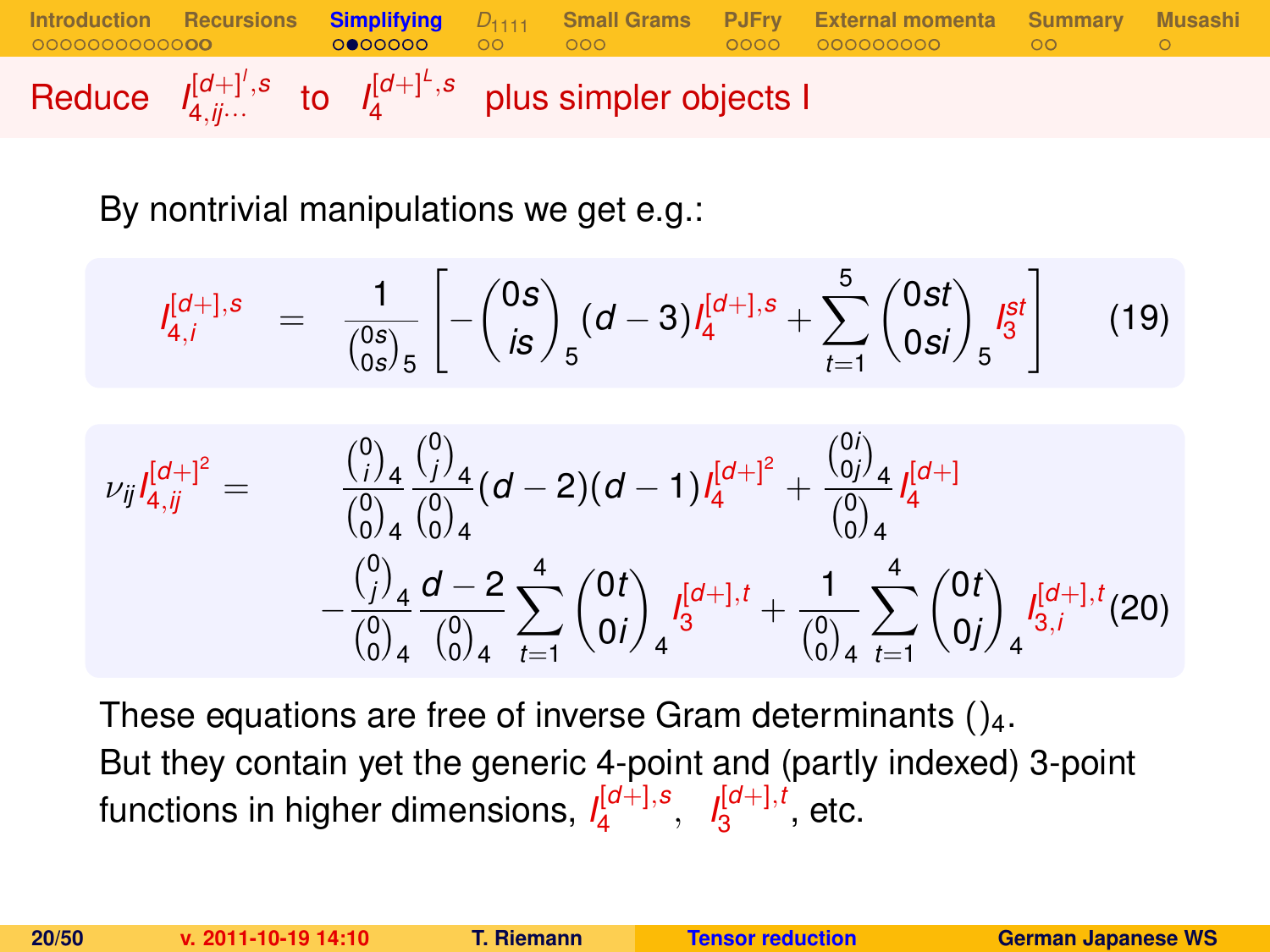**[Introduction](#page-1-0) [Recursions](#page-16-0) [Simplifying](#page-18-0)** *D*[1111](#page-25-0) **[Small Grams](#page-27-0) [PJFry](#page-30-0) [External momenta](#page-35-0) [Summary](#page-46-0) [Musashi](#page-49-0)** Last step: evaluate the  $I_4^{[d+1,s]}$  $I_4^{[d+]}, s, I_3^{[d+]}, t$  $_3^{\mathsf{I}^{\mathsf{U}+\mathsf{J}},\mathsf{t}}$ , etc. I

Several strategies are now possible:

- Just evaluate them analytically in  $d + 2l 2\epsilon$  dimensions if you may do that
- Just evaluate them numerically in  $d + 2l 2\epsilon$  dimensions
- Reduce them further by recurrences buy the towers of  $1/(\mathcal{C}_4 \rightarrow$  apply [\(14\)](#page-17-0)
- Make a small Gram determinant expansion  $\rightarrow$  apply [\(14\)](#page-17-0) another way round

Last two items are done here.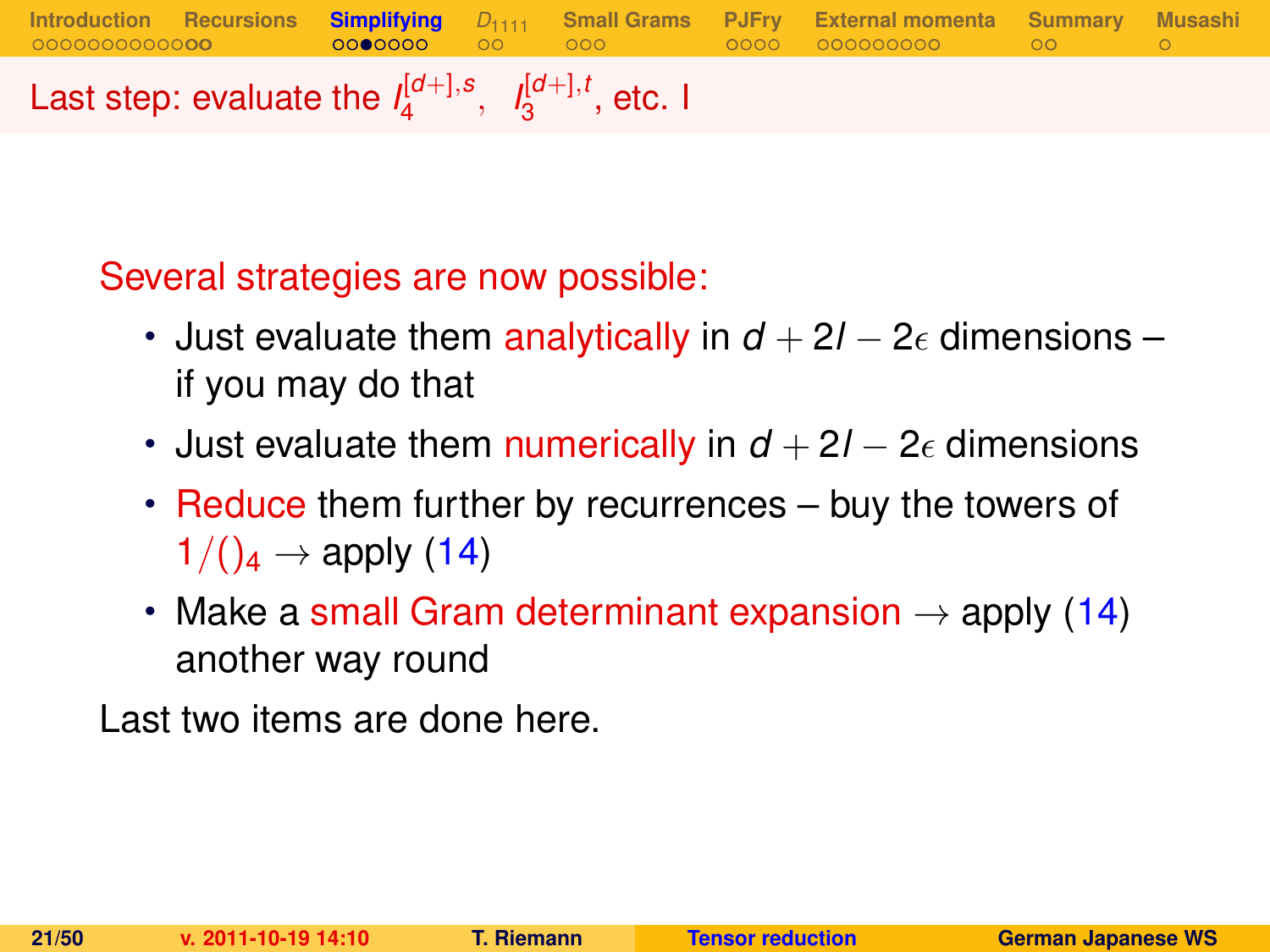Reduction of scalars  $I_4^D$  to the generic dimension  $\rightarrow I_4^d = D_0, I_3^d = C_0$  I

**[Introduction](#page-1-0) [Recursions](#page-16-0) [Simplifying](#page-18-0)** *D*[1111](#page-25-0) **[Small Grams](#page-27-0) [PJFry](#page-30-0) [External momenta](#page-35-0) [Summary](#page-46-0) [Musashi](#page-49-0)**

# Non-small 4-point Gram determinants: Direct, iterative use of [\(14\)](#page-17-0) yields e.g.:

$$
I_4^{[d+1']} = \left[ \frac{\binom{0}{0}_4}{\binom{1}{4}} I_4^{[d+1]-1} - \sum_{t=1}^4 \frac{\binom{t}{0}_4}{\binom{1}{4}} I_3^{[d+1]-1, t} \right] \frac{1}{d+2l-5}
$$
(21)

$$
I_3^{[d+]',t} = \begin{bmatrix} \frac{\binom{0t}{0t}}{t} & 1 & \cdots & \cdots & \cdots & \cdots & \cdots & \cdots & \cdots & \cdots & \cdots & \cdots & \cdots & \cdots & \cdots & \cdots & \cdots & \cdots & \cdots & \cdots & \cdots & \cdots & \cdots & \cdots & \cdots & \cdots & \cdots & \cdots & \cdots & \cdots & \cdots & \cdots & \cdots & \cdots & \cdots & \cdots & \cdots & \cdots & \cdots & \cdots & \cdots & \cdots & \cdots & \cdots & \cdots & \cdots & \cdots & \cdots & \cdots & \cdots & \cdots & \cdots & \cdots & \cdots & \cdots & \cdots & \cdots & \cdots & \cdots & \cdots & \cdots & \cdots & \cdots & \cdots & \cdots & \cdots & \cdots & \cdots & \cdots & \cdots & \cdots & \cdots & \cdots & \cdots & \cdots & \cdots & \cdots & \cdots & \cdots & \cdots & \cdots & \cdots & \cdots & \cdots & \cdots & \cdots & \cdots & \cdots & \cdots & \cdots & \cdots & \cdots & \cdots & \cdots & \cdots & \cdots & \cdots & \cdots & \cdots & \cdots & \cdots & \cdots & \cdots & \cdots & \cdots & \cdots & \cdots & \cdots & \cdots & \cdots & \cdots & \cdots & \cdots & \cdots & \cdots & \cdots & \cdots & \cdots & \cdots & \cdots & \cdots & \cdots &
$$

And we are done. This works fine if ()<sub>4</sub> is not small [and also the  $\binom{l}{l}$  $\binom{t}{t}$ <sub>4</sub>].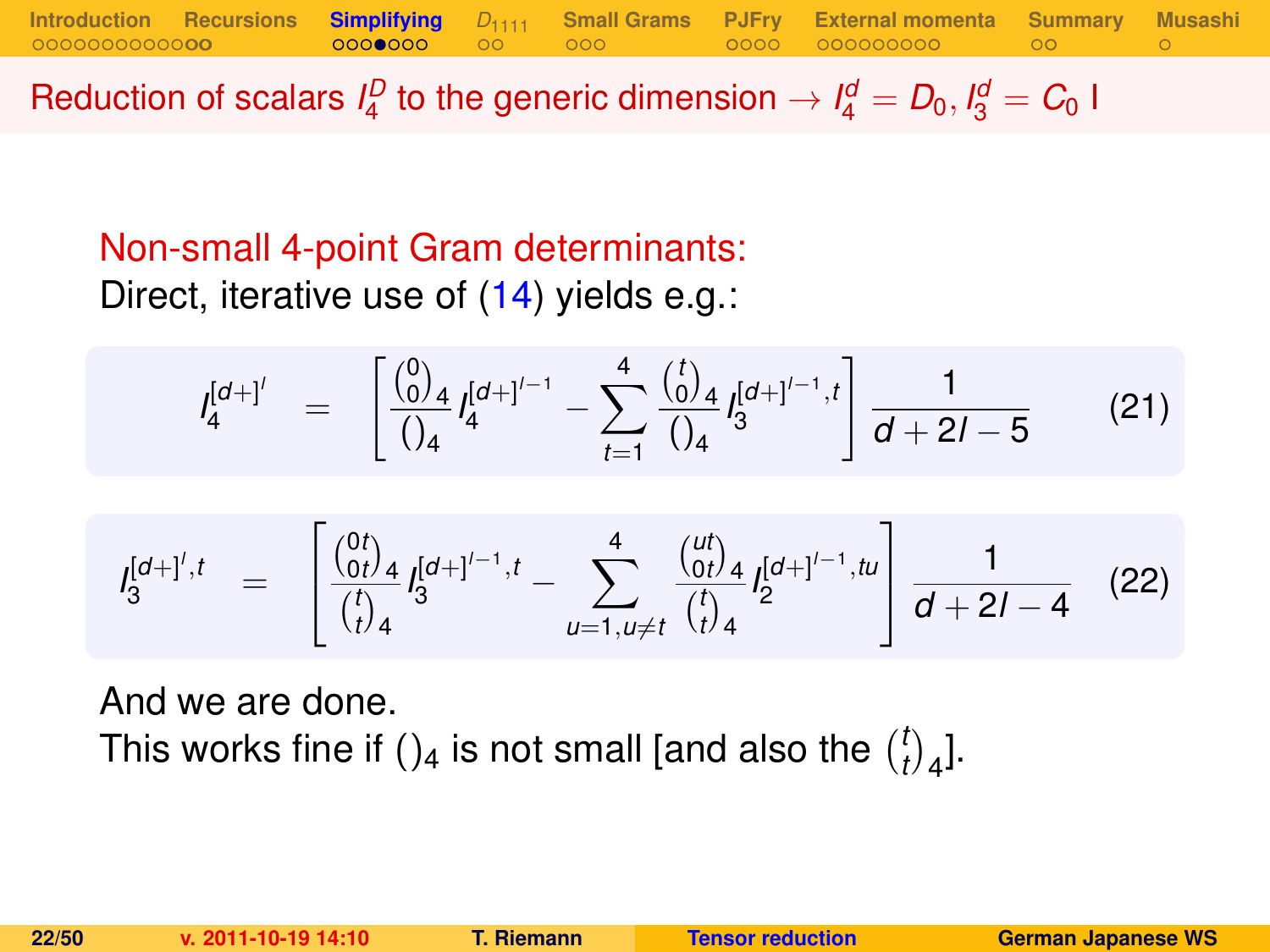### Make a small Gram expansion I

Again use [\(14\)](#page-17-0):

<span id="page-22-1"></span>
$$
()_{4}(d - \sum_{i=1}^{4} \nu_{i} + 1)l_{4}^{[d+]} = \left[{0 \choose 0}_{4}l_{4} - \sum_{k=1}^{4} {0 \choose k}_{4}l_{3}^{k} \right]
$$

If ( $a = 0$ , then it follows ( $n = 4$ ):

$$
I_n^D = \sum_{k}^{n} \frac{\binom{0}{k}^D n}{\binom{0}{0}^n n} I_{n-1}^{D,k}
$$
 (23)

If () $_4$  < < 1, re-write [\(14\)](#page-17-0), as follows:

<span id="page-22-0"></span>
$$
I_n^D = \sum_{k}^{n} \frac{\binom{0}{k} n}{\binom{0}{0} n} I_{n-1}^{D,k} - \frac{\binom{0}{n} n}{\binom{0}{0} n} [(D+1) - \sum_{i}^{n} \nu_i] I_n^{D+2}.
$$
 (24)

Effectively we may evaluate  $I_n^D$  in terms of simpler functions  $I_{n-1}^{D,k}$  with a small correction depending on  $I_n^{D+2}$ .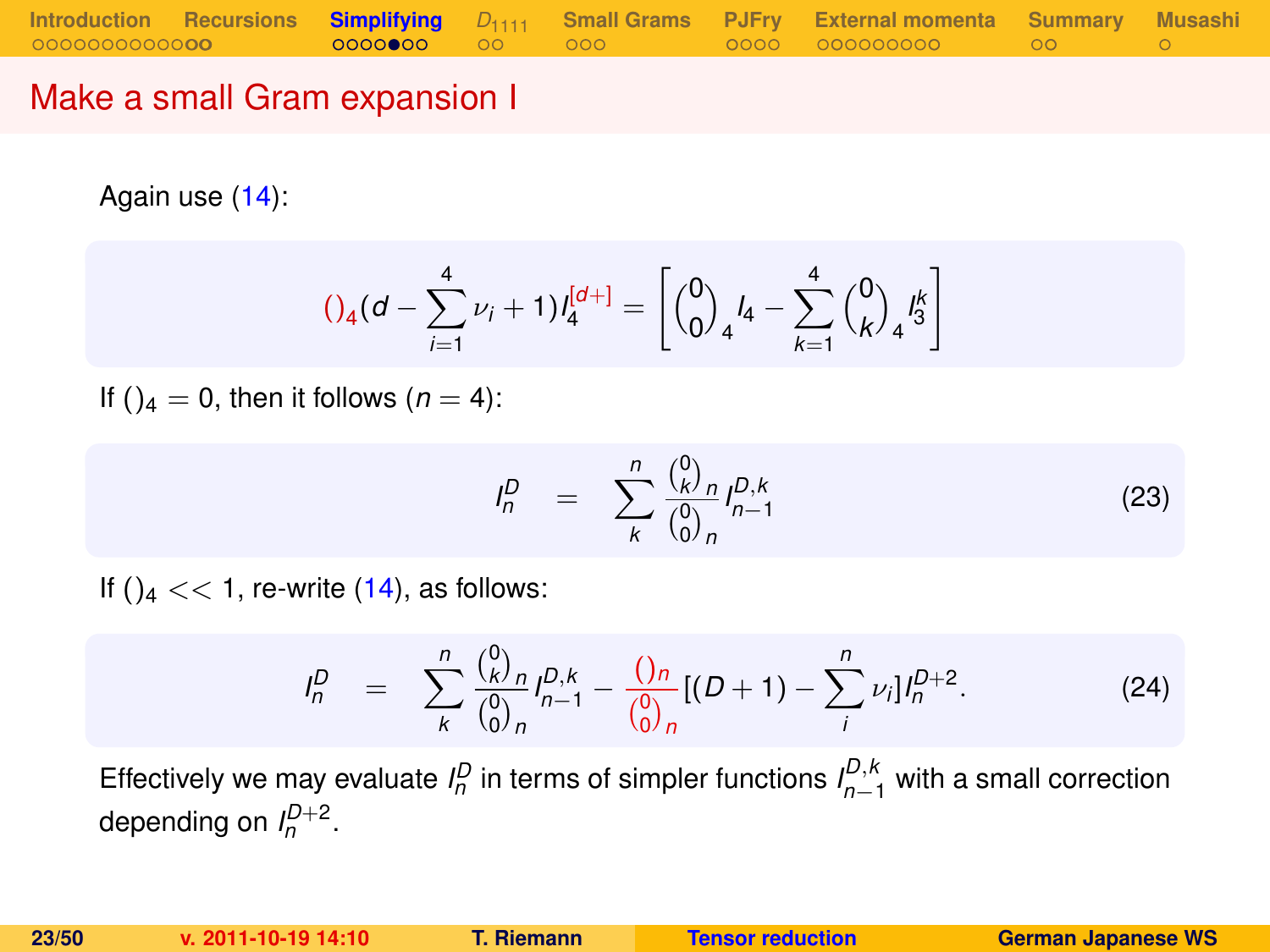We may go a step further, and insert into [\(24\)](#page-22-0) for  $I_n^{D+2}$  the rhs. of [\(23\)](#page-22-1), taken now at  $D' = D + 2$ :

$$
I_n^D = \sum_{k}^{n} \frac{\binom{0}{k}^n}{\binom{0}{0}^n} I_{n-1}^{D,k}
$$
  
- 
$$
\frac{\binom{0}{0}^n}{\binom{0}{0}^n} [(D+1) - \sum_{i}^{n} \nu_i]
$$
  

$$
\times \left[ \sum_{k}^{n} \frac{\binom{0}{k}^n}{\binom{0}{0}^n} I_{n-1}^{D+2,k} - \frac{\binom{0}{0}^n}{\binom{0}{0}^n} [(D+3) - \sum_{i}^{n} \nu_i] I_n^{D+4} \right]
$$

The terms proportional to  $\left[\binom{0}{0}_n\right]^{a}$ ,  $a=0,1$  may be evaluated at the correct kinematics. They depend on three-point functions, and their reduction by normal recurrences will not introduce the unwanted powers of  $1/(\frac{1}{4}$ . The last term, suppressed by the factor  $[(\binom{n}{0}_n)^2]$ , depends on  $I_n^{D+4}$ . It may either be taken approximately at  $()_n = 0$ , where it can also be represented by 3-point functions (and their reductions), or it may be evaluated more correctly by another iteration based on [\(23\)](#page-22-1).

#### And so on and so on ...

In the numerical example – next section – we worked out up to 10 stable iterations.

.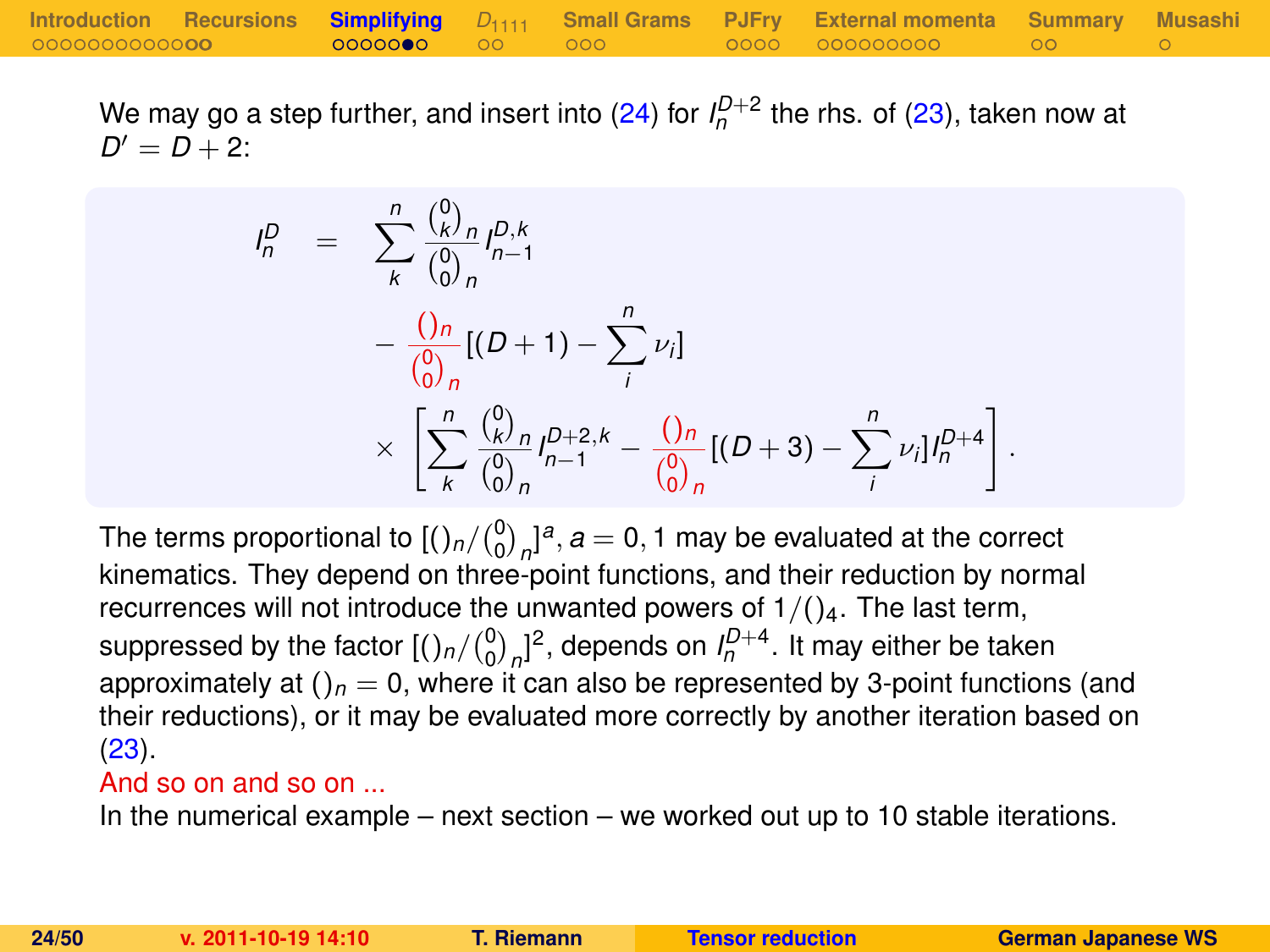|                       |                 |  | Introduction Recursions Simplifying $D_{1111}$ Small-Grams PJFry External-momenta Summary Musashi |  |
|-----------------------|-----------------|--|---------------------------------------------------------------------------------------------------|--|
| 00000000000 <b>00</b> | 0000000● 00 000 |  |                                                                                                   |  |

A quite similar attempt to perform such a series of approximations was undertaken in [\[14\]](#page-48-4) (see equation (5) there), where a specific example, forward light-by-light scattering through a massless fermion loop, was studied. The approach was then not further followed.

W. Giele, E. W. N. Glover, and G. Zanderighi,

in: Proceedings of Loops ans Legs 2004:

*Numerical evaluation of one-loop diagrams near exceptional momentum configurations*,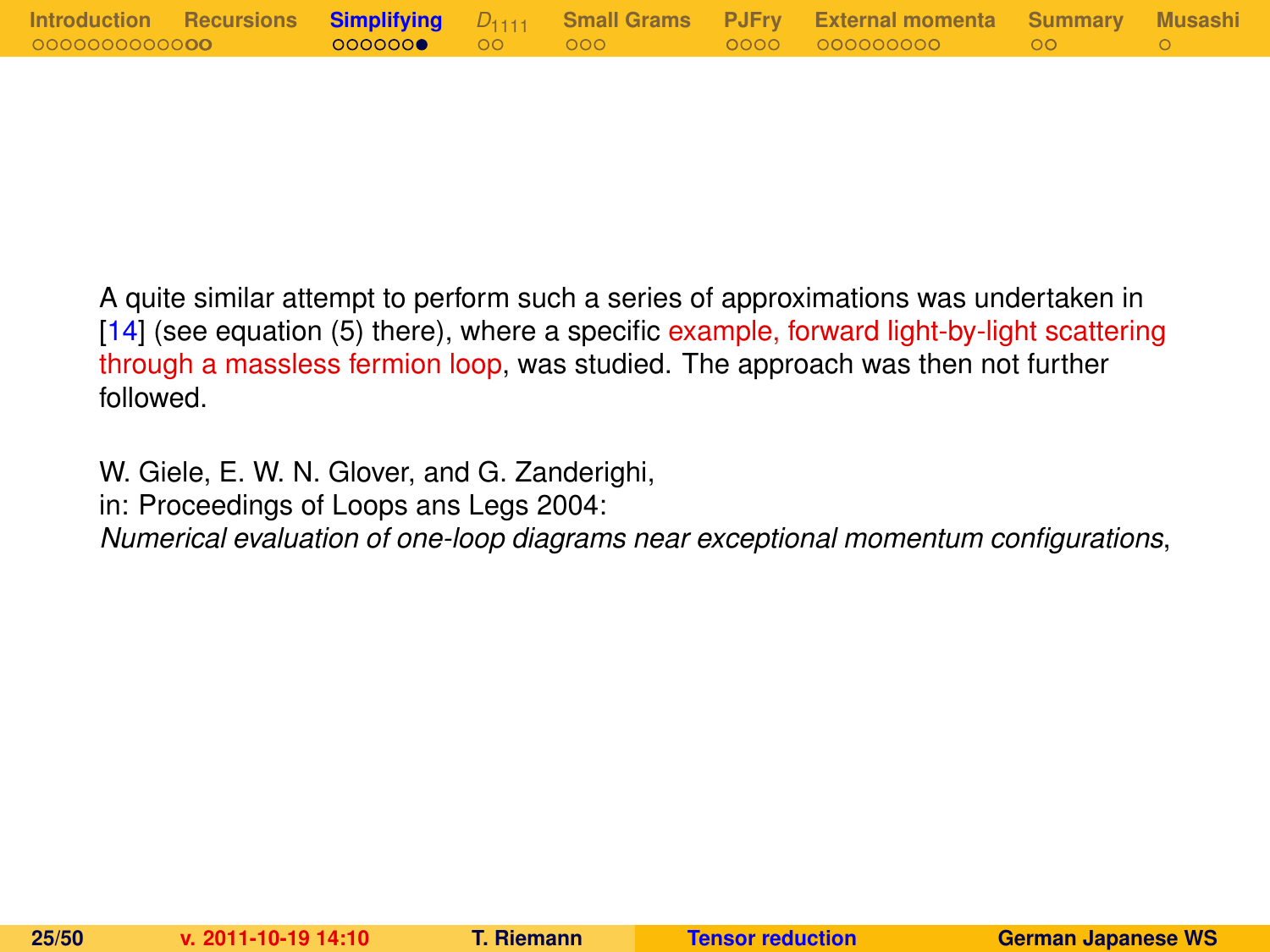Following Davydychev, [\[7\]](#page-47-6), one gets

$$
I_4^{\mu\nu\lambda} = \int_0^d \frac{k^{\mu} k^{\nu} k^{\lambda}}{\prod_{r=1}^n c_r} = - \sum_{i,j,k=1}^n q_i^{\mu} q_j^{\nu} q_k^{\lambda} \nu_{ijk} I_{n,ijk}^{[d+]^3} + \frac{1}{2} \sum_{i=1}^n g^{[\mu\nu} q_i^{\lambda]} I_{n,i}^{[d+]^2}
$$
 (25)

We identify the tensor coefficients  $D_{11}$  a la LoopTools, e.g.:

$$
D_{111} = I_{4,222}^{[d+]^{3}}
$$
 (26)

Similarly:

<span id="page-25-0"></span>
$$
D_{1111} = I_{4,2222}^{[d+]^4}
$$
 (27)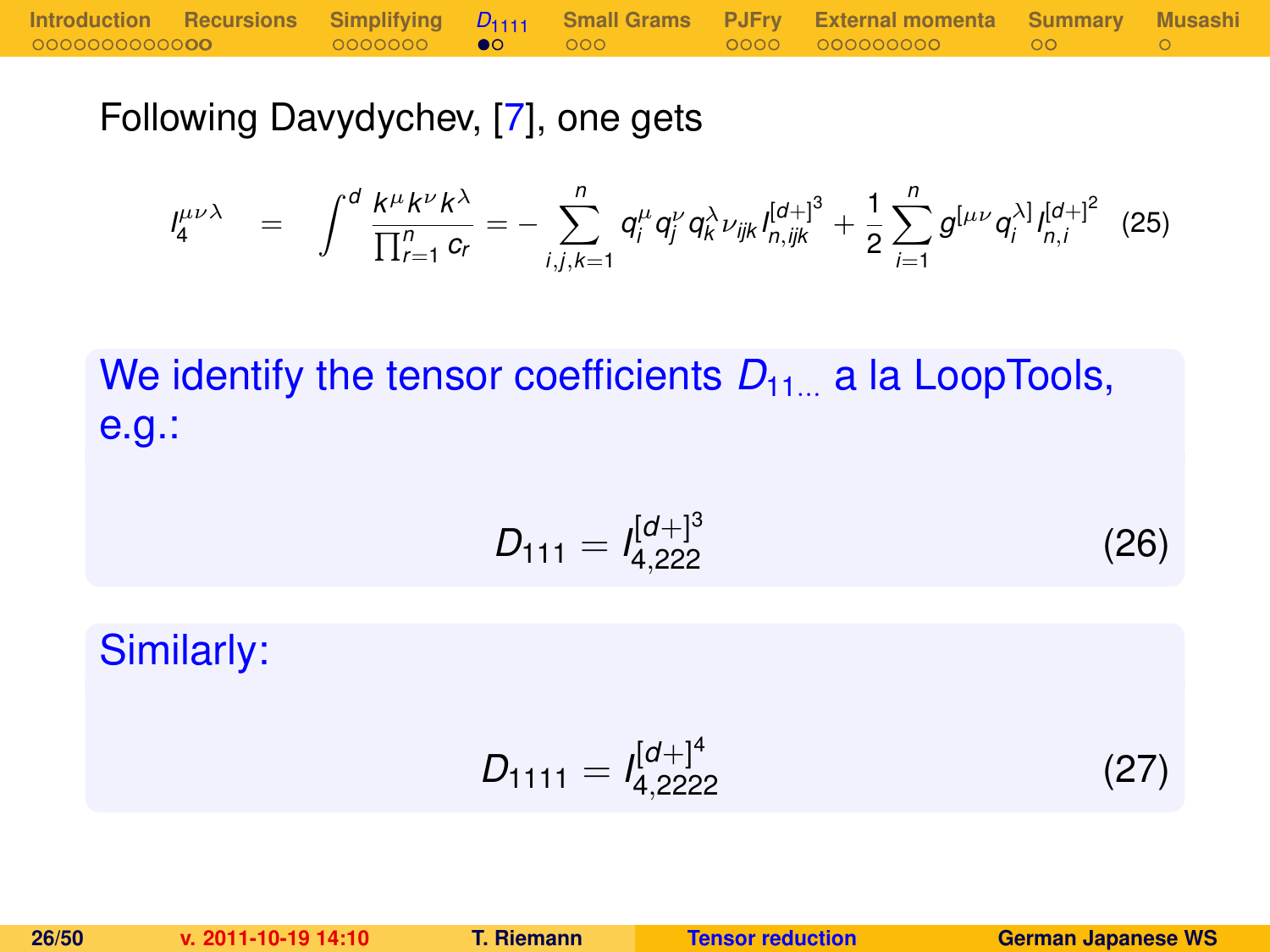### Rank  $R = 4$  tensor  $D_{1111}$  – Numerics with dimensional recurrences

From [\(24\)](#page-22-0) we see that a "small Gram determinant" expansion will be useful when the following dimensionless parameter becomes small:

<span id="page-26-2"></span>
$$
R = \frac{()_4}{\begin{pmatrix} 0 \\ 0 \end{pmatrix}_4} \times s, \tag{28}
$$

where *s* is a typical scale of the process, e.g. we will choose  $s = s_{\mu \bar{\nu} \mu}$ . Following [\[12\]](#page-48-2), we further choose:

> <span id="page-26-0"></span> $s_{\mu\bar{\nu}\mu}$  = 2 × 10<sup>4</sup>GeV<sup>2</sup>,  $s_{\bar{\nu}u}$  = 1 × 10<sup>4</sup>GeV<sup>2</sup>,  $t_{\bar{e}\mu}$  =  $-4 \times 10^4 \text{GeV}^2$ ,

and get  $t_{ed,\rm crit}=-6\times10^4$ GeV $^2$ . For *x*=1, the Gram determinant becomes () $_4=$  4.8  $\times$  10 $^{13}$  GeV $^3$ . The small expansion parameter  $R(x)$  and  $D_{1,111}$  are shown in figure [2.](#page-26-1)

<span id="page-26-1"></span>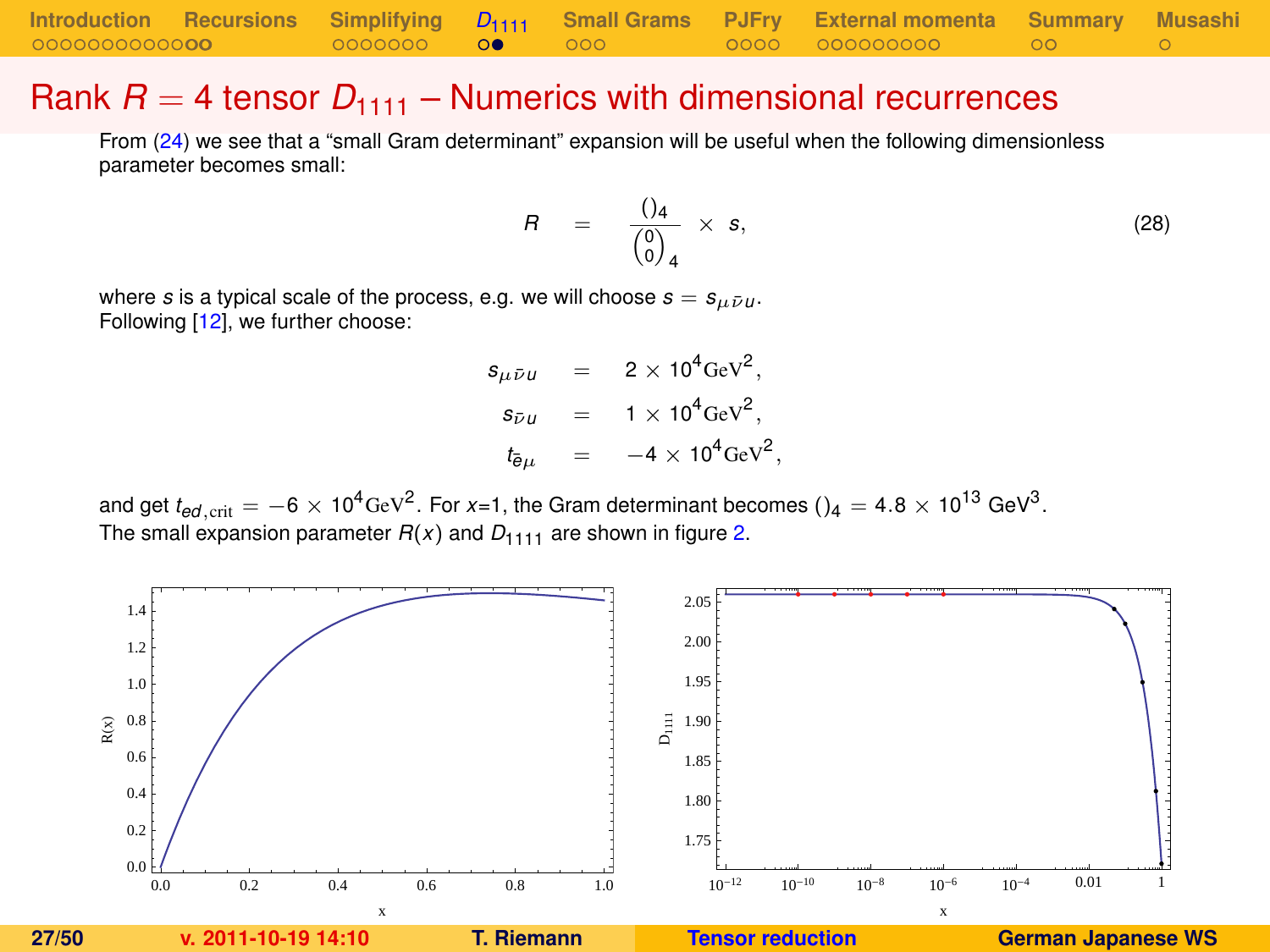New for QCD at LHC: small Gram expansion and Pade approximation I

[Fleischer,TR: PRD 2011 [\[6\]](#page-47-5) ]

Tables have been taken from there.

They were shown already at QCD@LHC@Trento2010

<span id="page-27-0"></span>The use of appropriate Pade approximations is explained there. Convergence in the small Gram determinant region is considerably improved.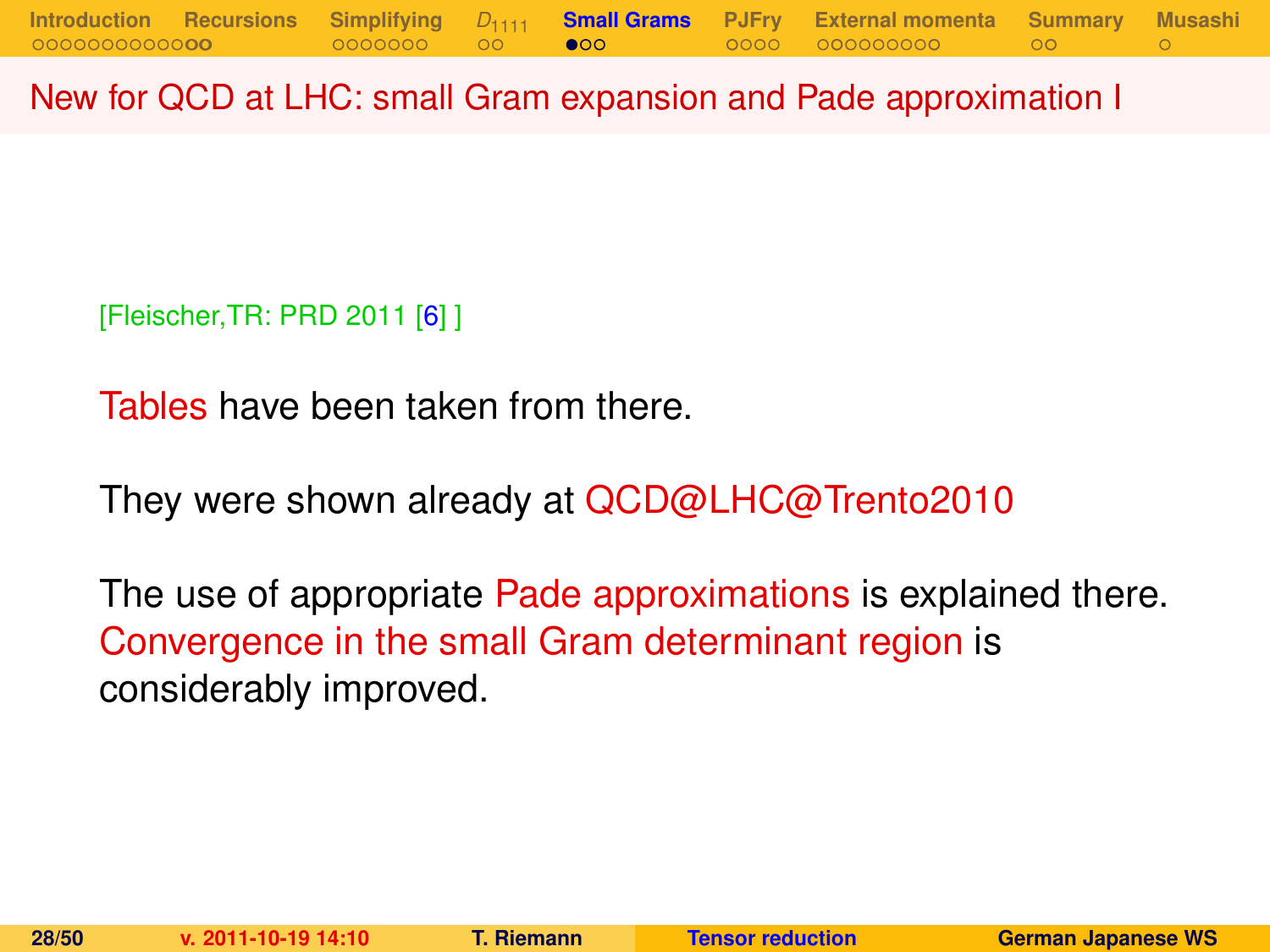| X                       | $\overline{\mathfrak{Re}}$ $D_{1111}$ | $\overline{3}$ m $D_{1111}$ |
|-------------------------|---------------------------------------|-----------------------------|
| 0.<br>[exp 0,0]         | 2.05969289730 E-10                    | 1.55594910118 E-10          |
| $10^{-8}$<br>[exp x, 2] | 2.05969289342 E-10                    | 1.55594909187 E-10          |
| [exp 0,2]               | 2.05969289349 E-10                    | 1.55594909187 E-10          |
| $10^{-4}$<br>[exp x, 5] | 2.05965609497 E-10                    | 1.55585605343 E-10          |
| [exp 0,5]               | 2.05965609495 E-10                    | 1.55585605343 E-10          |
| [exp 0, 6]<br>0.001     | 2.05932484380 E-10                    | 1.55501912433 E-10          |
| [exp x, 6]              | 2.05932484381 E-10                    | 1.55501912433 E-10          |
| $I^{[d+]}^4$<br>4.2222  | 2.02292295240 E-10                    | 1.54974785467 E-10          |
| $D_{1111}$              | 2.01707671668 E-10                    | 1.62587142251 E-10          |
| $0.005$ [exp $0,6$ ]    | 2.05786054801 E-10                    | 1.55131031024 E-10          |
| [pade $0,3$ ]           | 2.05785198947 E-10                    | 1.55131031003 E-10          |
| [exp x, 6]              | 2.05786364440 E-10                    | 1.55131031024 E-10          |
| [page x, 3]             | 2.05785199805 E-10                    | 1.55131030706 E-10          |
| $([d+]^{4}$<br>4.2222   | 2.05778894114 E-10                    | 1.55135794453 E-10          |
| $D_{1111}$              | 2.05779811490 E-10                    | 1.55136343923 E-10          |
| 0.01<br>[exp 0,6]       | 2.05703298143 E-10                    | 1.54669910676 E-10          |
| [pade $0,3$ ]           | 2.05600940065 E-10                    | 1.54669907784 E-10          |
| [exp 0,10]              | 2.05600964693 E-10                    | 1.54669910676 E-10          |
| [pade $0,5$ ]           | 2.05600955381 E-10                    | 1.54669910676E-10           |
| [exp x, 10]             | 2.05600963675 E-10                    | 1.54669910676 E-10          |
| [page x, 5]             | 2.05600955381 E-10                    | 1.54669910676 E-10          |
| $([d+]^{4}$<br>.2222    | 2.05600013702 E-10                    | 1.54670651917 E-10          |
| $D_{1111}$              | 2.05600239280 E-10                    | 1.54670771210 E-10          |

Table: Numerical values for the tensor coefficient  $D_{1111}$ . Values marked by  $D_{1111}$  are evaluated with LoopTools, the *I* [*d*+]4 <sup>4</sup>,<sup>2222</sup> corresponds to [\(30\)](#page-36-0) The labels [exp 0,2n] and [pade 0,n] denote iteration 2*n* and Pade approximant  $[n, n]$  when the small Gram determinant expansion starts at  $x = 0$ , and  $[exp x, 2n]$  and  $[pade x, n]$  are the corresponding numbers for an expansion starting at *x*.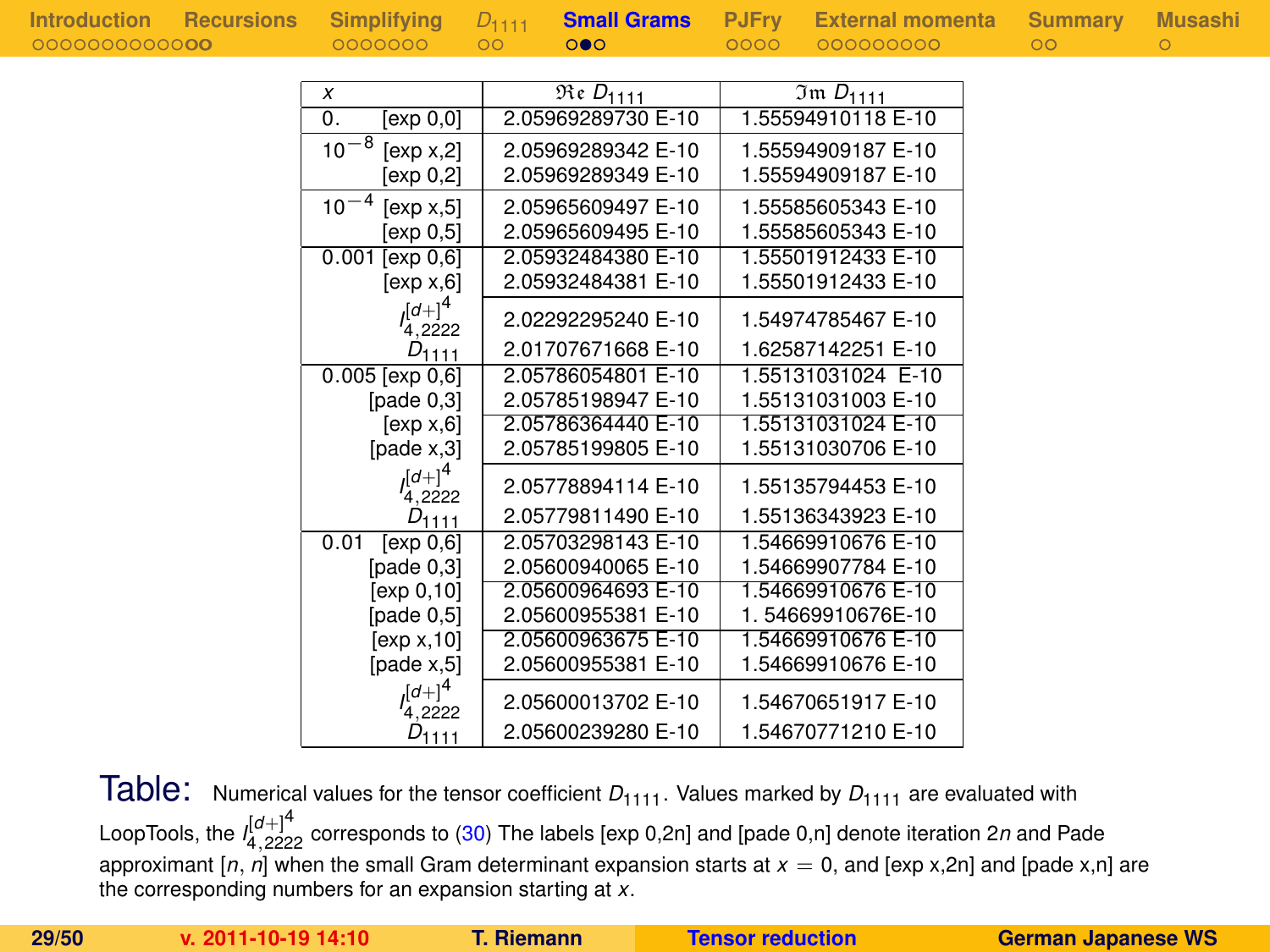| Introduction Recursions Simplifying $D_{1111}$<br>00000000000 <b>00</b> | 0000000             | $\circ$ | $\circ \circ \bullet$ | 0000 | <b>Small Grams</b> PJFrv External momenta Summary Musashi<br>000000000 | ററ |  |
|-------------------------------------------------------------------------|---------------------|---------|-----------------------|------|------------------------------------------------------------------------|----|--|
|                                                                         |                     |         | $Re D_{1111}$         |      | $Im D_{1111}$                                                          |    |  |
|                                                                         | $0.01$ [exp $0.6$ ] |         | 2.05703298143 E-10    |      | 1.54669910676 E-10                                                     |    |  |
|                                                                         | $[page\ 0.3]$       |         | 2.05600940065 E-10    |      | 1.54669907784 E-10                                                     |    |  |
|                                                                         | .                   |         | 0.05000001000510      |      | 1.5100010070570                                                        |    |  |

| [exp 0,10]                | 2.05600964693 E-10 | 1.54669910676 E-10 |
|---------------------------|--------------------|--------------------|
| [pade 0.5]                | 2.05600955381 E-10 | 1.54669910676E-10  |
| [exp x, 10]               | 2.05600963675 E-10 | 1.54669910676 E-10 |
| [page x.5]                | 2.05600955381 E-10 | 1.54669910676 E-10 |
| $(d+1)^4$<br>4,2222       | 2.05600013702 E-10 | 1.54670651917 E-10 |
| $D_{1111}$                | 2.05600239280 E-10 | 1.54670771210 E-10 |
| $0.05$ [exp $0,6$ ]       | 4.83822963052 E-09 | 1.51077429118 E-10 |
| [page 0.3]                | 2.01518061131 E-10 | 1.50591643209 E-10 |
| [exp 0,20]                | 2.04218962072 E-10 | 1.51077424143 E-10 |
| $[{\rm pad}e 0,10]$       | 2.04122727654 E-10 | 1.51077424149 E-10 |
| [ $exp x, 20$ ]           | 2.04190274030 E-10 | 1.51077424143 E-10 |
| [page x, 10]              | 2.04122727971 E-10 | 1.51077423985 E-10 |
| $(d+1)^4$<br>4,2222       | 2.04122726387 E-10 | 1.51077422901 E-10 |
| $D_{1111}$                | 2.04122726601 E-10 | 1.51077423320 E-10 |
| $0.1$ [exp $0,26$ ]       | 2.20215264409 E-08 | 1.46815247004 E-10 |
| [pade $0,13$ ]            | 2.01749674352 E-10 | 1.46681287362 E-10 |
| [exp x, 26]               | 2.08190721550 E-08 | 1.46815247004 E-10 |
| [pade $x$ , 13]           | 2.03995221326 E-10 | 1.46785977364 E-10 |
| $(d+1)^4$<br>4,2222       | 2.02269485177 E-10 | 1.46815247061 E-10 |
| $D_{1111}$                | 2.02269485217 E-10 | 1.46815247051 E-10 |
| $(d+1)^4$<br>1.<br>4,2222 | 1.72115440143 E-10 | 9.74550747662 E-11 |
| $D_{1111}$                | 1.72115440148 E-10 | 9.74550747662 E-11 |

Table: Numerical values for the tensor coefficient  $D_{1111}$ . Values marked by  $D_{1111}$  are evaluated with LoopTools, the *I* [*d*+]4 <sup>4</sup>,<sup>2222</sup> corresponds to [\(30\)](#page-36-0) The labels [exp 0,2n] and [pade 0,n] denote iteration 2*n* and Pade approximant [*n*, *n*] when the small Gram determinant expansion starts at *x* = 0, and [exp x,2n] and [pade x,n] are the corresponding numbers for an expansion starting at *x*. **30/50 v. 2011-10-19 14:10 T. Riemann [Tensor reduction](#page-0-0) German Japanese WS**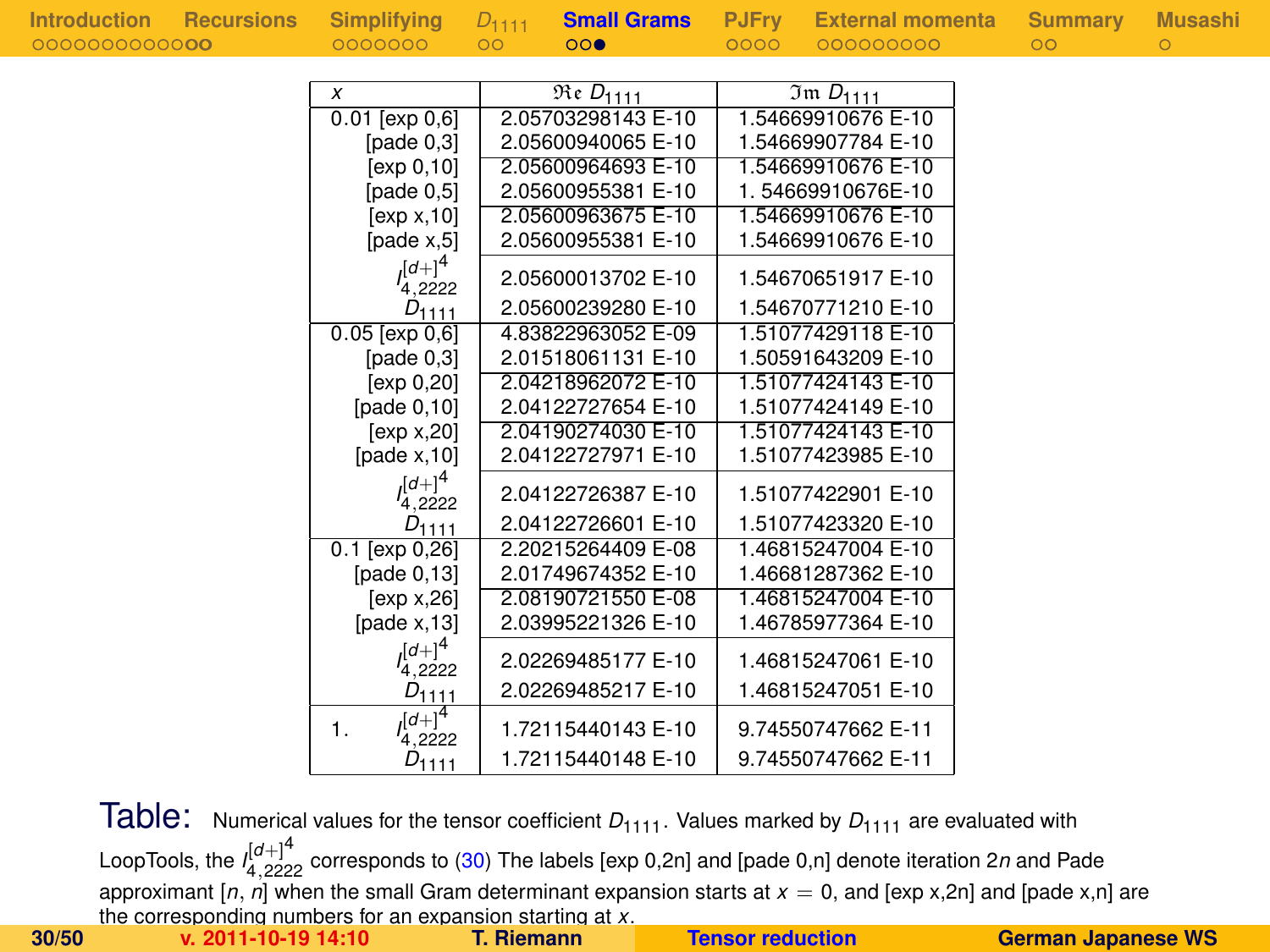## PJFry - an open source c++ program by V. Yundin I

PJFry 1.0.0 - one loop tensor integral library

- More information and the latest source code: project page: <https://github.com/Vayu/PJFry/>
- $\cdot \rightarrow$  how to install
- $\bm{\cdot} \rightarrow$  how to use
- $\cdot \rightarrow$  samples
- See also:

•

V. Yundin's [talk](http://indico.ific.uv.es/indico/contributionDisplay.py?contribId=25&sessionId=15&confId=339) at LHCphenoNet meeting, Valencia, Feb 2011:

<span id="page-30-0"></span>"One loop tensor reduction program PJFRY"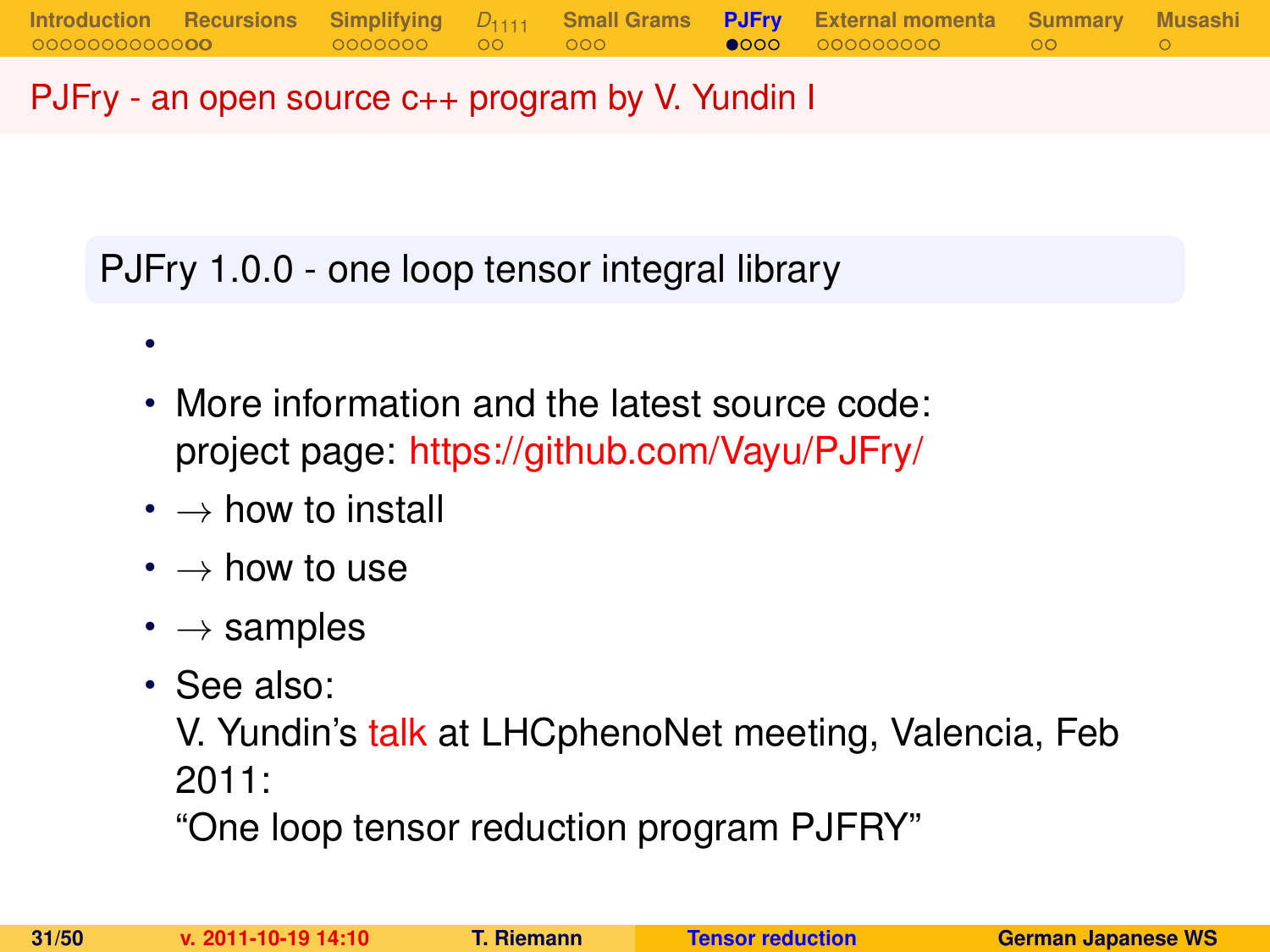PJFry - an open source c++ program by V. Yundin II

• Yundin's PhD thesis, submitted Aug 2011 at Humboldt **University**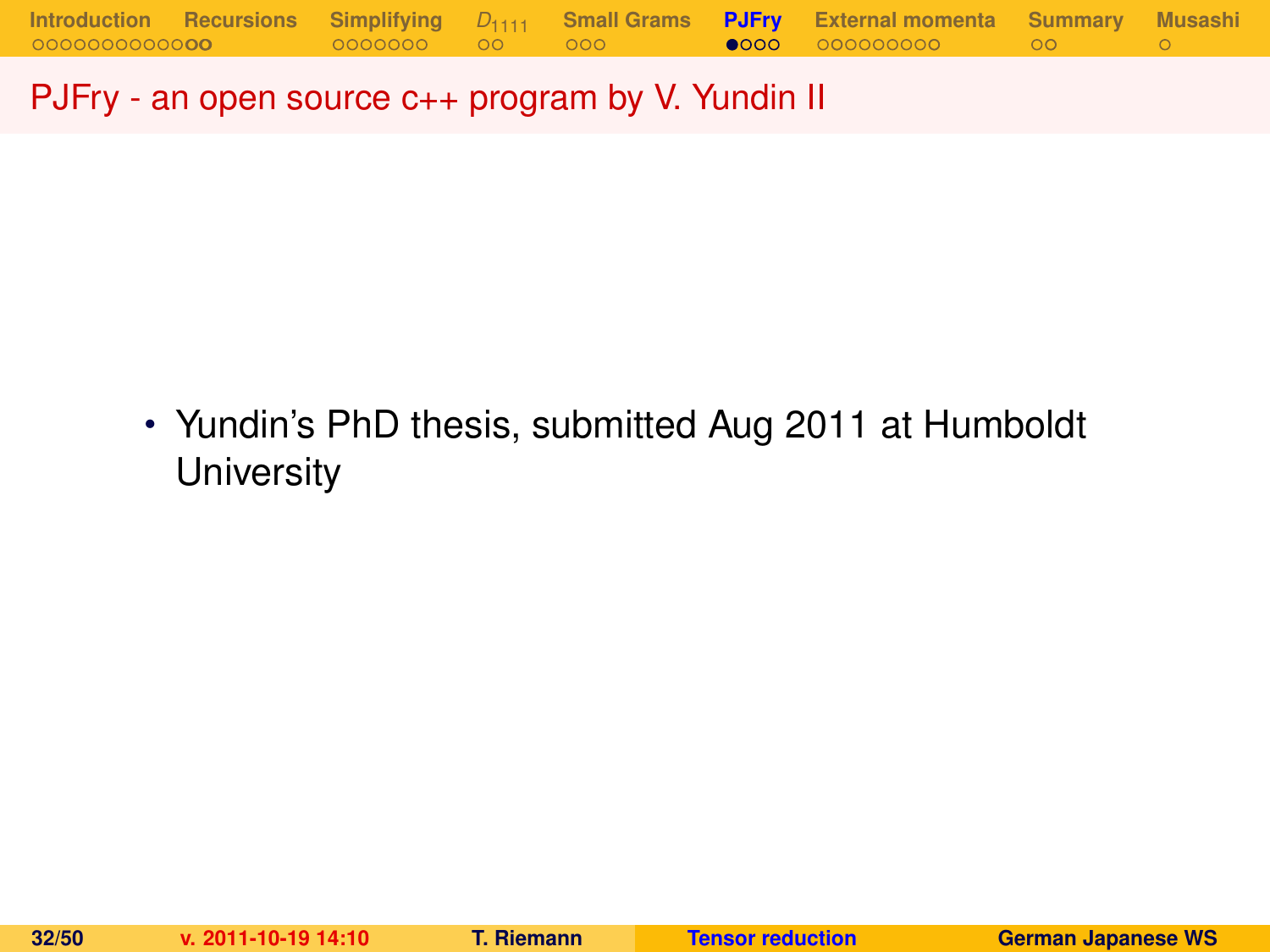**PJFry** — numerical package [from V.Y. Valencia 2011] I

Numerical implementation of described algorithms: C++ package **PJFry** by V. Yundin [see project webpage]

• Reduction of **5-point** 1-loop tensor integrals up to **rank 5**

**[Introduction](#page-1-0) [Recursions](#page-16-0) [Simplifying](#page-18-0)** *D*[1111](#page-25-0) **[Small Grams](#page-27-0) [PJFry](#page-30-0) [External momenta](#page-35-0) [Summary](#page-46-0) [Musashi](#page-49-0)**

- No limitations on internal/external masses combinations
- Small Gram determinants treatment by expansion
- Interfaces for C, C<sub>++</sub>, FORTRAN and MATHEMATICA

# **Example:**

Relative accuracy of  $E_{3333}$  coef. around small Gram4 region

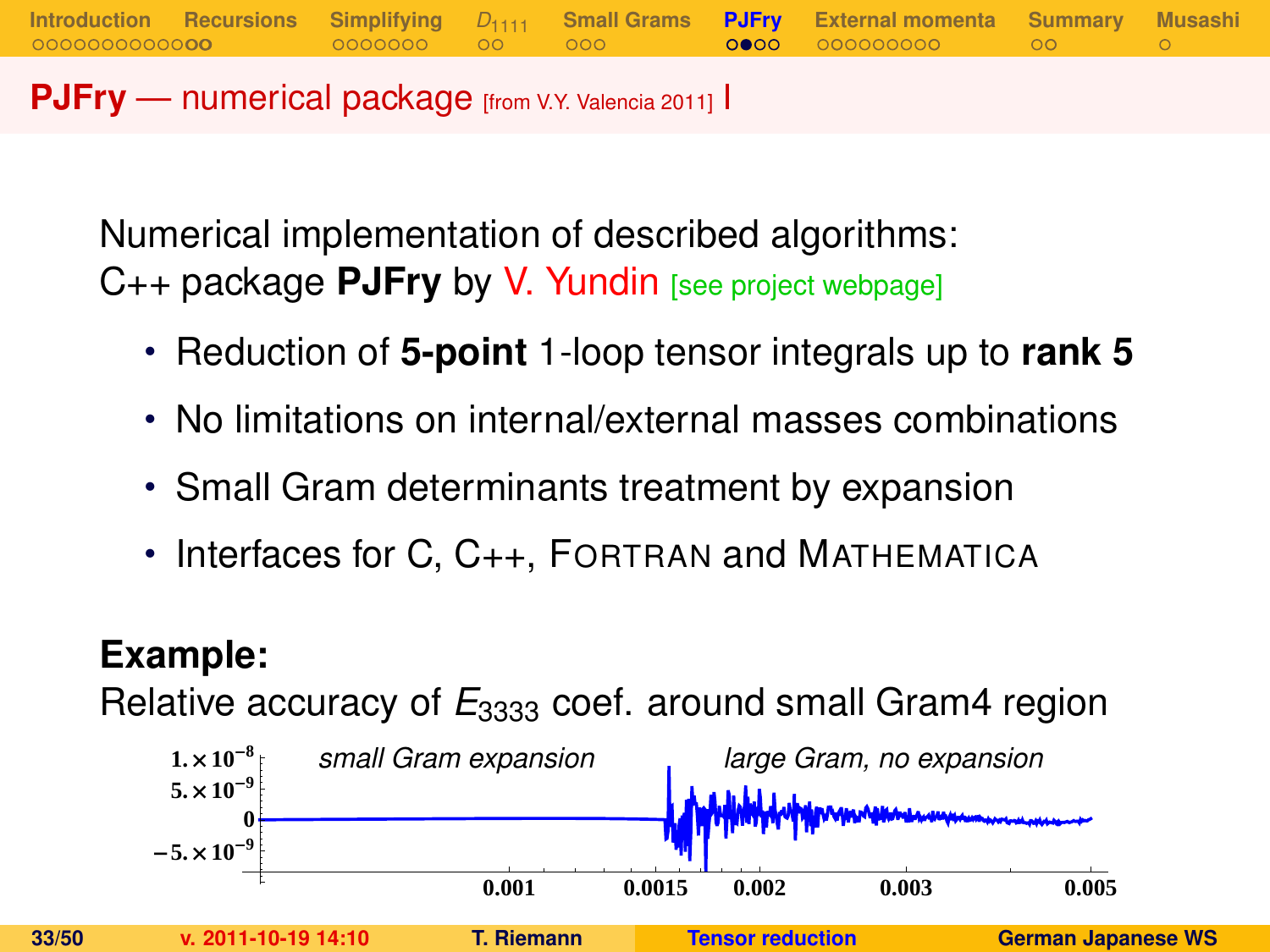**PJFry** — small Gram region example [from V.Y. Valencia 2011] I

**Example:**  $E_{3333}$  coefficient in small Gram region ( $x = 0$ )

Comparison of Regular and Expansion formulae:

**[Introduction](#page-1-0) [Recursions](#page-16-0) [Simplifying](#page-18-0)** *D*[1111](#page-25-0) **[Small Grams](#page-27-0) [PJFry](#page-30-0) [External momenta](#page-35-0) [Summary](#page-46-0) [Musashi](#page-49-0)**

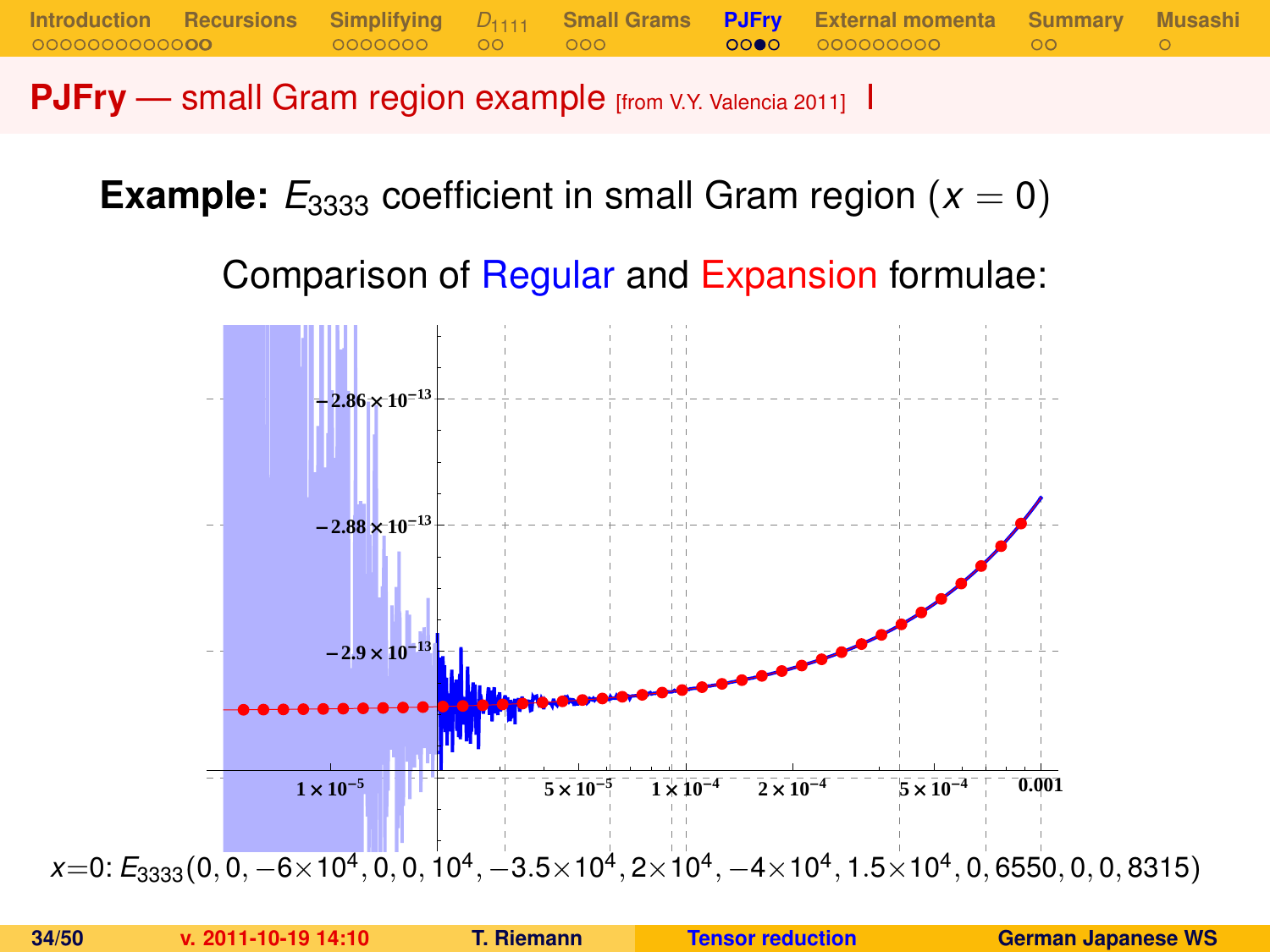Applications of Formalism and of**PJFry**

Formalism [not PJFry] used by Laura Reina et al. [also Paulo Rottman, DESY]

An application of PJFry to  $e^+e^-\rightarrow \mu^+\mu^-\gamma$ at meson factories is being finished.

Due to the specific cuts of the experiments, the numerics is relatively unstable.

Option of the GOLEM package for automatized NLO calculations for LHC processes.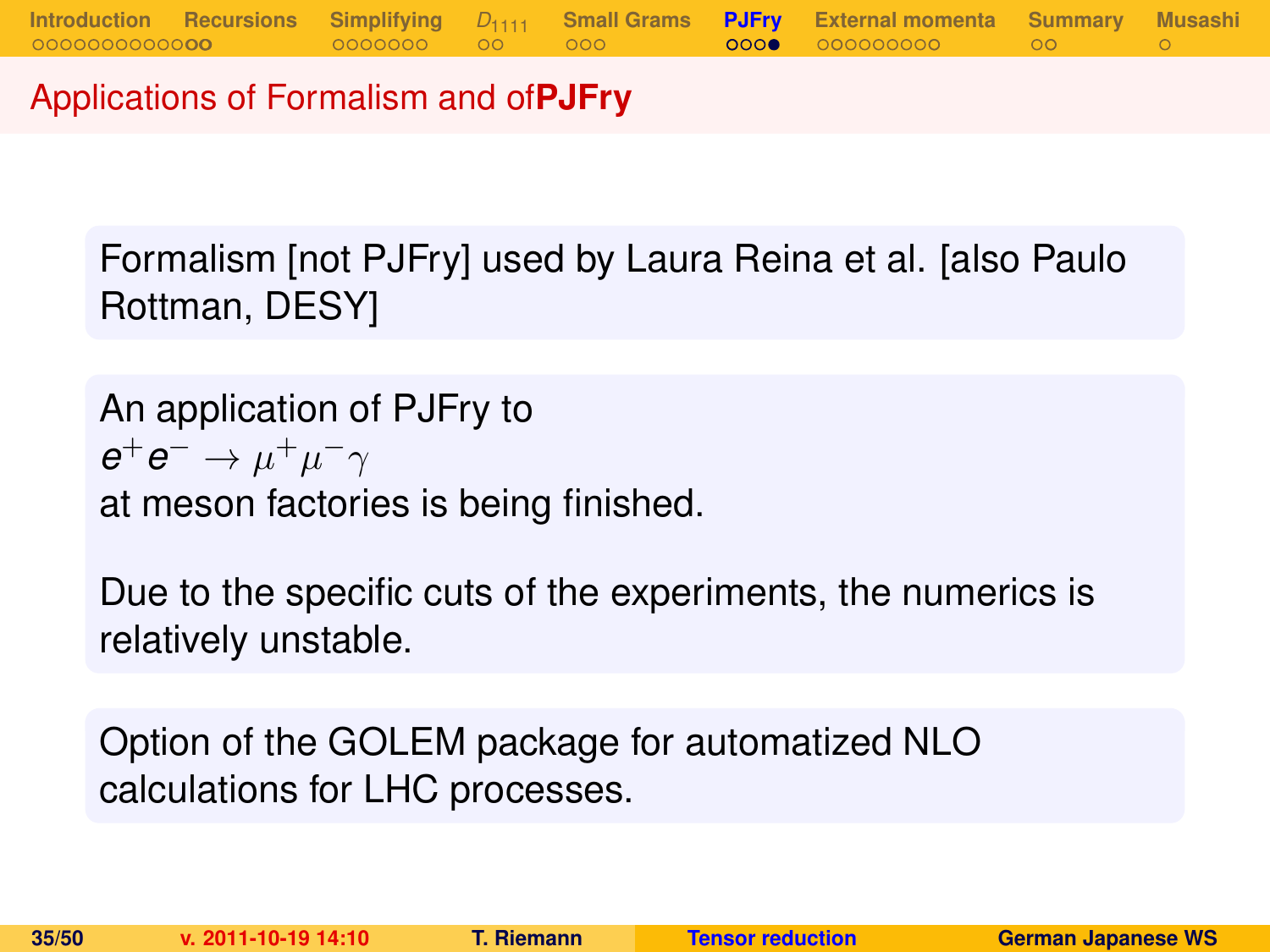Contractions with external momenta [or with CHORDS] I

#### [Fleischer,TR: PLB 2011 [\[11\]](#page-48-1) ]

After having tensor reductions with basis functions  $I_p^D$ , which are independent of the indices *i*, *j*, *k*, ..., one may use contractions with external momenta in order to perform all the sums over  $i, j, k, \ldots$ 

**[Introduction](#page-1-0) [Recursions](#page-16-0) [Simplifying](#page-18-0)** *D*[1111](#page-25-0) **[Small Grams](#page-27-0) [PJFry](#page-30-0) [External momenta](#page-35-0) [Summary](#page-46-0) [Musashi](#page-49-0)**

This leads to a significant simplification and shortening of calculations.

### Reminder:

One option was to avoid the appearance of inverse Gram determinants  $1/()$ <sub>5</sub>. For rank  $R = 5$ , e.g.,

<span id="page-35-0"></span>
$$
I_{5}^{\mu\nu\lambda\rho\sigma} = \sum_{s=1}^{5} \left[ \sum_{i,j,k,l,m=1}^{5} q_{i}^{\mu} q_{j}^{\nu} q_{k}^{\lambda} q_{l}^{\rho} q_{m}^{\sigma} E_{ijklm}^{s} + \sum_{i,j,k=1}^{5} g^{[\mu\nu} q_{i}^{\lambda} q_{j}^{\rho} q_{k}^{\sigma}] E_{00ijk}^{s} + \sum_{i=1}^{5} g^{[\mu\nu} g^{\lambda\rho} q_{i}^{\sigma}] E_{0000i}^{s} \right]
$$
(29)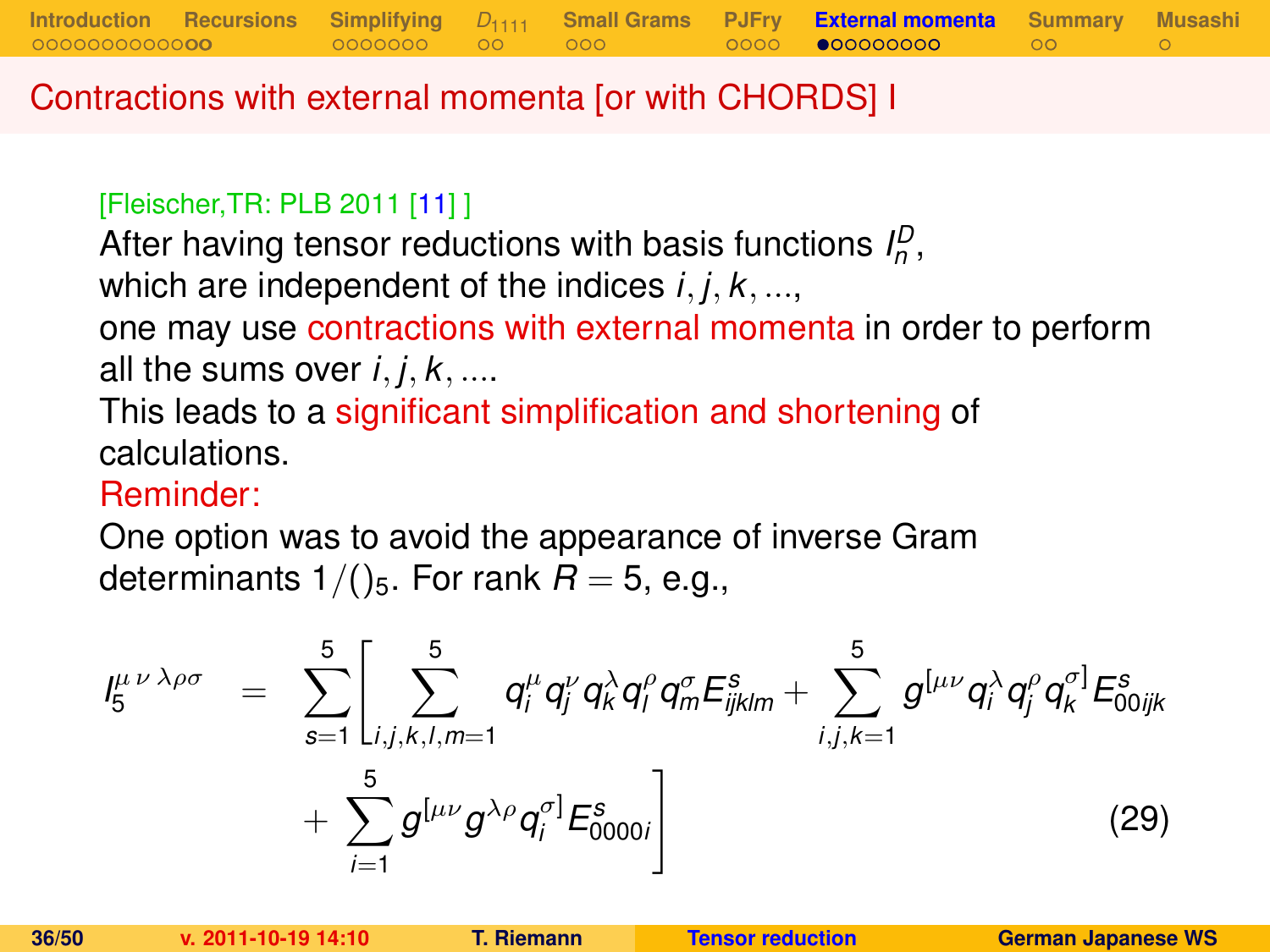### Contractions with external momenta [or with CHORDS] I

The tensor coefficients are expressed in terms of integrals  $I_{4,i\cdots}^{[d+]^I,s}$  , e.g.:

$$
E_{ijklm}^s = -\frac{1}{\binom{0}{0}_{5}} \left\{ \left[ \binom{0I}{sm} _5 n_{ijk} I_{4,ijk}^{[d+]^4, s} + (i \leftrightarrow I) + (j \leftrightarrow I) + (k \leftrightarrow I) \right] + \binom{0s}{am} _5 n_{ijkl} I_{4,ijkl}^{[d+]^4, s} \right\}.
$$

Now, in a next step, one may avoid the appearance of inverse sub-Gram determinants  $()_4$ .

The complete dependence on the indices *i* of the tensor coefficients is contained now in the pre-factors with signed minors. One can say that the indices *decouple* from the integrals.

As an example, we reproduce the 4-point part of

<span id="page-36-0"></span>
$$
n_{ijkl}I_{4,ijkl}^{[d+]4} = \frac{\binom{0}{i}}{\binom{0}{0}}\frac{\binom{0}{i}}{\binom{0}{0}}\frac{\binom{0}{k}}{\binom{0}{0}}\frac{\binom{0}{k}}{\binom{0}{0}}d(d+1)(d+2)(d+3)I_{4}^{[d+1]4}
$$

$$
+\frac{\binom{0}{i}}{\binom{0}{i}}\binom{0}{k}\binom{0}{i}+\binom{0}{i}\binom{0}{j}\binom{0}{j}+\binom{0}{i}\binom{0}{j}\binom{0}{j}+\binom{0}{0i}\binom{0}{j}\binom{0}{k}+\binom{0}{0i}\binom{0}{i}\binom{0}{k}+\binom{0}{0i}\binom{0}{i}\binom{0}{j}}{\binom{0}{0}^{3}}d(d+1)I_{4}^{[d+1]3}
$$

$$
+\frac{\binom{0}{i}}{\binom{0}{i}}\frac{\binom{0}{j}}{\binom{0}{k}}+\frac{\binom{0}{j}}{\binom{0}{j}}\frac{\binom{0}{j}}{\binom{0}{j}}+\frac{\binom{0}{j}}{\binom{0}{j}}\frac{\binom{0}{j}}{\binom{0}{j}}+\frac{\binom{0}{j}}{\binom{0}{j}}\frac{\binom{0}{j}}{\binom{0}{k}}+\frac{\binom{0}{j}}{\binom{0}{j}}\frac{\binom{0}{j}}{\binom{0}{k}}+...
$$
(30)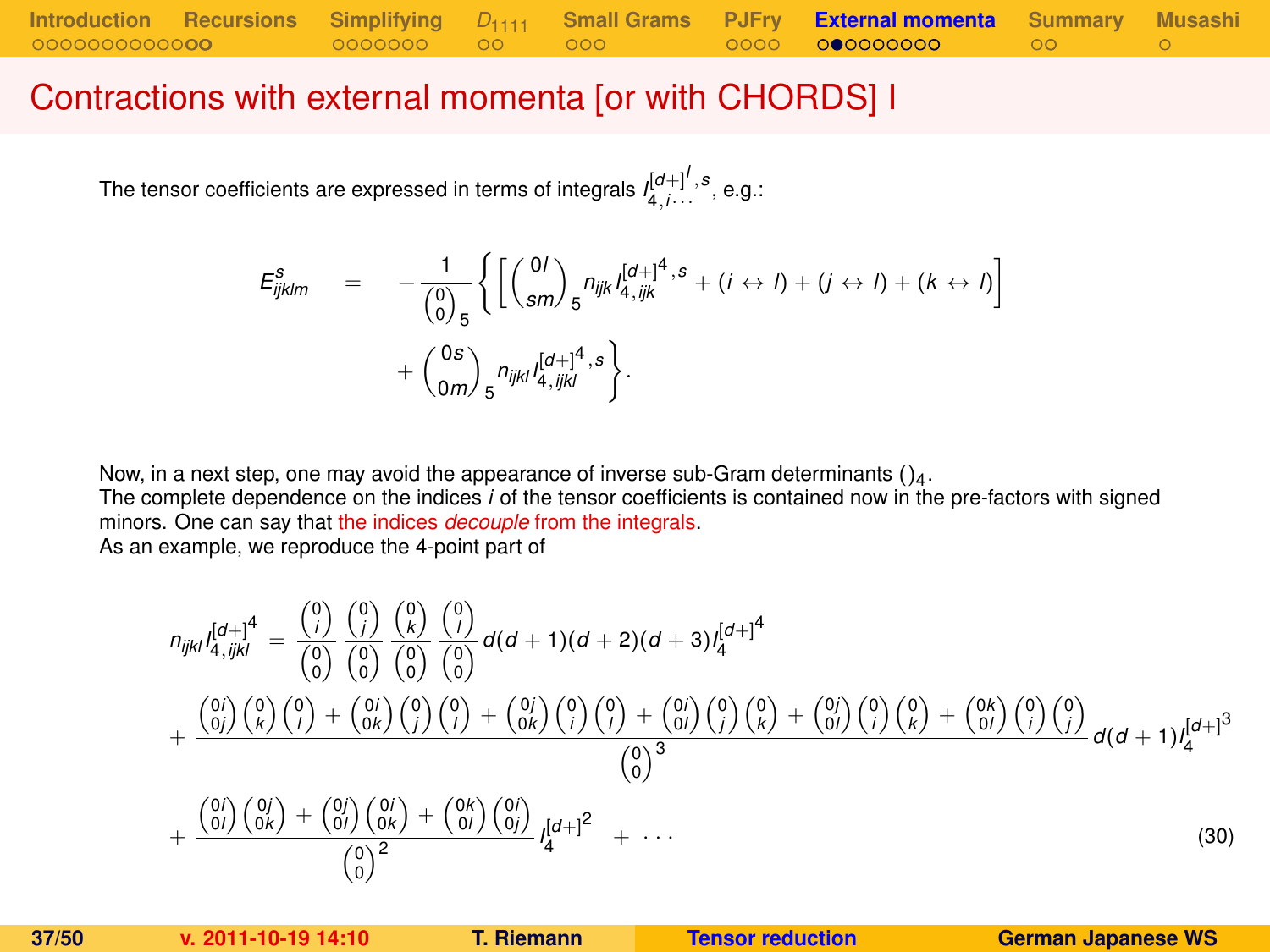|  |  |  | Introduction Recursions Simplifying $D_{1111}$ Small-Grams PJFry External momenta Summary Musashi |  |
|--|--|--|---------------------------------------------------------------------------------------------------|--|
|  |  |  |                                                                                                   |  |
|  |  |  |                                                                                                   |  |

# ] II

# Contractions with external momenta [or with CHORDS]

In [\(30\)](#page-36-0), one has to understand the 4-point integrals to carry the corresponding index *s* and the signed minors are  $\binom{0}{k} \rightarrow \binom{0s}{ks}_5$  etc.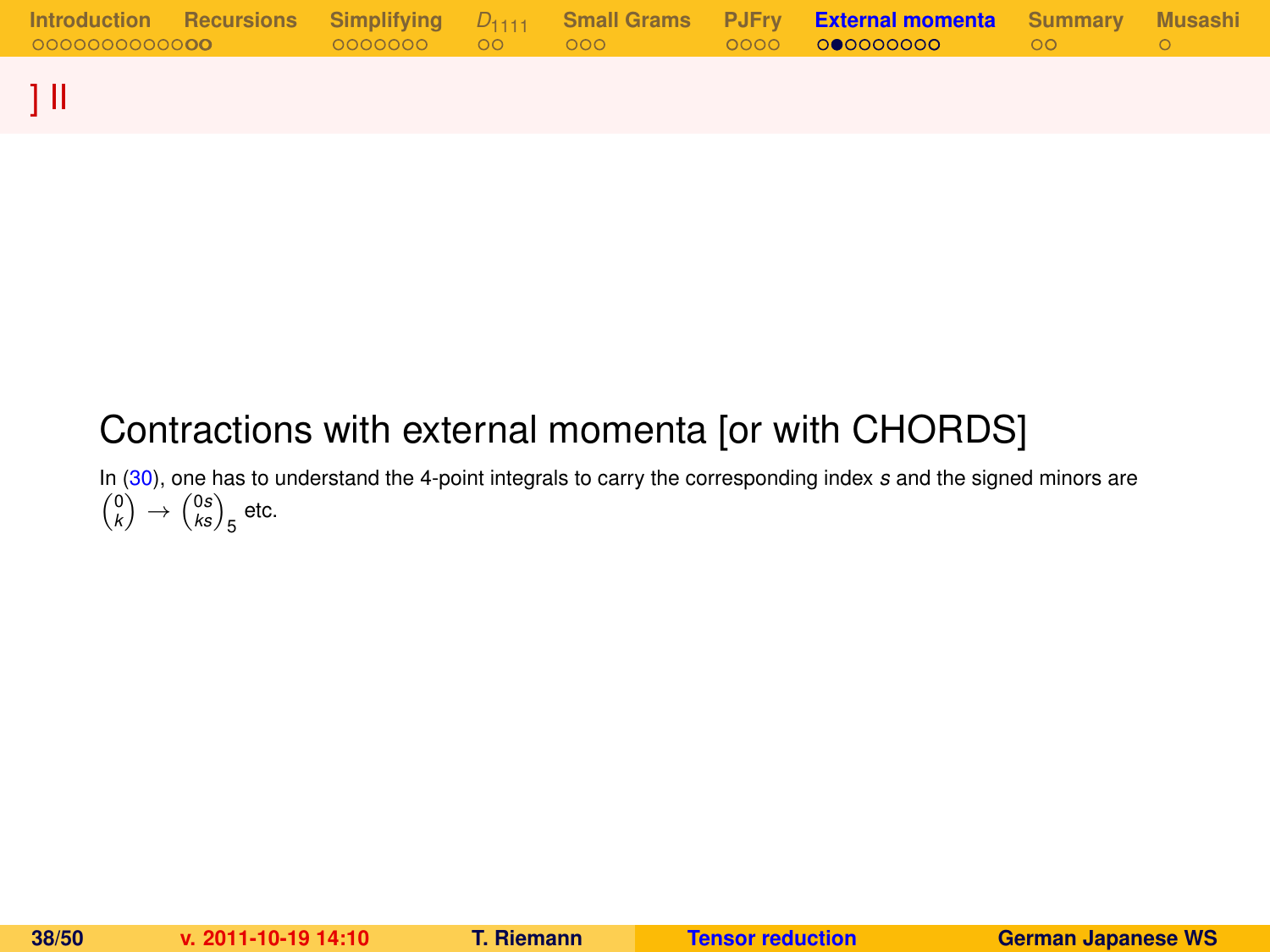Contractions with external momenta [or with CHORDS] I

A chord is the momentum shift of an internal line due to external momenta,  $D_i = (k - q_i)^2 - m_i^2 + i\epsilon$ , and  $q_i = (p_1 + p_2 + p_i)$ , with  $q_n = 0$ .

**[Introduction](#page-1-0) [Recursions](#page-16-0) [Simplifying](#page-18-0)** *D*[1111](#page-25-0) **[Small Grams](#page-27-0) [PJFry](#page-30-0) [External momenta](#page-35-0) [Summary](#page-46-0) [Musashi](#page-49-0)**

The tensor 5-point integral of rank  $R = 1$  yields, when contracted with a chord,

$$
q_{a\mu}I_5^{\mu} = -\frac{1}{\binom{0}{0}5}\sum_{s=1}^5\left[\sum_{i=1}^4(q_a \cdot q_i)\binom{0}{0s}\right]I_4^s. \hspace{1cm} (31)
$$

In fact, the sum over *i* may be performed explicitly:

$$
\Sigma_a^{1,s} \equiv \sum_{i=1}^4 (q_a \cdot q_i) \binom{0s}{0i}_5 = +\frac{1}{2} \left\{ \binom{s}{0}_5 (Y_{a5} - Y_{55}) + \binom{0}{0}_5 (\delta_{as} - \delta_{5s}) \right\},
$$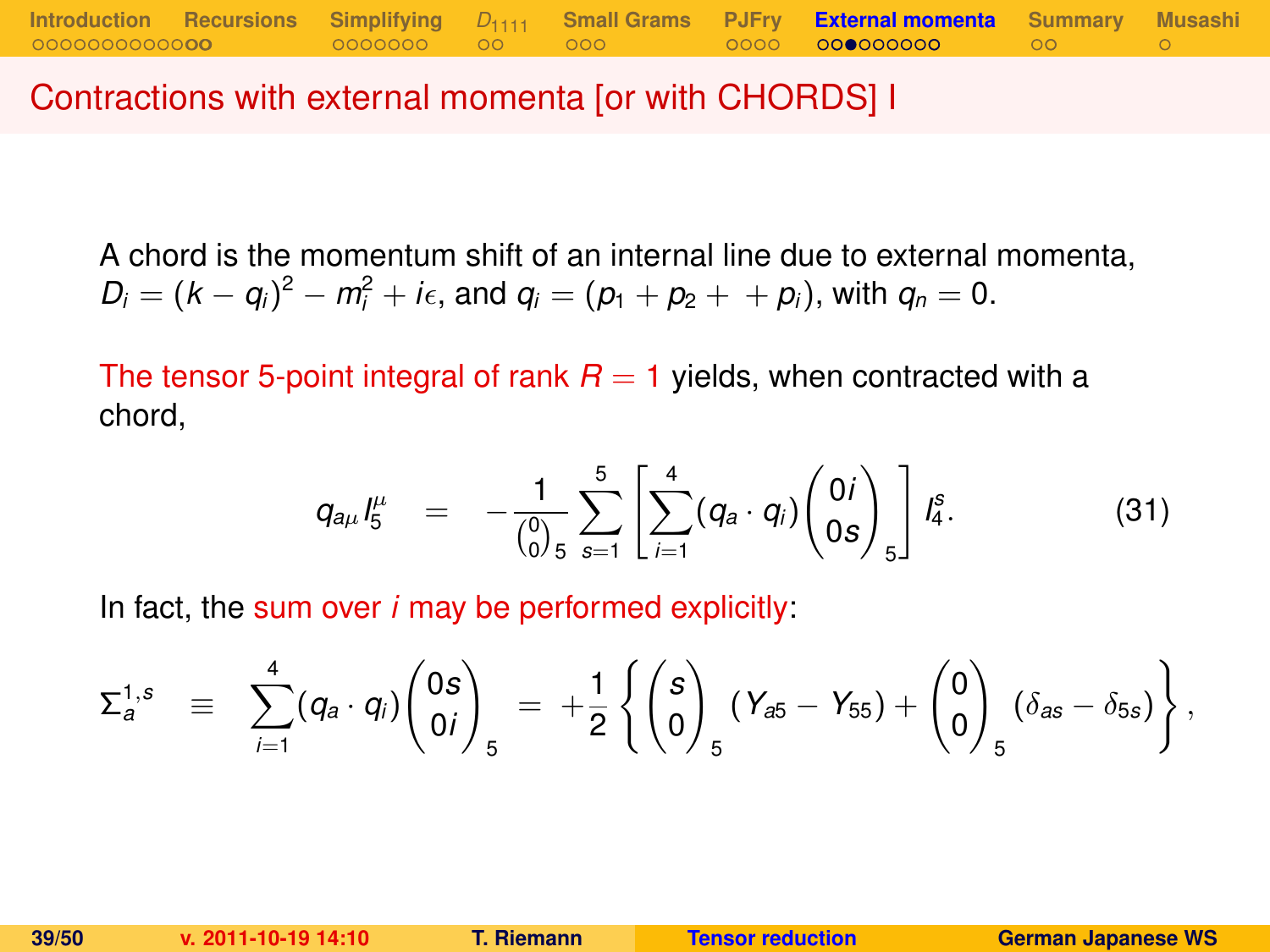Contractions with external momenta I

## We get immediately

$$
q_{a\mu}I_5^{\mu}=-\frac{1}{\binom{0}{0}5}\sum_{s=1}^5\Sigma_a^{1,s}I_4^s.
$$
 (32)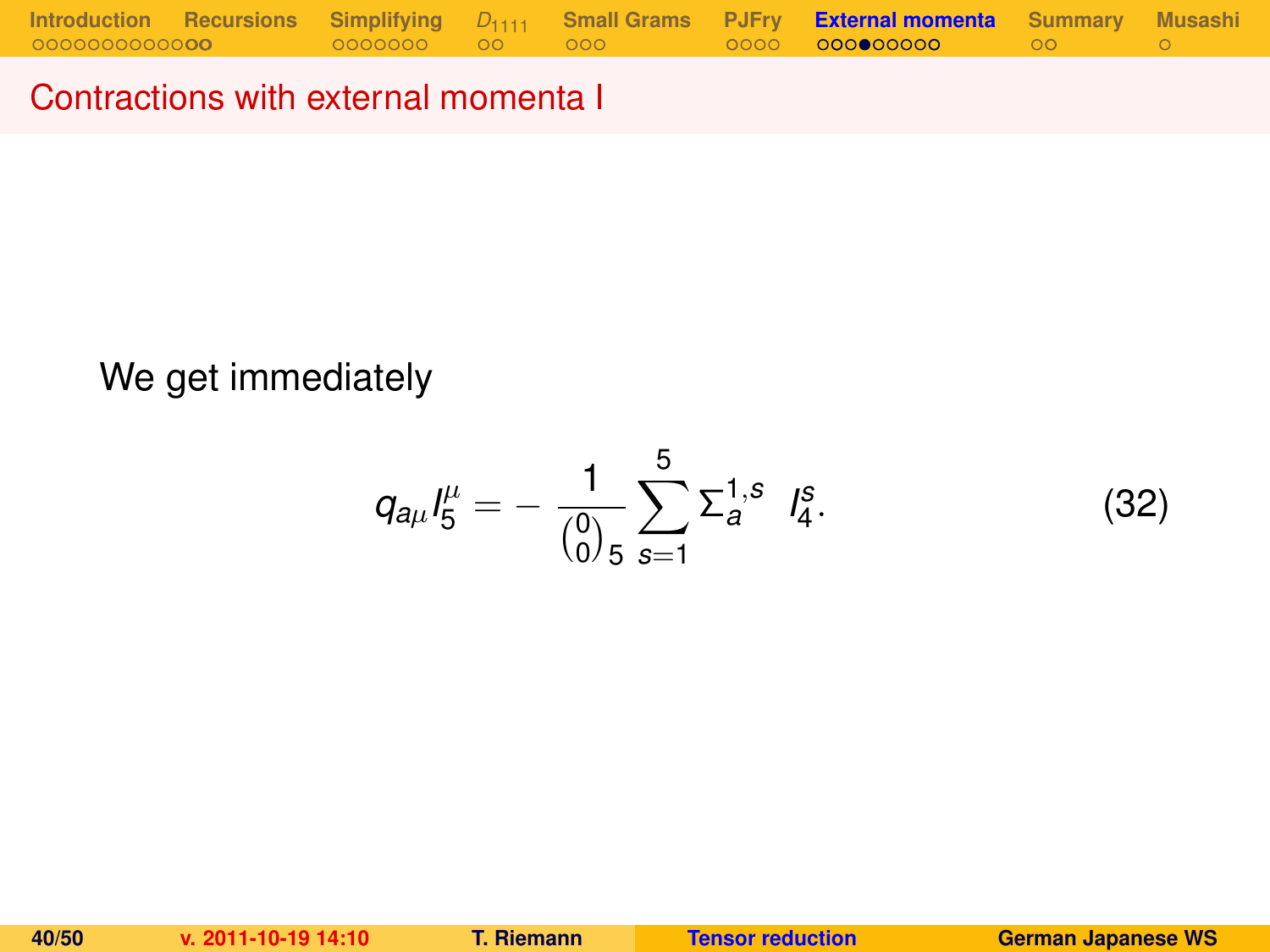Contractions with external momenta I

The tensor 5-point integral of rank  $R = 2$ 

<span id="page-40-0"></span>
$$
I_5^{\mu\nu} = \sum_{i,j=1}^4 q_i^{\mu} q_j^{\nu} E_{ij} + g^{\mu\nu} E_{00}, \qquad (33)
$$

has the following tensor coefficients free of  $1/(25)$ :

$$
E_{00} = -\sum_{s=1}^{5} \frac{1}{2} \frac{1}{\binom{0}{0}} \binom{s}{0} f_4^{[d+],s},
$$
\n
$$
E_{ij} = \sum_{s=1}^{5} \frac{1}{\binom{0}{0}} \left[ \binom{0i}{sj} f_5^{[d+],s} + \binom{0s}{0j} f_{4,i}^{[d+],s} \right].
$$
\n(35)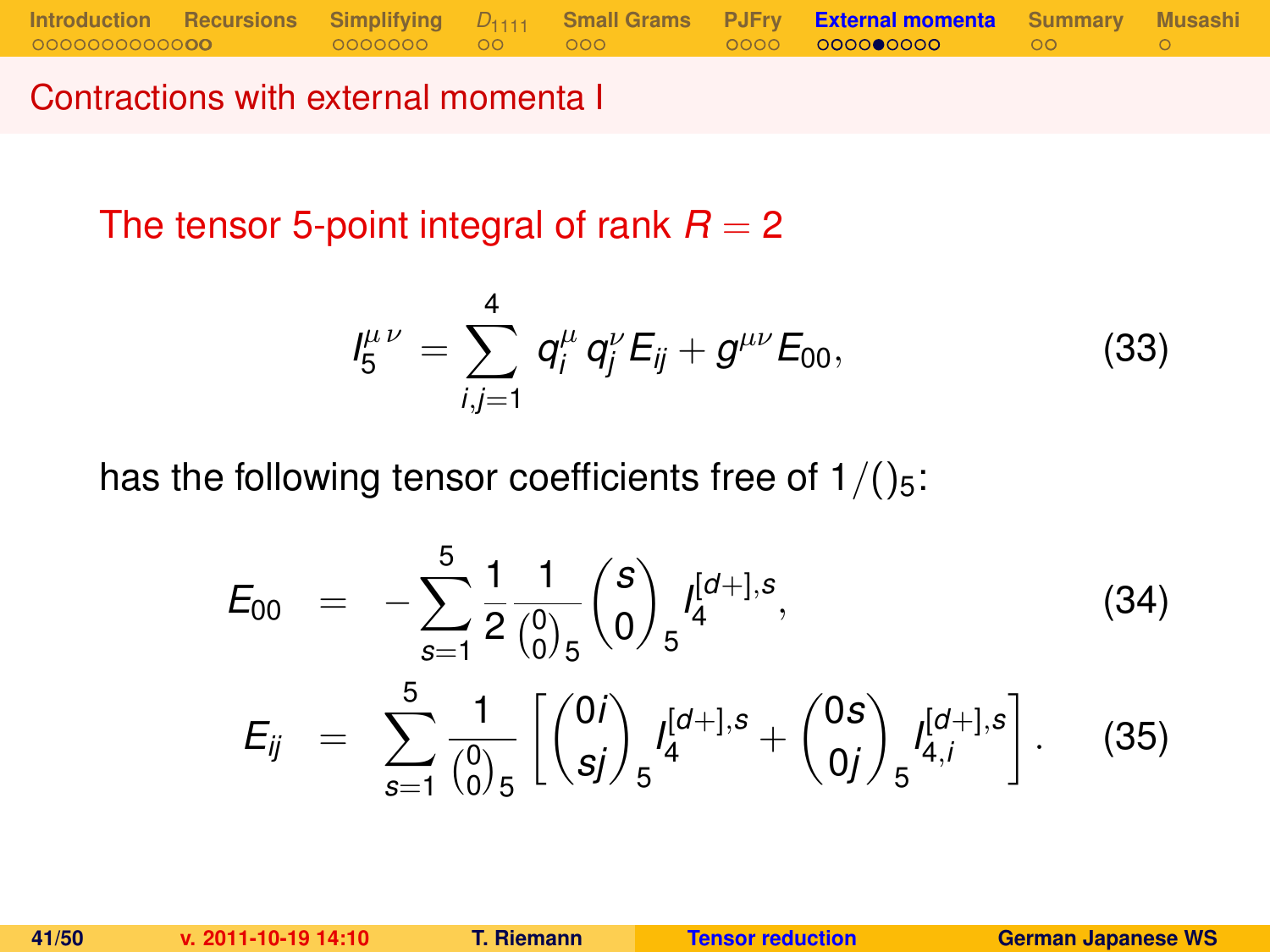### Contractions with external momenta I

Equation [\(33\)](#page-40-0) yields for the contractions with chords:

<span id="page-41-0"></span>
$$
q_{a\mu}q_{b\nu}l_5^{\mu\nu}=\sum_{i,j=1}^4(q_a\cdot q_i)(q_b\cdot q_j)E_{ij}+(q_a\cdot q_b)E_{00}.
$$
 (36)

and finally [\(36\)](#page-41-0) simply reads

$$
q_{a\mu}q_{b\nu}I_5^{\mu\nu} = \frac{1}{4}\sum_{s=1}^5 \left\{ \frac{\binom{s}{0.5}}{\binom{0 s}{0 s/5}}(\delta_{a b}\delta_{a s} + \delta_{5 s}) + \frac{\binom{s}{5}}{\binom{0 s}{0 s/5}}\left[ (\delta_{a s} - \delta_{5 s}) (\gamma_{b 5} - \gamma_{5 5}) + (\delta_{b s} - \delta_{5 s}) (\gamma_{a 5} - \gamma_{5 5}) + (\delta_{b s} - \delta_{5 s}) (\gamma_{a 5} - \gamma_{5 5}) + \frac{\binom{s}{0.5}}{\binom{0.5}{0.5}}(\gamma_{a 5} - \gamma_{5 5}) (\gamma_{b 5} - \gamma_{5 5}) \right] \right\} I_4^{[d+],s}
$$

$$
+ \frac{1}{\binom{0.5}{0.5}} \sum_{s=1}^5 \frac{\sum_{b}^{1, s}}{\binom{0 s}{0 s}} \sum_{t=1}^5 \sum_{s=1}^{2, st} I_5^{st},
$$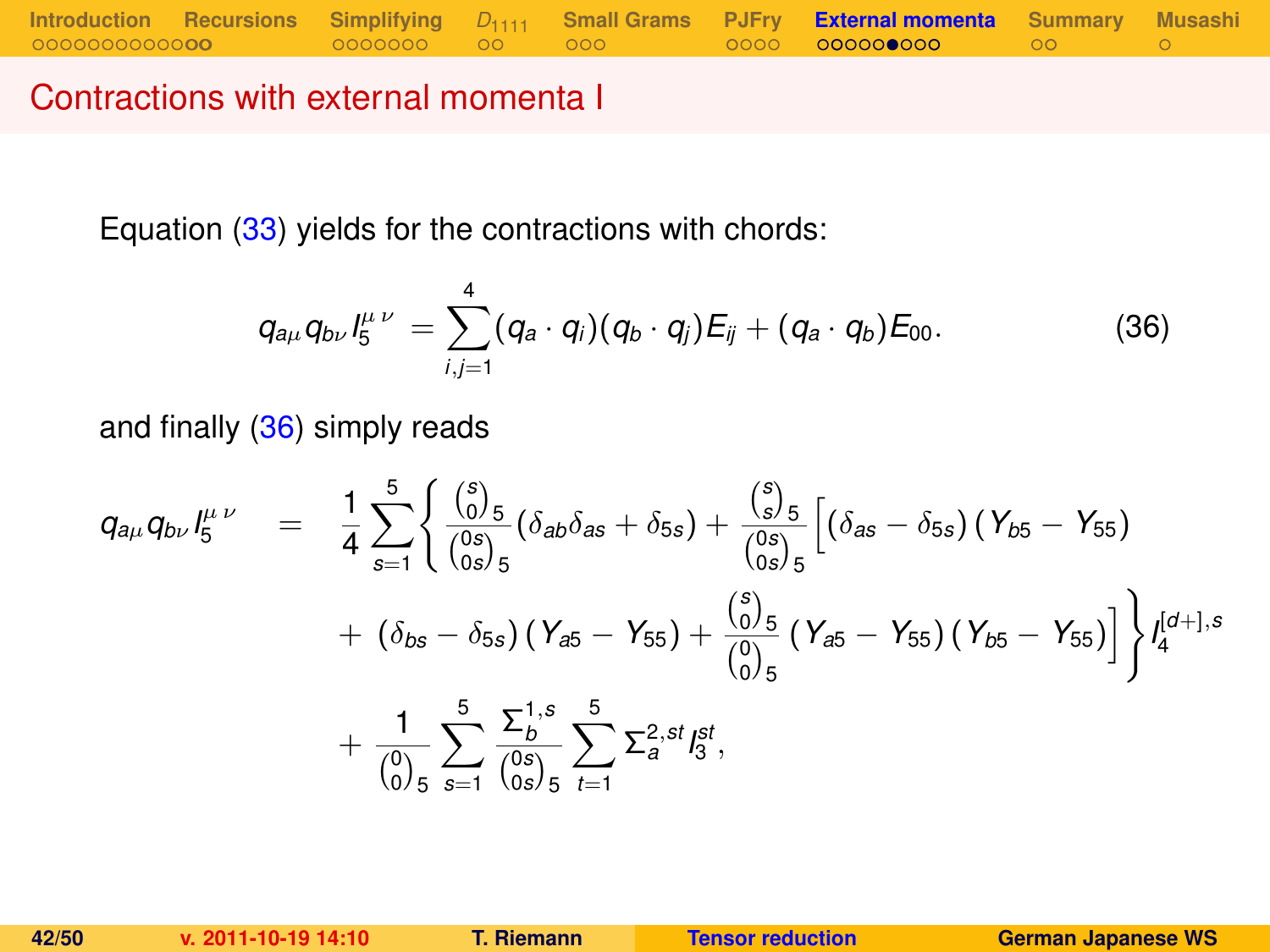### Contractions with external momenta I

with

$$
\Sigma_{a}^{2,st} \equiv \sum_{i=1}^{4} (q_{a} \cdot q_{i}) \begin{pmatrix} 0st \\ 0si \end{pmatrix}_{5}
$$
  
=  $\frac{1}{2} (1 - \delta_{st}) \left\{ \begin{pmatrix} ts \\ 0s \end{pmatrix}_{5} (Y_{a5} - Y_{55}) + \begin{pmatrix} 0s \\ 0s \end{pmatrix}_{5} (\delta_{at} - \delta_{5t}) - \begin{pmatrix} 0s \\ 0t \end{pmatrix}_{5} (\delta_{as} - \delta_{5s}) \right\}$ 

This has been extended also to higher ranks.

We need at most double sums, e.g.:

$$
\Sigma_{ab}^{2,s} \equiv \sum_{i,j=1}^{4} (q_a \cdot q_i)(q_b \cdot q_j) {s_i \choose s_j}_{s} \frac{1}{2} (q_a \cdot q_b) {s \choose s}_{s}
$$
  

$$
= -\frac{1}{4} ( \int_5 (\delta_{ab} \delta_{as} + \delta_{5s} ), \qquad (37)
$$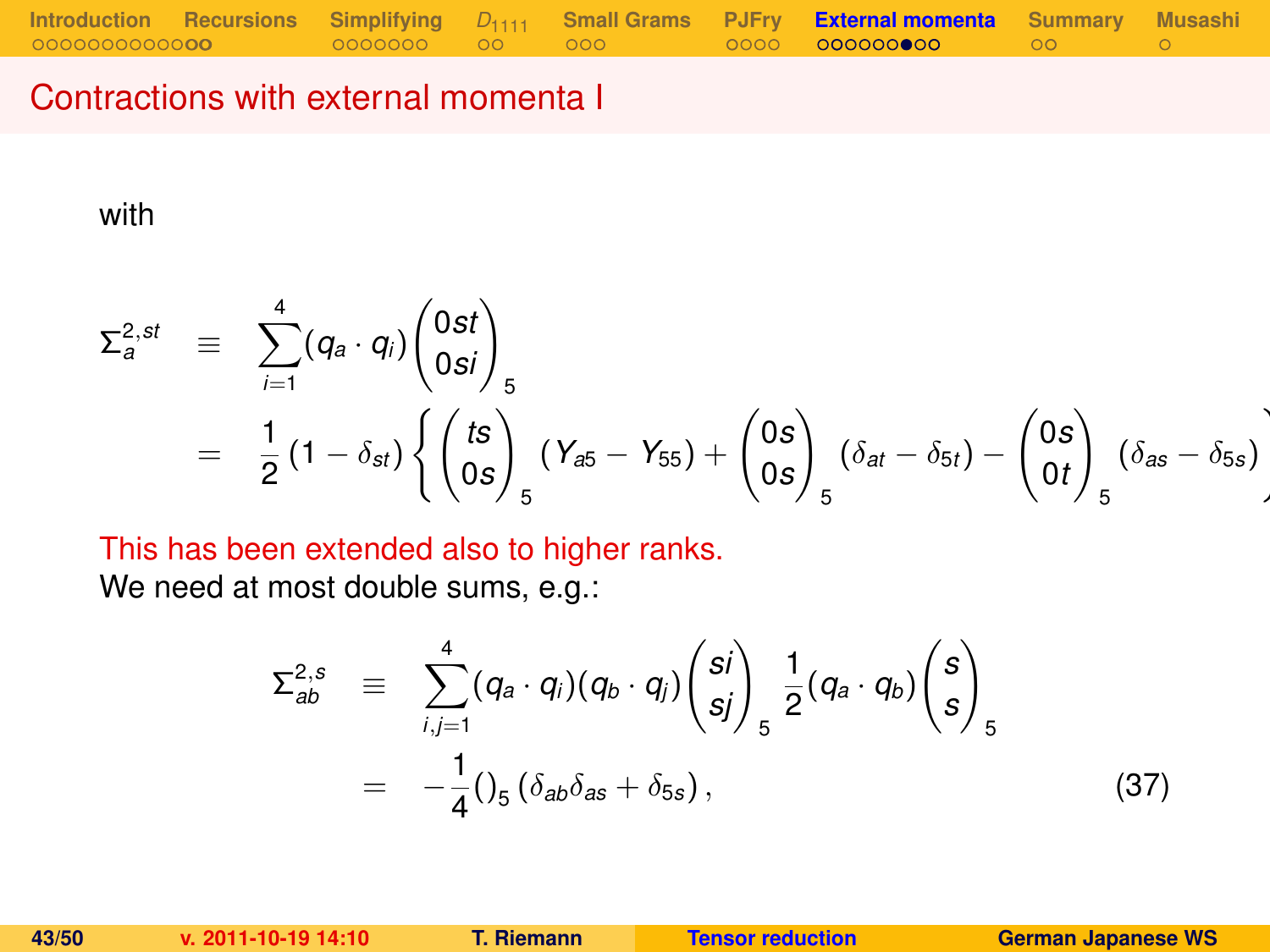Contractions with external momenta I

# Many of the sums over signed minors, weighted with scalar products of chords are given in PLB 2011 [[\[11\]](#page-48-1)], and an almost complete list may be obtained on request from J. Fleischer, T.R.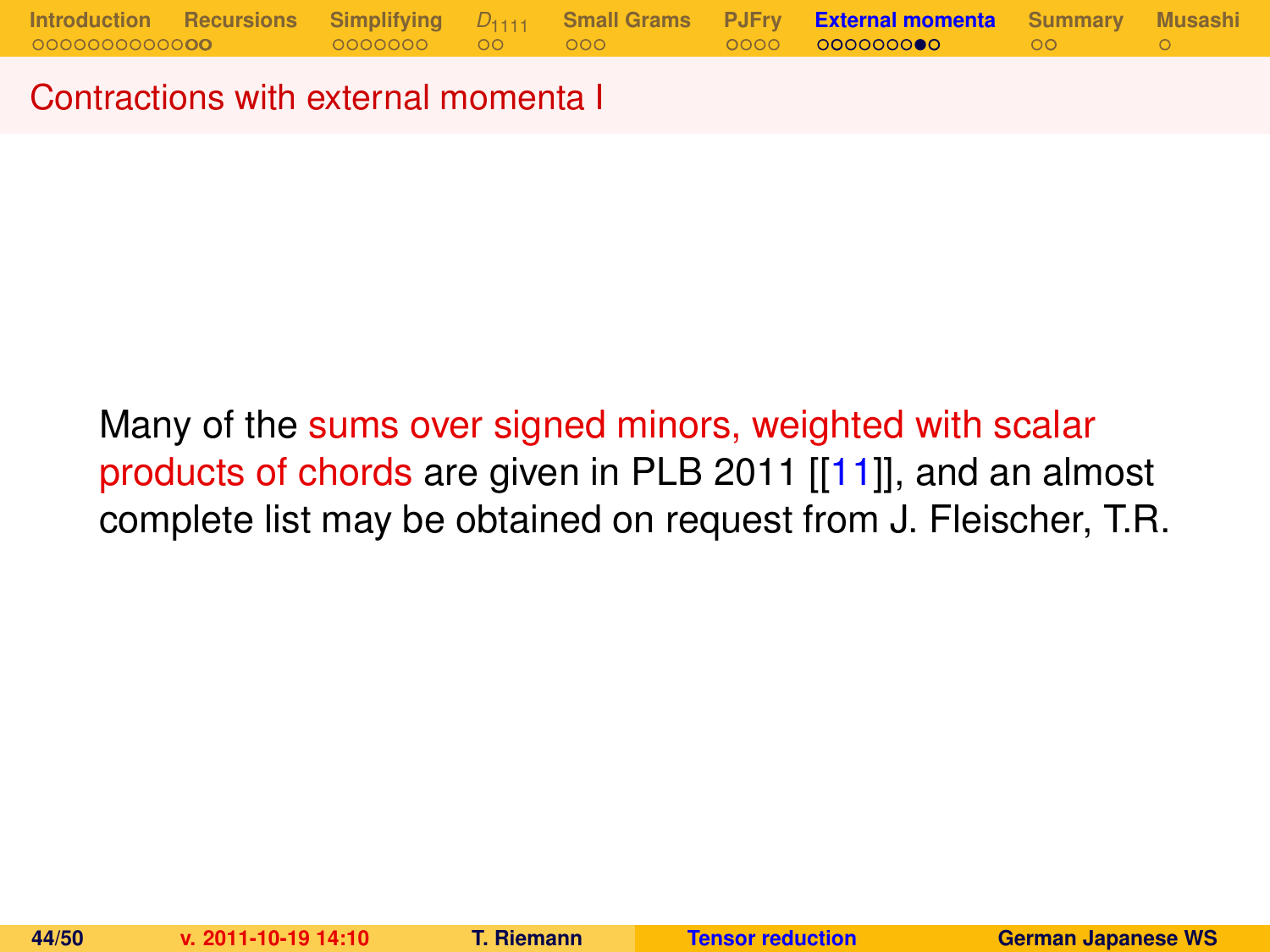Modifications for 7- and higher point functions I

Here, the Gram determinant vanishes, and also further determinants:

$$
\binom{}{n} = 0, n > 5
$$
but also 
$$
\binom{0}{k}_7 = 0
$$

As a result, one has to reorganize the reductions, avoiding the  $1/()_n$  completely.

**[Introduction](#page-1-0) [Recursions](#page-16-0) [Simplifying](#page-18-0)** *D*[1111](#page-25-0) **[Small Grams](#page-27-0) [PJFry](#page-30-0) [External momenta](#page-35-0) [Summary](#page-46-0) [Musashi](#page-49-0)**

This may be done, and we are coming so far to expressions with  $\int_{6}^{[d+]}$ יש⊩<br>6

The problematic case is the integral  $I_{6i}^{[d+]}$  $\int_{6,i}^{[0+]}$  for which we can write

$$
I_{6,i}^{[d+]} = \sum_{s=1, s \neq i}^{7} \frac{{R \choose s}_6}{{R \choose 0}_6} I_{5,i}^{[d+],s} + \frac{{R \choose i}_6}{{R \choose 0}_6} I_{6}^{[d+]}.
$$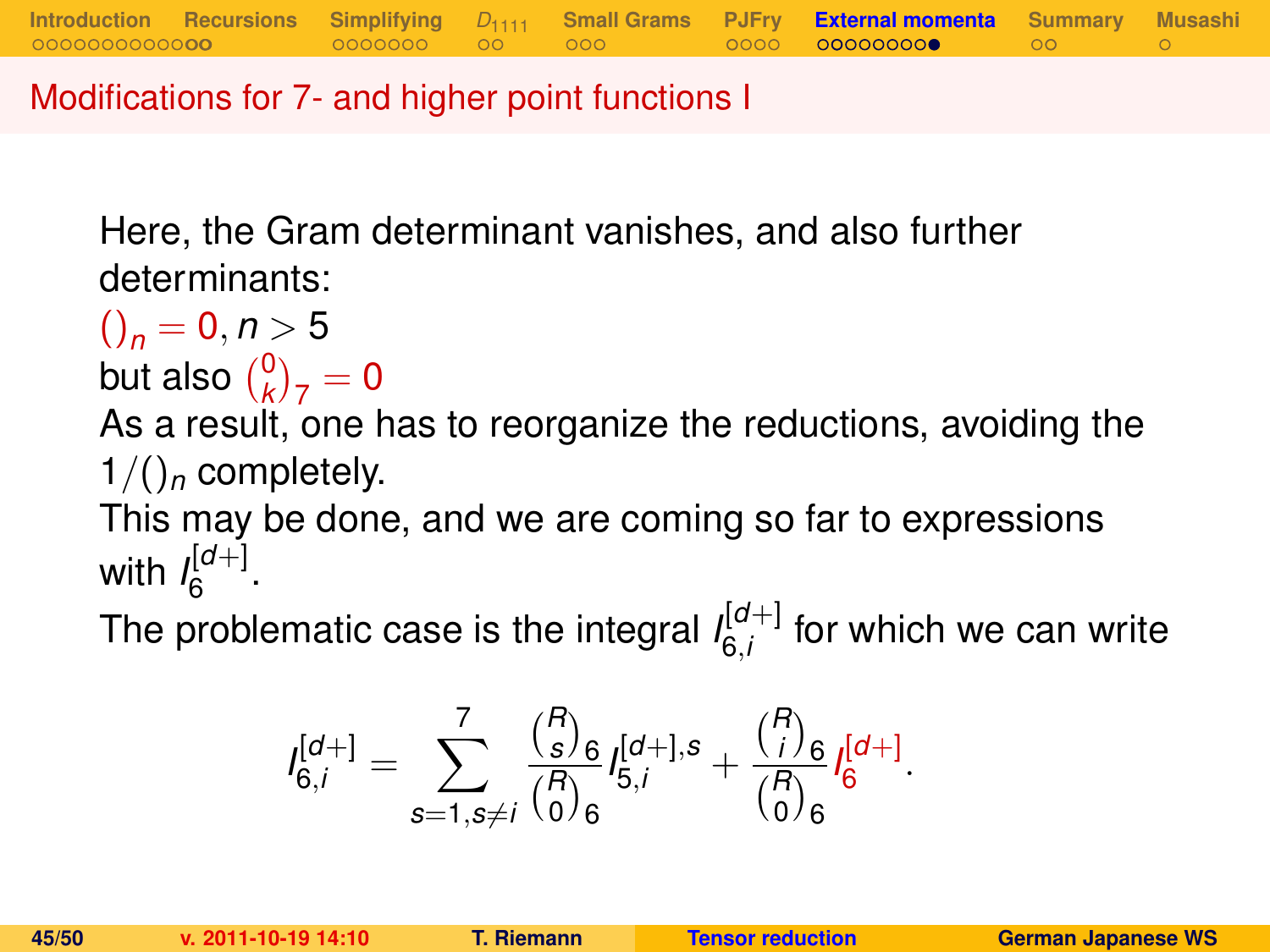Modifications for 7- and higher point functions II

For  $I_6^{[d+]}$  we finally need 4-point functions up to the order  $\epsilon$  in the basis.

But:

We know from Gudrun Heinrich et al. that there is a representation in terms just of ordinary 4-point functions:

Binoth, Guillet, Heinrich, hep-ph/0504267, hep-ph/9911342

*n* > 6: assumption in Bern,Dixon,Kosower, hep-ph/9306240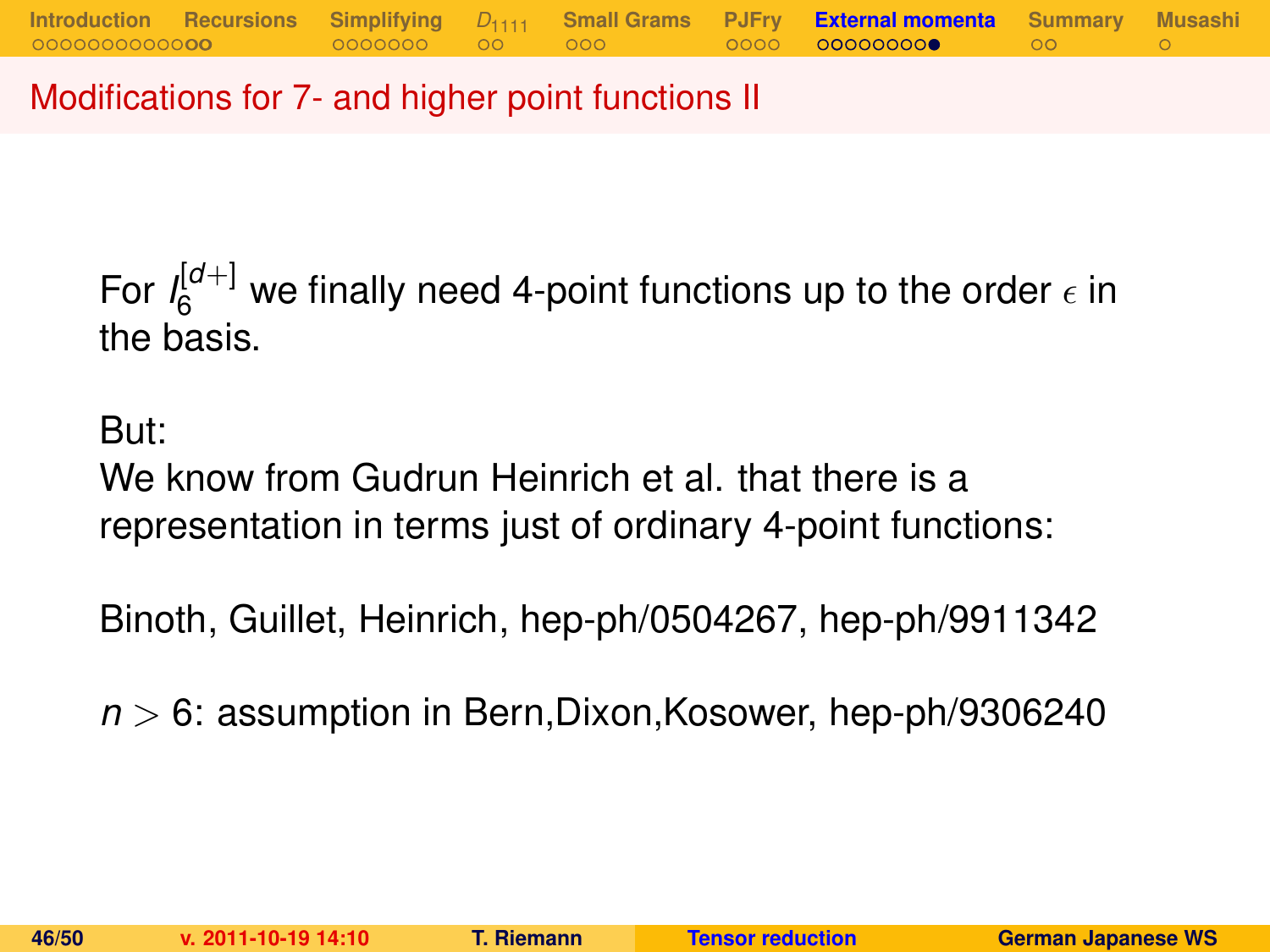|         |  |  | Introduction Recursions Simplifying $D_{1111}$ Small-Grams PJFry External-momenta <b>Summary</b> Musashi |  |
|---------|--|--|----------------------------------------------------------------------------------------------------------|--|
| Summary |  |  |                                                                                                          |  |

- Recursive treatment of hexagon and pentagon tensor integrals of rank *R* in terms of pentagons and boxes of rank  $R = 1$
- Systematic derivation of expressions which are explicitely free of inverse Gram determinants  $()_5$  until pentagons of rank  $R = 5$
- Proper isolation of inverse Gram determinants of subdiagrams of the type *s*  $\binom{s}{s}_n$ 4, which cannot be completely avoided
- Numerical C++ package PJFry (V. Yundin, open source) for C, c++, Mathematica, Fortran
- <span id="page-46-0"></span>• Perform multiple sums with signed minors and scalar products after contractions with chords or external momenta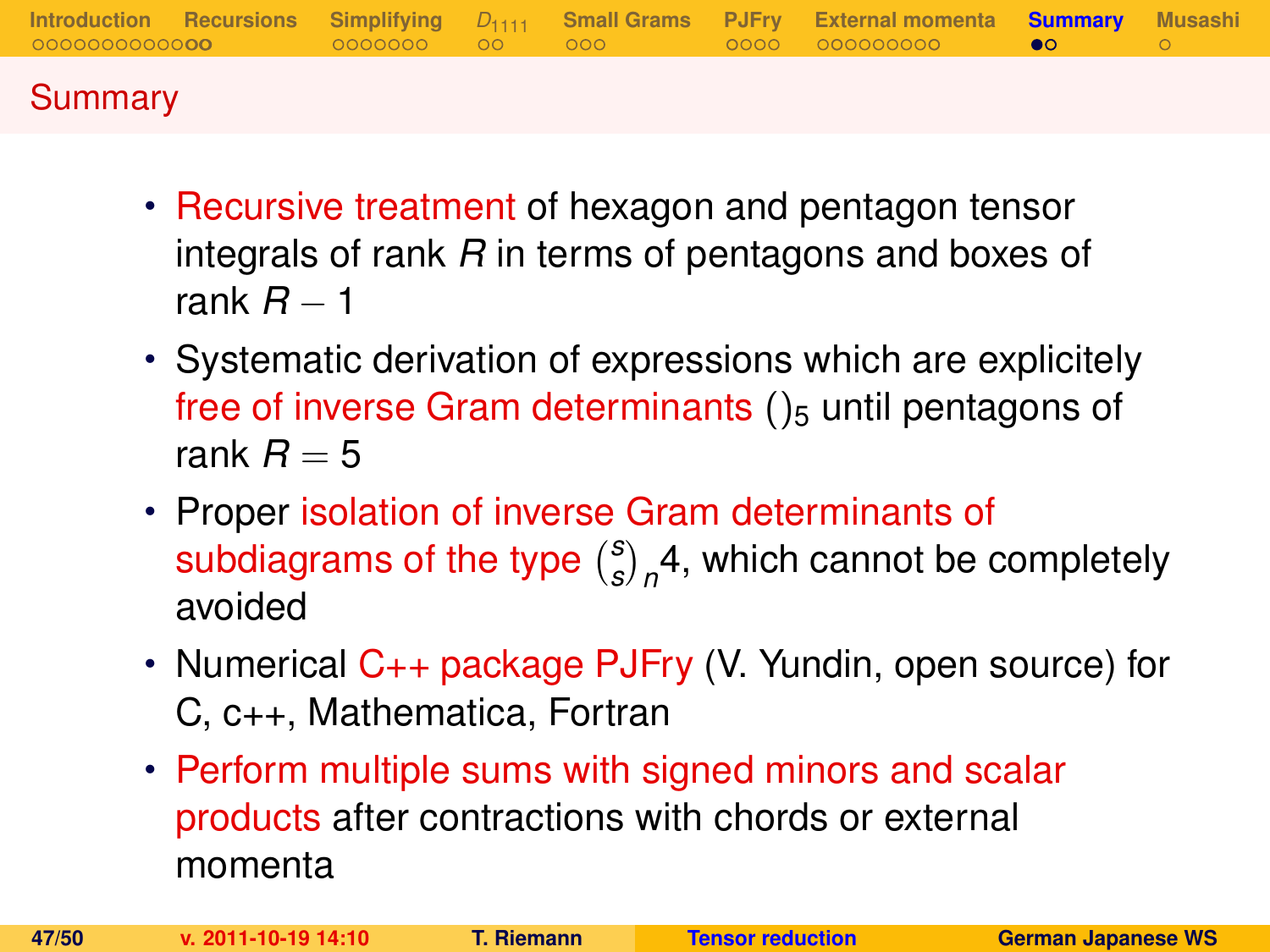### References I

- G. Passarino and M. Veltman, *One loop corrections for e*+*e*<sup>−</sup> *annihilation into* µ <sup>+</sup>µ<sup>−</sup> *in the Weinberg model*, *Nucl. Phys.* **B160** (1979) 151.
- <span id="page-47-2"></span><span id="page-47-1"></span>ī  $\mathbb{I}$

<span id="page-47-0"></span>ā.

- G. 't Hooft and M. Veltman, *Scalar one loop integrals*, *Nucl. Phys.* **B153** (1979) 365–401.
- R. K. Ellis and G. Zanderighi, *Scalar one-loop integrals for QCD*, *JHEP* **02** (2008) 002, [[0712.1851](http://xxx.lanl.gov/abs/0712.1851)].
- <span id="page-47-3"></span> $\mathbb{R}^2$ F
- G. J. van Oldenborgh, *FF: A Package to evaluate one loop Feynman diagrams*, *Comput. Phys. Commun.* **66** (1991) 1–15.
- <span id="page-47-4"></span>T. Hahn and M. Perez-Victoria, *Automatized one loop calculations in four-dimensions and D-dimensions*, *Comput.Phys.Commun.* **118** (1999) 153–165, [[hep-ph/9807565](http://xxx.lanl.gov/abs/hep-ph/9807565)].

<span id="page-47-5"></span>

J. Fleischer and T. Riemann, *Complete algebraic reduction of one-loop tensor Feynman integrals*, *Phys. Rev.* **D83** (2011) 073004, [[1009.4436](http://xxx.lanl.gov/abs/1009.4436)].

<span id="page-47-6"></span>

A. I. Davydychev, *A simple formula for reducing Feynman diagrams to scalar integrals*, *Phys. Lett.* **B263** (1991) 107–111.

<span id="page-47-7"></span>

O. Tarasov, *Connection between Feynman integrals having different values of the space-time dimension*, *Phys. Rev.* **D54** (1996) 6479–6490, [[hep-th/9606018](http://xxx.lanl.gov/abs/hep-th/9606018)].

<span id="page-47-8"></span>

J. Fleischer, F. Jegerlehner, and O. Tarasov, *Algebraic reduction of one-loop Feynman graph amplitudes*, *Nucl. Phys.* **B566** (2000) 423–440, [[hep-ph/9907327](http://xxx.lanl.gov/abs/hep-ph/9907327)].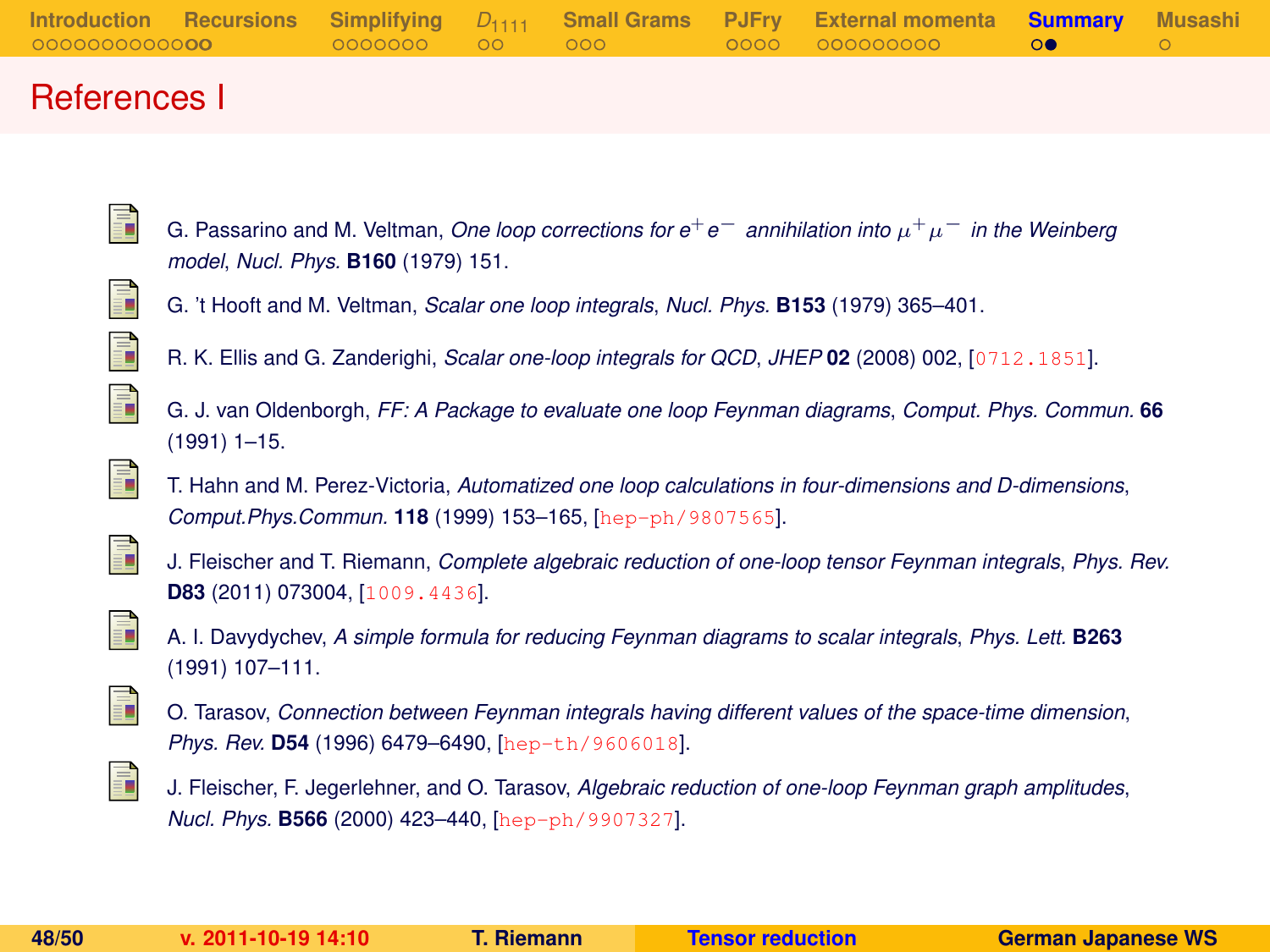|                       |                 |  | Introduction Recursions Simplifying $D_{1111}$ Small Grams PJFry External momenta <b>Summary</b> Musashi |  |
|-----------------------|-----------------|--|----------------------------------------------------------------------------------------------------------|--|
| 00000000000 <b>00</b> | 00000000 00 000 |  | $\overline{0}$ 0000 000000000 00 $\overline{0}$                                                          |  |

### References II

<span id="page-48-0"></span>

T. Diakonidis, J. Fleischer, T. Riemann, and J. B. Tausk, *A recursive reduction of tensor Feynman integrals*, *Phys. Lett.* **B683** (2010) 69–74, [[0907.2115](http://xxx.lanl.gov/abs/0907.2115)].

<span id="page-48-1"></span>

J. Fleischer and T. Riemann, *Calculating contracted tensor Feynman integrals*, *Phys.Lett.* **B701** (2011) 646–653, [[1104.4067](http://xxx.lanl.gov/abs/1104.4067)].

<span id="page-48-2"></span>

<span id="page-48-3"></span>

T. Hahn, *LoopTools 2.5 User's Guide*, [LT25Guide.pdf.](http://www.feynarts.de/looptools/LT25Guide.pdf)

<span id="page-48-4"></span>

W. Giele, E. W. N. Glover, and G. Zanderighi, *Numerical evaluation of one-loop diagrams near exceptional momentum configurations*, *Nucl. Phys. Proc. Suppl.* **135** (2004) 275–279, [[hep-ph/0407016](http://xxx.lanl.gov/abs/hep-ph/0407016)].